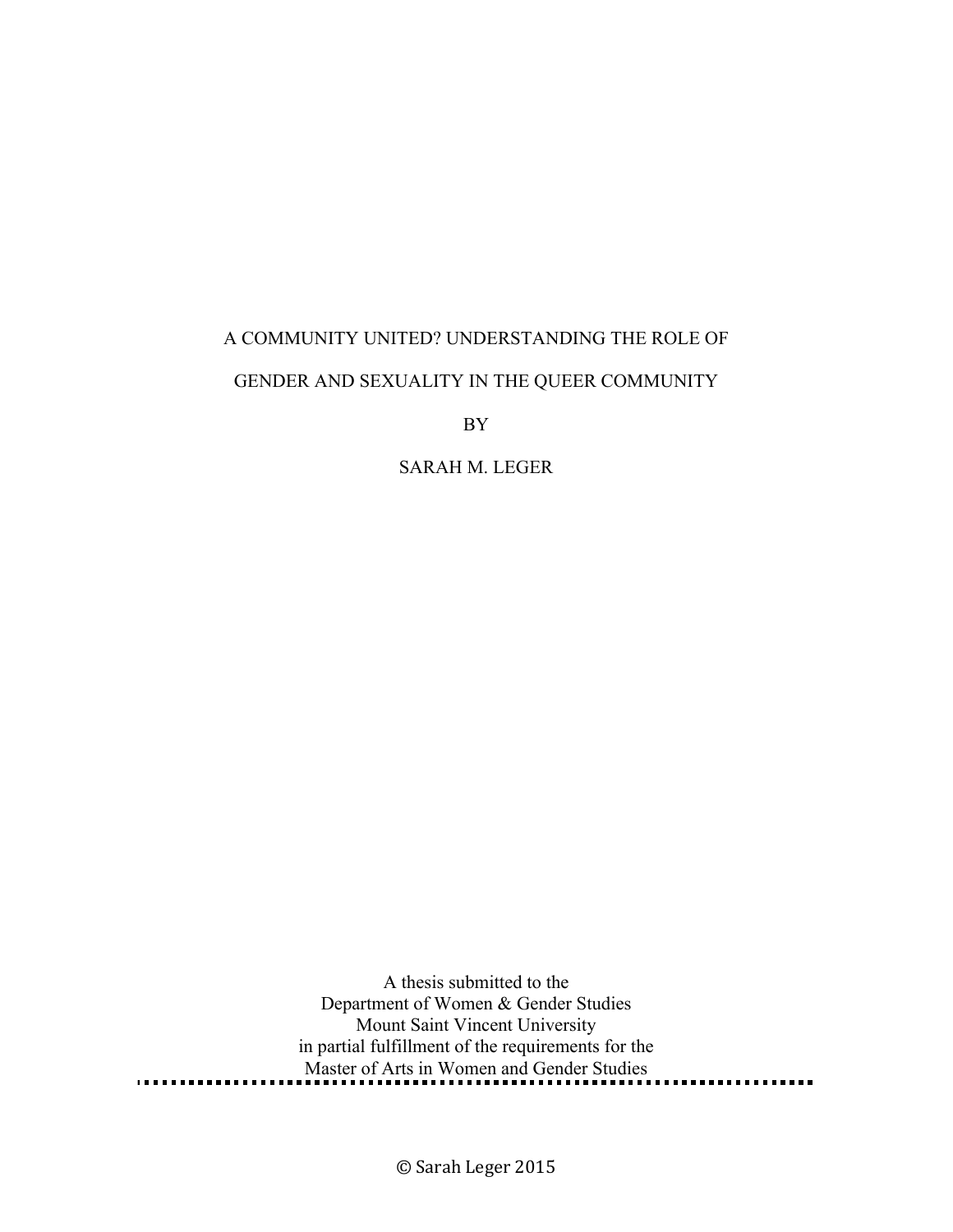## **Table of Contents**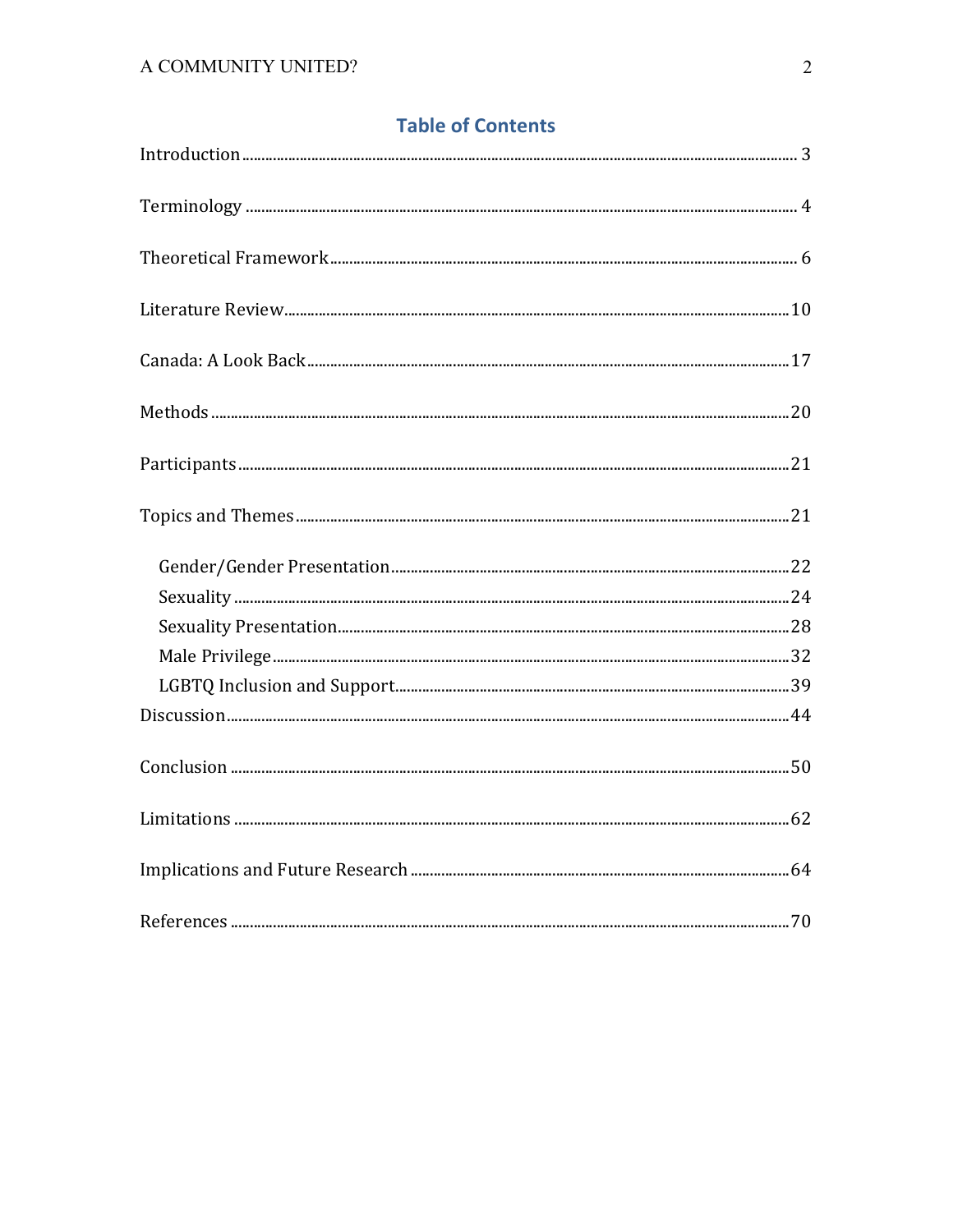## **Introduction**

Every year in June, communities all around the world stop to celebrate the anniversary of the Stonewall riots that occurred in New York in 1969. When the police raided the Stonewall Inn, a gay bar, that fateful night, queer men and women rebelled against the authorities and created a massive stir in the city for days afterwards. This famous event is world-renowned and has even been referred to as the "…birth of the gay liberation movement" (Hall, 2010, pp. 546). While nearly everyone is aware of the Stonewall riots, they are especially important to members of the lesbian, gay, bisexual, transgender, and queer community (LGBTQ), as they signify the turning point from secrecy and oppression to openness and acceptance. However, the LGBTQ community is not a homogenous one, and the riots and other liberation movements have affected members in vastly different ways. Although the term "community" connotes a certain sense of solidarity and togetherness, past research has shown that this may not be the reality, as LGBTQ members have been found to judge other members based on factors such as gender identity, gender performance, or race (Berkowitz, Belgrave, & Halberstein, 2007; Giwa & Greensmith, 2012).

Therefore, I have chosen to explore how queer men, queer women, and transidentified individuals perceive and negotiate the gender order of the community. In this same context, I am also interested in determining the extent to which a sense of male privilege exists within this community. My aim is to contribute to the literature that relates to the LGBTQ community and how members of that community perceive and interact with fellow, but differently identified, members. It is important that we promote acceptance *between* LGBTQ members as well as the acceptance *of* LGBTQ members if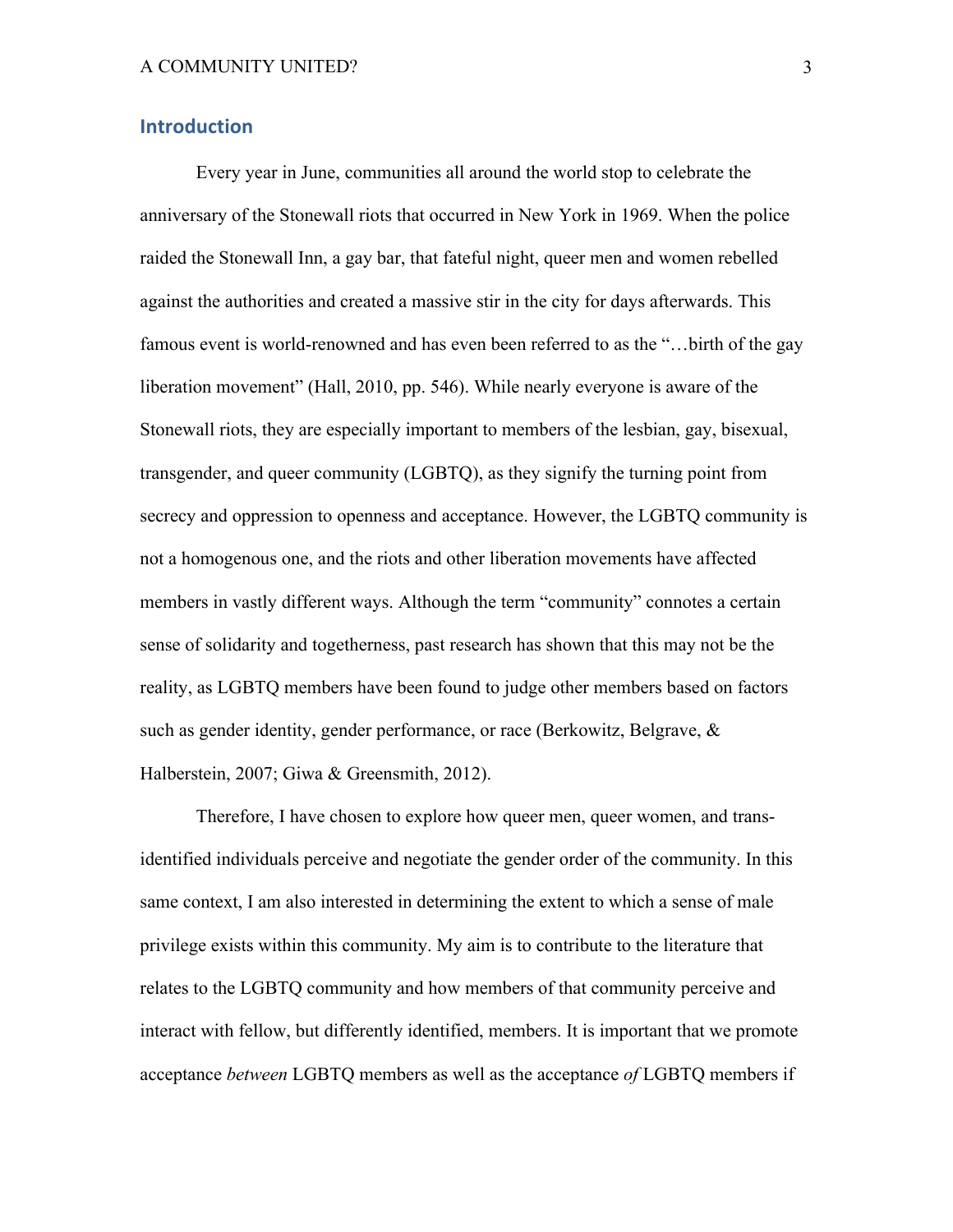we are to continue to progress. There are still tensions and struggles that exist within this community, and progress is not a naturally occurring movement, nor is it ever guaranteed. It is easy to look back and think that women would have been allowed to vote and formal segregation would have ended at some point, regardless of the effort put into these movements. This is certainly not the case, and the same can be said about the queer liberation: it is not an inevitable or linear movement and it cannot be treated as such.

## **Terminology**

When it comes to identities, there are as many different terms and phrases to describe them as there are people to claim them. As a result, there is not one agreed upon term to describe those who identify with a particular sexual orientation or gender. While terminology is constantly evolving, the LGBTQ community has reclaimed one term in particular in recent years and its usage has grown in popularity as a result. That term is 'queer', and Brontsema (2004) provides a detailed overview of the past and present uses and definitions of 'queer' and its importance in the LGBTQ community. Originally, 'queer' was used to describe anything that did not conform to social norms, including but not exclusive to gender or sexual behaviors and orientations. The term began to be used in the context of sexuality by referring only to gay men and became a derogatory term meant to demean and marginalize them.

However, the LGBTQ community began to reclaim 'queer' in the 1990's to rebel against their criticizers by highlighting and challenging the negative meanings behind it. The reclamation of the term by the LGBTQ community prevented out-groups from using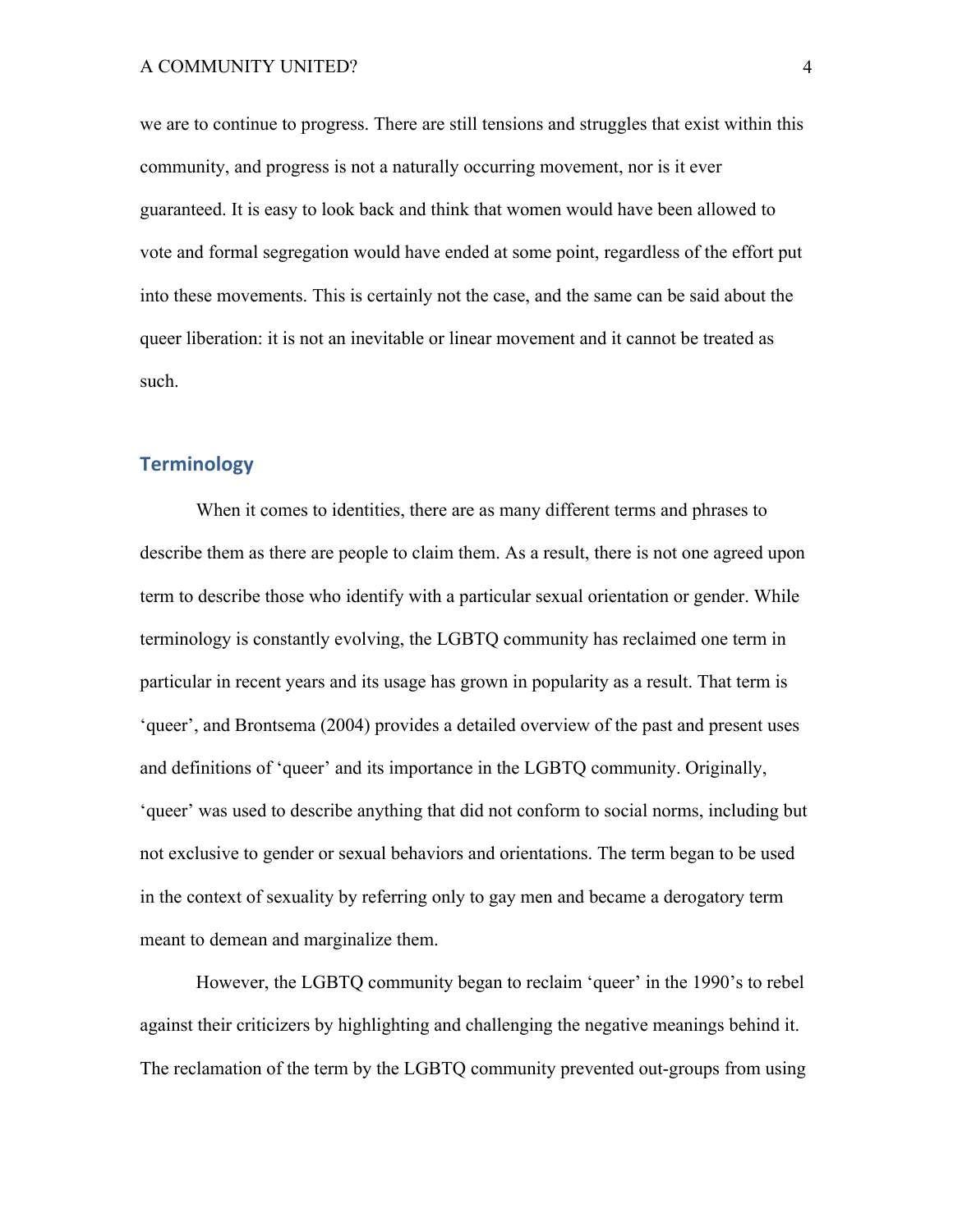'queer' as a tool to perpetuate hate and discrimination and it became a source of empowerment as a result. Yet Brontsema reminds us that not everyone is in support of the reclamation of 'queer', as some feel it is impossible to separate the term from its pejorative use. This is especially true with older generations as they have been privy to the hurtful usages of the term in the past and understandably cannot ignore the years of negativity and pain that the term carries with it. Brontsema also notes that while reclamation can be a powerful tool, it is not an end in itself. As long as discrimination exists, there will be a term to describe it; therefore the reclamation of one term does not prevent another derogatory one from surfacing.

That being said, I have chosen to use the term 'queer' to describe gay men and lesbian women and replace the term 'homosexual', 'gay, and 'lesbian', unless I am referring to specific participants, where in that case I will use the labels they have chosen. There are a number of reasons why I have chosen to use 'queer' when referring to members of the LGBTQ community. First, I feel that the term 'homosexual' is archaic and still laden with negative connotations from its past use in medical and psychiatric texts. Also, 'queer' is a much broader term and can carry different meanings, while 'homosexual', 'gay', and 'lesbian' refer exclusively to the gender one is attracted to and ignores the fluidity of and differences between sexual orientations, attractions, and behaviors. Finally, this project touches on many different notions of gender identity and performance, and some participants may choose to describe themselves as queer because of their identifications with gender rather than sexuality. Therefore, I feel that 'queer' is more inclusive to everyone, regardless of whether they consider themselves to be queer because of their sexuality, gender, or both.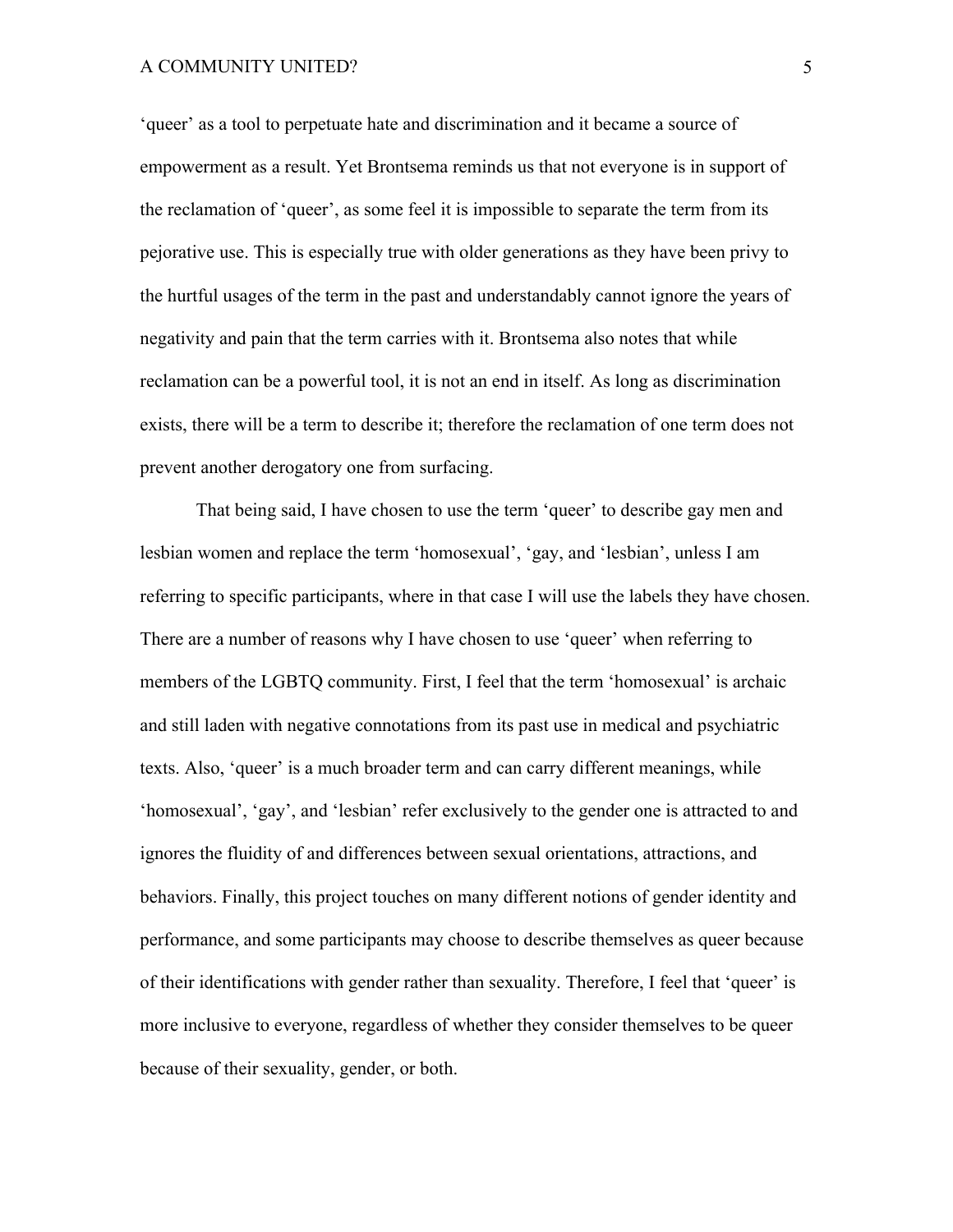## **Theoretical Framework**

As I previously mentioned, those who identify as a member of the LGBTQ community are assumed to be supportive and accepting of their fellow members, an assumption that is sometimes false. One reason why it is important for fellow LGBTQ members to embrace each other is based on the notion of family and kinship. It was once believed that family and true kin are theoretically forever, unlike friendships, which are more fluid and voluntary and can be questioned and challenged (Weston, 1998). Although many queer individuals are able to rely on their families for support and love after coming out, there are also many instances of disownment and relationship termination (Weston, 1998). Therefore, the historical notion of kinship and familial norms has come under scrutiny and begun to evolve as queer couples and other nonnormative families gain acceptance and grow in number. This change in the definition of family is new in mainstream culture, but less so to the LGBTQ community specifically. As some families disown their queer members, it is not surprising that friendships within the LGBTQ community are extremely important and are often viewed by those involved as equally as deep and meaningful as genuine familial ties (Weston, 1998). In this context, most individuals from the queer community are able to choose whom they view as kin or family (Weston, 1998). Therefore, it is not assumed or automatic that other LGBTQ members are considered family, or even friends.

Although queer individuals often describe their friendships with other queers as extremely solid and supportive (Weston, 1998), these statements often refer to friendships between same members, such as queer men and queer men. The literature is often unclear with regards to friendships between different members within the LGBTQ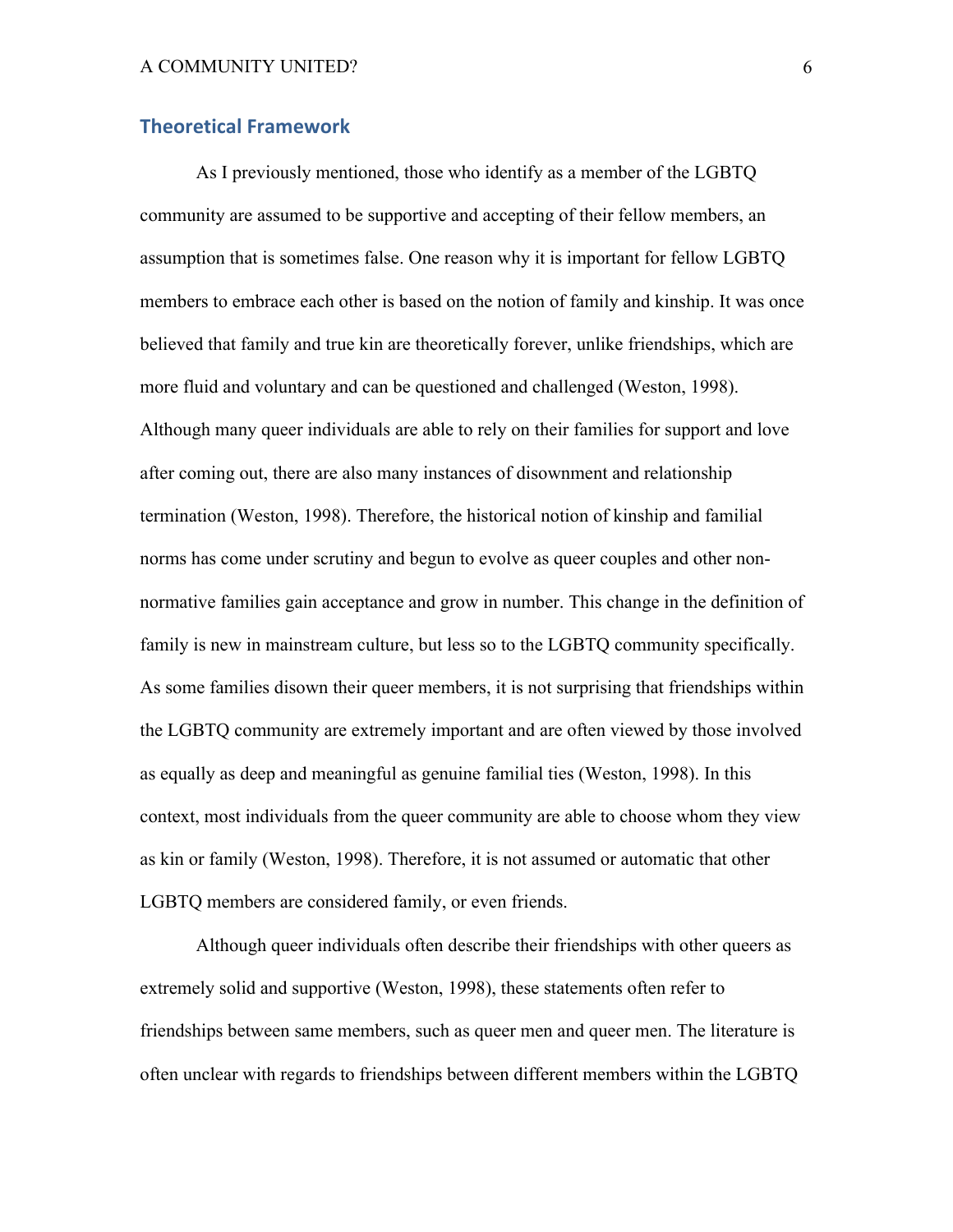community. Kath Weston (1998) makes a brief reference about friendships occurring between queer men and queer women, however there is no detail provided and no mention of how drag queens and transgender individuals fit within this paradigm. It could be posited that queer men and queer women are compatible as their gender identities are normative and unquestioned, whereas drag queens and trans- individuals deviate from socially acceptable expressions of gender, however this is simply speculation.

When it comes to communities specifically, Steven Brint (2001) discusses the concept of 'community' and how it does not have an overly concrete definition. Brint describes eight different types of community structures, and touches on how modern communities can look much different in comparison to past versions. The eight subtypes of community structures that Brint identified are as follows: communities of place, communes and collectives, localized friendship networks, dispersed friendship networks, activity based elective communities, belief based communities, imagined communities, and virtual communities. All these communities have different intensities and combinations of concepts such as stratification/hierarchies, rules and regulations, the need for face-to-face interaction, and/or appreciation of individualism versus enforced conformity. It is these structural factors that make some communities operate differently than others. For example, a belief-based, communal community does not function like a activity based elective community, as the former usually has a clear leader(s), stronger boundaries between members and non-members, and high levels of enforced conformity in comparison to the latter. However, Brint also notes that all communities have some sense of power, division, and separation of interest; it is just the level to which these concepts are reinforced that differs. There are also times that members of the most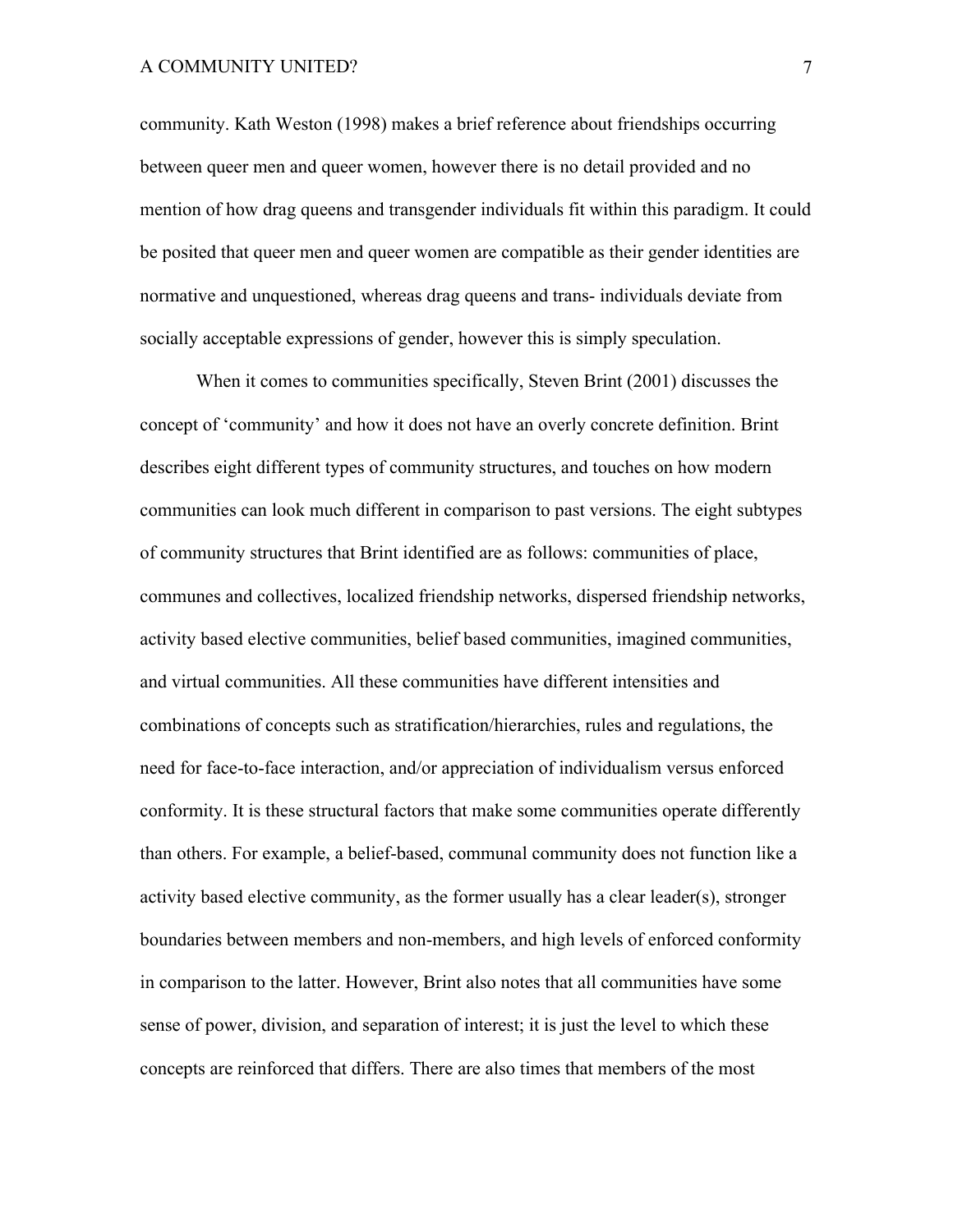reserved and seriously taken communities do not interact with each other any more than they do with non-members. Therefore, communities differ not only by their type, but also by the particular members themselves, as belonging to a community does not mean that you chose to express that membership in the same way that others may.

When it comes to theories surrounding sexuality and gender, I prefer what Weston (1998) deems the "street theorizing" approach (pp. 145). This view emphasizes the fluidity of individuals and stresses that one's expression of sexuality, gender, or relationships is often dependent on context. How individuals choose to express various sides of themselves is not nearly as stable as a "straight theorizing" approach would assume, as it depends on a variety of factors, such as the environment, power relations, and any other individuals involved (Weston, 1998, pp. 145). This is especially true with regards to power differences as status and authority can and does dictate behaviour in many settings. Power struggles have always existed between dominant and subordinate groups (Weston, 1998), and members of the queer community have been historically viewed as inferior to the heterosexual, cisgendered population. However, it is certainly plausible that dominant and subordinate subgroups exist within the larger group of LGBTQ members, thereby creating internal power struggles and hierarchies.

This idea is particularly tied with the concept of intersectionality. Intersectionality is rooted in the notion that our many identities do not exist in a vacuum; they are not separate from or unaffected by one another. Each of our identities provides us with privilege in some contexts, and serves to remove that privilege in others. However, it is not just one identity itself that affects our levels of privilege and power, but the way all our identities combine and intersect with each other that allows us to occupy a very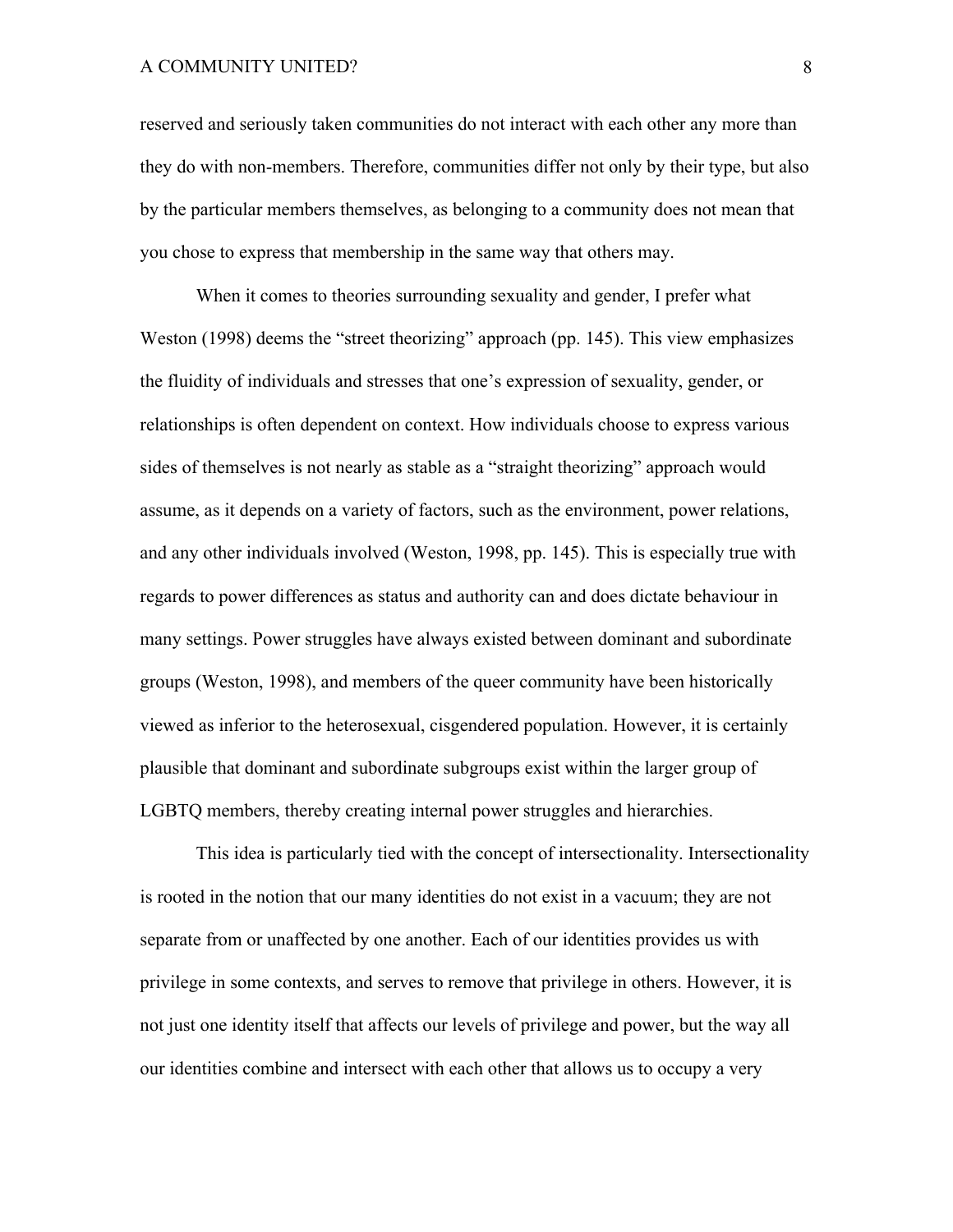complex position in any and every social context. This position is also affected by the intersectional identities of those we are interacting with, the change in our identities over time, the knowledge that we possess a certain identity and how obvious that is to others, and the relevance and strength of our identities, among other factors. Intersectionality shows the complicated nature of a variety of social constructs, as none are black and white, yet they do affect how we treat people who occupy a certain social space.

A great example of why we need to consider the effect of intersectionality is when we discuss male privilege. A quick, superficial glance at the phrase 'male privilege' would indicate that men are more privileged and powerful than any other group in any and all social situations. However, this is a false assumption, as many men do not reap the benefits of male privilege in all contexts. Connell and Messerschmidt (2005) discuss hegemonic masculinity, which is not only the ideas that define masculinity, but the actual pattern of practice and action that allows male dominance to remain. Hegemonic masculinity may be one of many types of masculinities, however it is the most normative when it comes to how masculinity is viewed in general. It is the most masculine of all masculinities, and served as a standard from which the patriarchal gender system was based on. Connell and Messerschmidt note that queer men brought to light the idea of a masculinity hierarchy as a result of the discrimination and abuse they suffered at the hands of straight men. This supports the idea that the patriarchy is subject to change over time, as prior to the gay liberation movement, queer men either denied or hid their identity and often acted as masculine and as straight as possible to ward off any suspicion. In this way, they were often unaffected by the masculinity hierarchy in a public forum, as they were treated like straight, cisgendered, men. Also, poor men,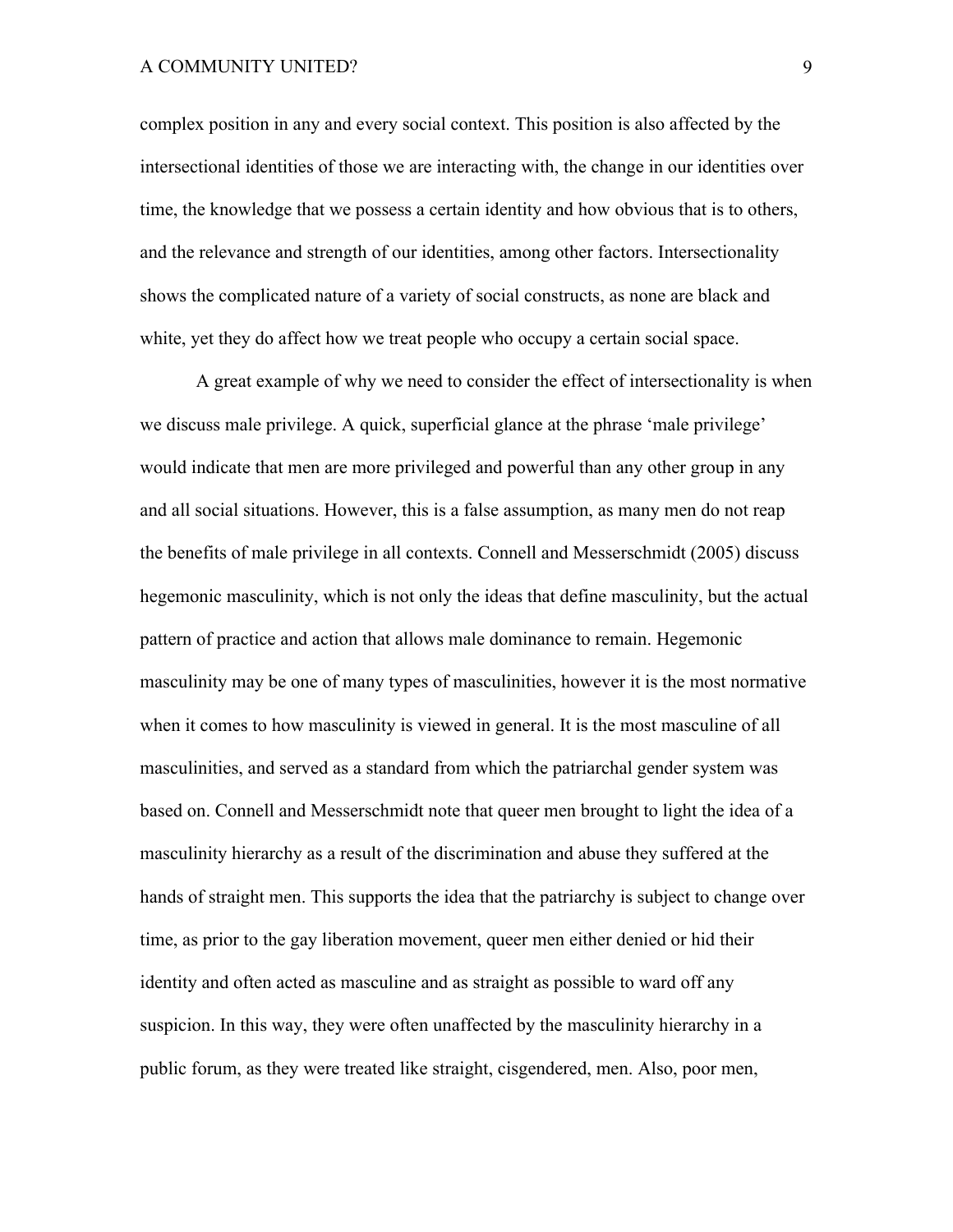disabled men, and men of color are never awarded the type of power and privilege that is held by upper class, able-bodied, white men, regardless of their sexuality. Those who occupy more than one of those positions are at an even greater disadvantage. Therefore, it becomes clear that masculinity and male privilege are not easily defined concepts as they are heavily affected by intersectionality. It is erroneous to assume that male privilege is rooted in biological ideas of male versus female, as they are actually founded on cultural notions of gender and are sensitive to differences both between and within genders (Connell and Messerschmidt, 2005).

## **Literature Review**

Those who identify as queer have had to fight vehemently to be given many basic human rights that were easily awarded to other groups. As late as the 1960's, being queer was deemed illegal in many countries, including the United States of America, where gay bars were raided and attendee's attacked and arrested (Hock, 2012). Homosexuality was even listed in the Diagnostic and Statistical Manual of Mental Disorders (DSM) until 1973 when it was finally removed due to queer activism and a lack of evidence supporting the idea that it was a dysfunction or an illness (Butcher, Mineka, Hooley, Taylor, & Antony, 2010). Until then, it was considered pathological and criminal, a sickness stemming from childhood that needed to be cured through therapy or punishment (Butcher et al., 2010).

Thankfully, mainstream, current culture has slowly begun to accept those who identify as queer and offer same-sex couples the rights that are automatically awarded to heterosexual couples. In Canada, marriage equality has been legal across the country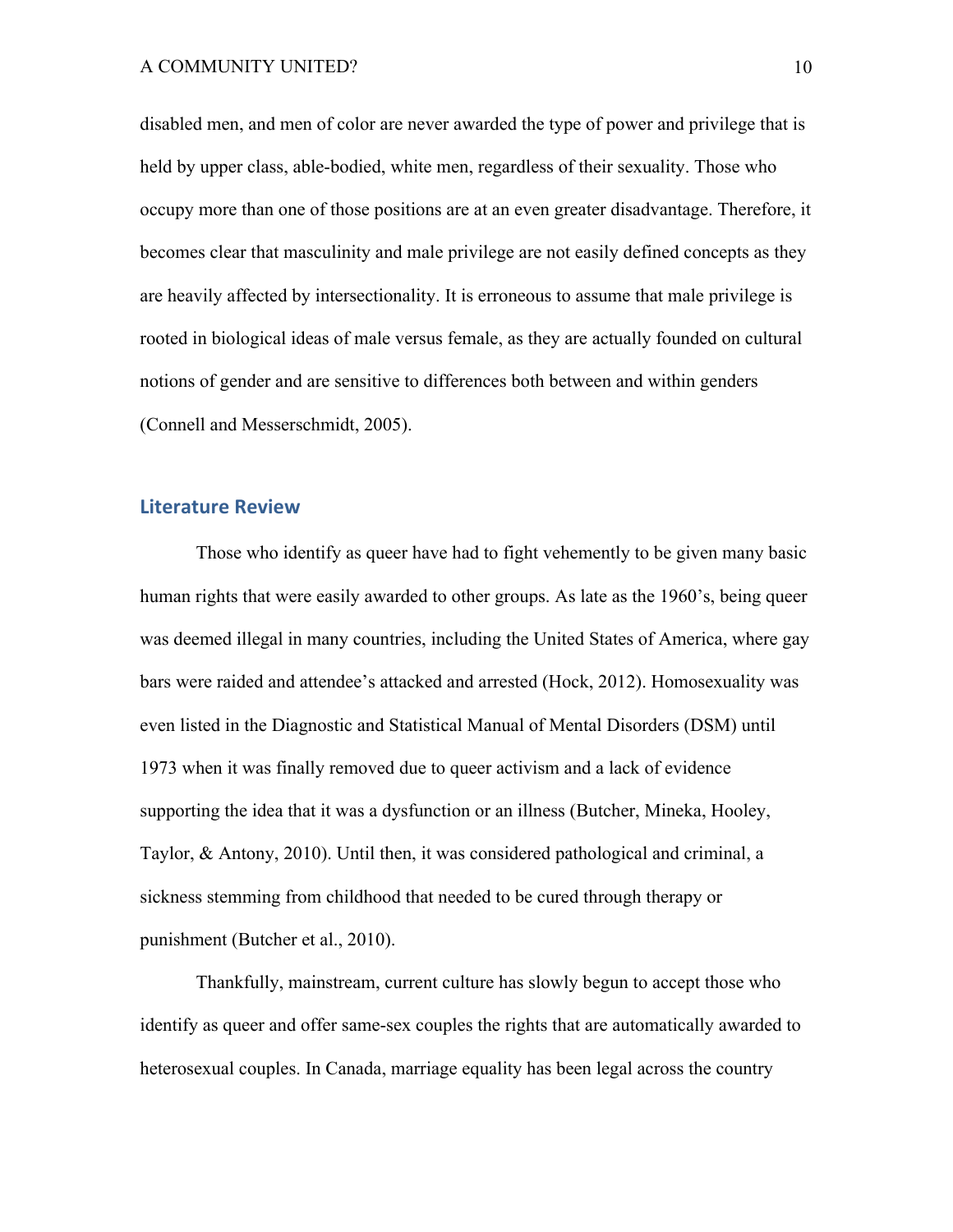since July of 2005 (Statistics Canada, 2012a), making it the third country in the world to legally recognize such unions (Statistics Canada, 2012c). However, the United States is quickly catching up, with seven states passing laws to allow for marriage equality by 2012 and two others recognizing marriages that have been performed in one of those states (Hock, 2012). Queer men and women are able to form meaningful, healthy, and functional romantic relationships (Hock, 2012), making them no different than a traditional couple in this regard. These types of revelations have allowed same-sex couples to adopt children and redefine the meaning of family. In Canada, more than 9% of same-sex couples have children living at home, with over 80% of those being female same-sex couples (Statistics Canada, 2012c). Nevertheless, hate crimes against queers are still prevalent in Canada, with 157 incidents of violent and non-violent hate crimes committed against queer individuals in 2010 (Statistics Canada, 2012d).

However, they are not the only group who has had to struggle for their rights, as those who identify as transgender (trans\*) have also been marginalized. Trans\* individuals are those who believe that their biological gender is incongruent with the gender they feel they are, known as ones gender identity (Hock, 2012). The medical community views transgenderism as being a rare phenomenon, however, estimates are difficult to deduce and often unreliable, as many of these individuals still live in secret (Hock, 2012). Factor and Rothblum (2008) found that when compared to their nontransgender siblings, transgender individuals were more likely to experience harassment and discrimination while receiving less support from their immediate family. This persists despite the fact that some jurisdictions have specifically included trans\* individuals in their anti-discrimination laws (Hock, 2012).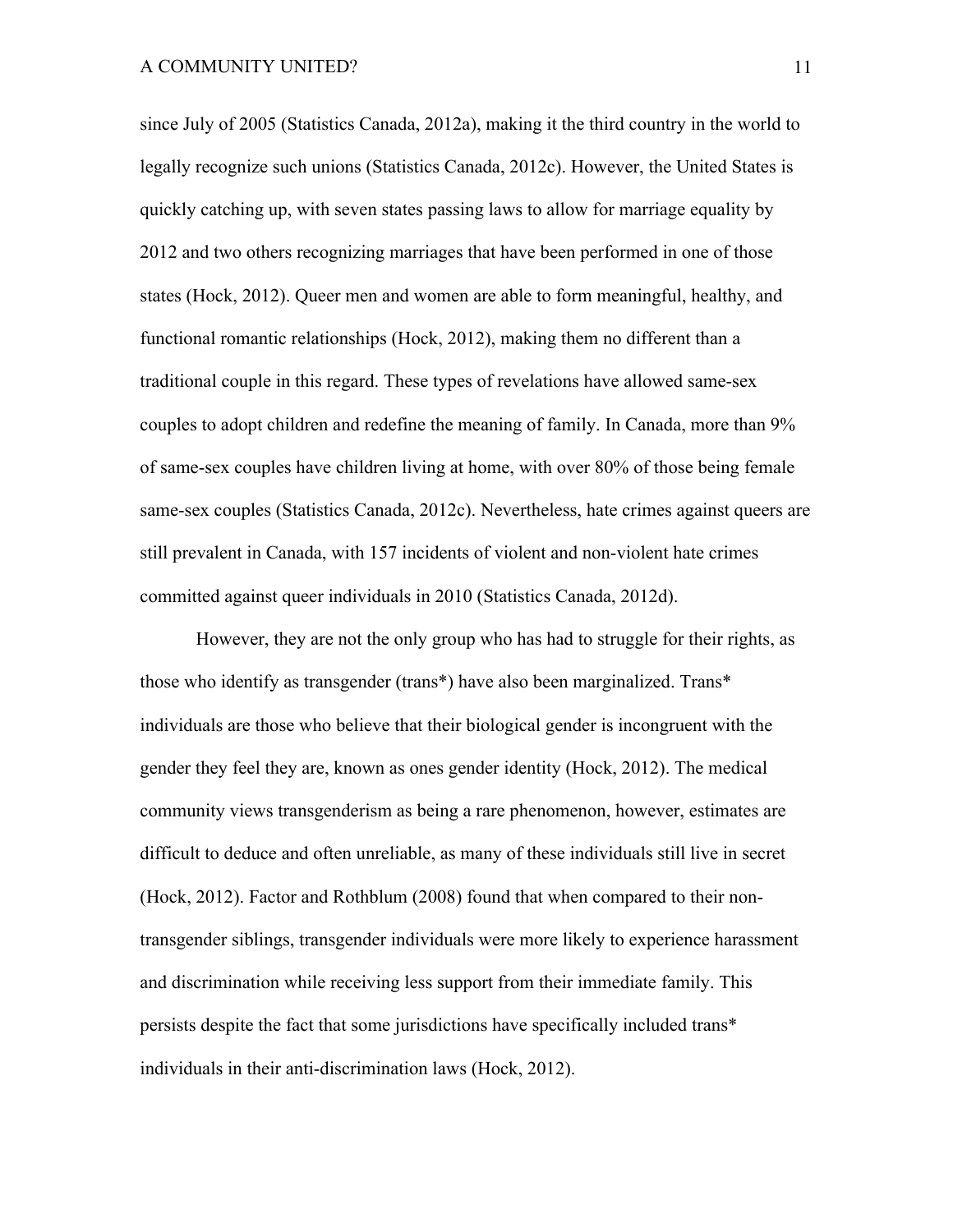Along with jurisdictional changes, we have also made changes to trans\* terminology and its associated diagnoses over the years. While homosexuality was removed from the DSM decades ago, gender identity disorder remained in the DSM until and including the fourth revised addition. Referring to transgendered individuals as disordered had many negative consequences, and allowed for the stigmatization of these individuals. Furthermore, many interpreted the diagnosis as an illness that could and should be treated and cured. These interventions almost always tried to convince people that they were not trans\*, which can have life-ending consequences. When the DSM-V was released, gender identity disorder was notably changed to gender dysphoria. There are many differing opinions when it comes to having any mention of transgendered identities included in a diagnostic manual. Those against it argue that it leads people to believe that there is something wrong with trans<sup>\*</sup> individuals; they are physiologically mutated, mentally ill, or simply not normal when compared to cisgendered individuals. However, insurance companies require a diagnosis to cover the expensive transition surgeries and associated procedures that many (not all) transgendered individuals require to ease the unbearable dysphoria they are experiencing. As the current policies stand, without some type of medical diagnosis, any surgical procedures and/or hormone replacement therapy would be considered cosmetic and therefore not covered. This would be devastating to many, as only a small portion of any population could readily afford these surgeries and/or procedures outright. So, while removing gender dysphoria from our medical books would be a huge step for trans\* rights and acceptance, there would need to be a complete overhaul in our insurance and government Medicare policies to accompany such a removal. Also, the fact that trans\* individuals are judged simply as a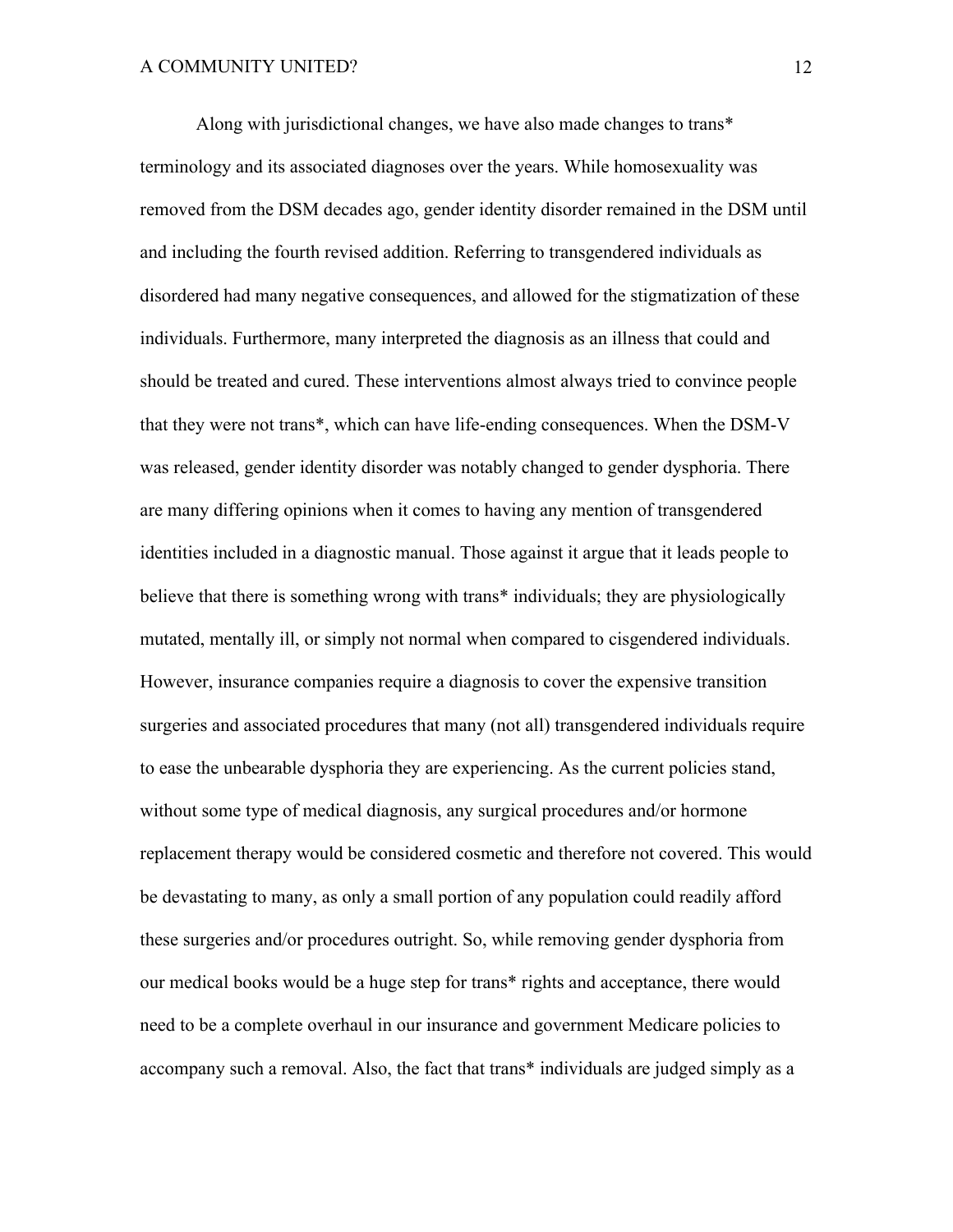function of gender dysphoria being a medical/mental diagnosis is a symptom of how our overlying, current culture views such things. Nearly every single diagnosis in the DSM is met with judgement or pity, as we see the person with them as being weak or disturbed. This is a very problematic way of thinking and needs to be addressed at the societal level if we are to move forward with even basic human rights and respect.

Finally, another group of individuals who are a part of the LGBTQ community and who have been discriminated against are those who practice drag. There are both drag queens and drag kings, however the existing research focuses mainly on drag queens. Drag queens are defined "as individuals who publically perform being women in front of an audience that knows they are 'men', regardless of how compellingly female- 'real'-they might otherwise appear." (Schacht & Underwood, 2004, pp. 4). Drag kings are the opposite of this; they are individuals who transform into and perform as men. This transformation, regardless of gender, is typically considered an alter ego and most drag queens and kings have no desire to transition in their daily lives. This makes drag completely separate from transgenderism, as there is no dissonance regarding a drag king or queen's biological sex and gender identity. Drag queens in particular sometimes experience difficulty fitting in as they are stuck in the crossfire of two socially deviant identities: heterosexual cross-dressers and queer men (Berkowitz, Belgrave, & Halberstein, 2007). Some queer men feel that drag queens reinforce the erroneous feminine stereotype that is typically associated with being queer, making life more difficult as a result (Berkowitz, Belgrave, & Halberstein, 2007). On the other hand, drag queens tend to distance themselves from transgendered individuals in an attempt to appear more 'normal' and socially 'acceptable' than their counterparts (Hopkins, 2004).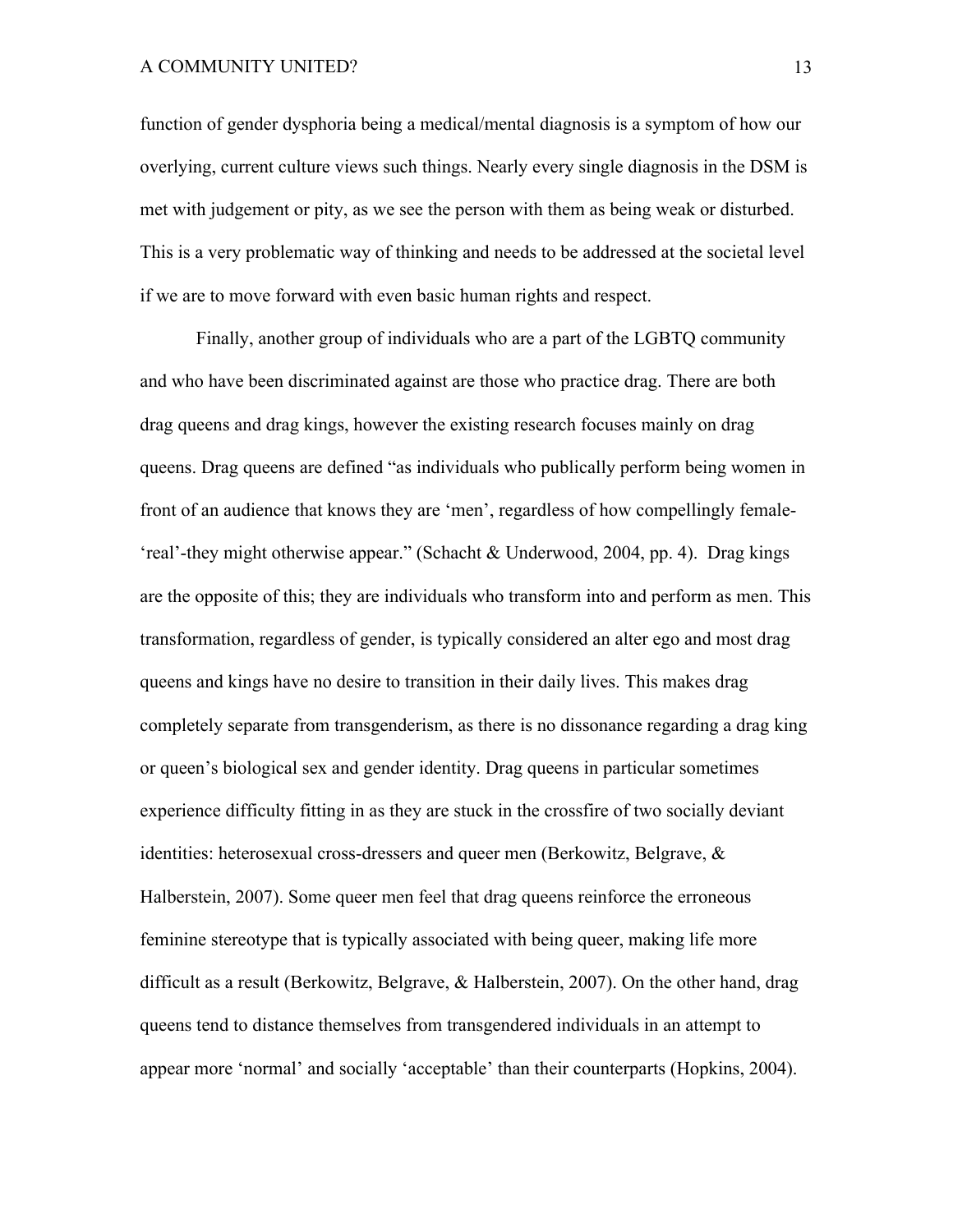Both of these approaches and negative perspectives serve to create a divide and sense of male privilege within the LGBTQ community, challenging the notion that everyone in the LGBTQ community is accepting of each other's identities.

Unfortunately, this is not the only divide that exists within the LGBTQ community. Giwa and Greensmith (2012) noted that many LGBTQ individuals feel that the term 'community' is an inappropriate descriptor, as it implies a sense of unity, solidarity and homogeneity that does not exist in reality. They also found that those of different races often feel additional marginalization within the already marginalized group of LGBTQ individuals. However, this finding may be viewed as less surprising by some, as racial discrimination in general remains prevalent. Still, there are other divides within the LGBTQ community that go unnoticed, likely because it is assumed that members of such a community would feel connected to each other based on similar experiences of discrimination and harassment or the sense of struggle and confusion that may occur during their formative years. In reality, this is not always the case, as the queer community is comprised of many separate and distinct groups of individuals, all with different identities, opinions, and experiences. When these individual units are combined into one giant group, the potential for differences and disputes to arise between them becomes possible.

While this may seem like an obvious problem within the LGBTQ community, little research has been conducted on the issue and even less include drag performers in general or the interactions between them and other LGBTQ individuals, especially in Canada (Berkowitz, Belgrave, & Halberstein, 2007; Hopkins, 2004; Taylor & Rupp, 2004; Schacht & Underwood, 2004). Berkowitz, Belgrave, and Halberstein (2007)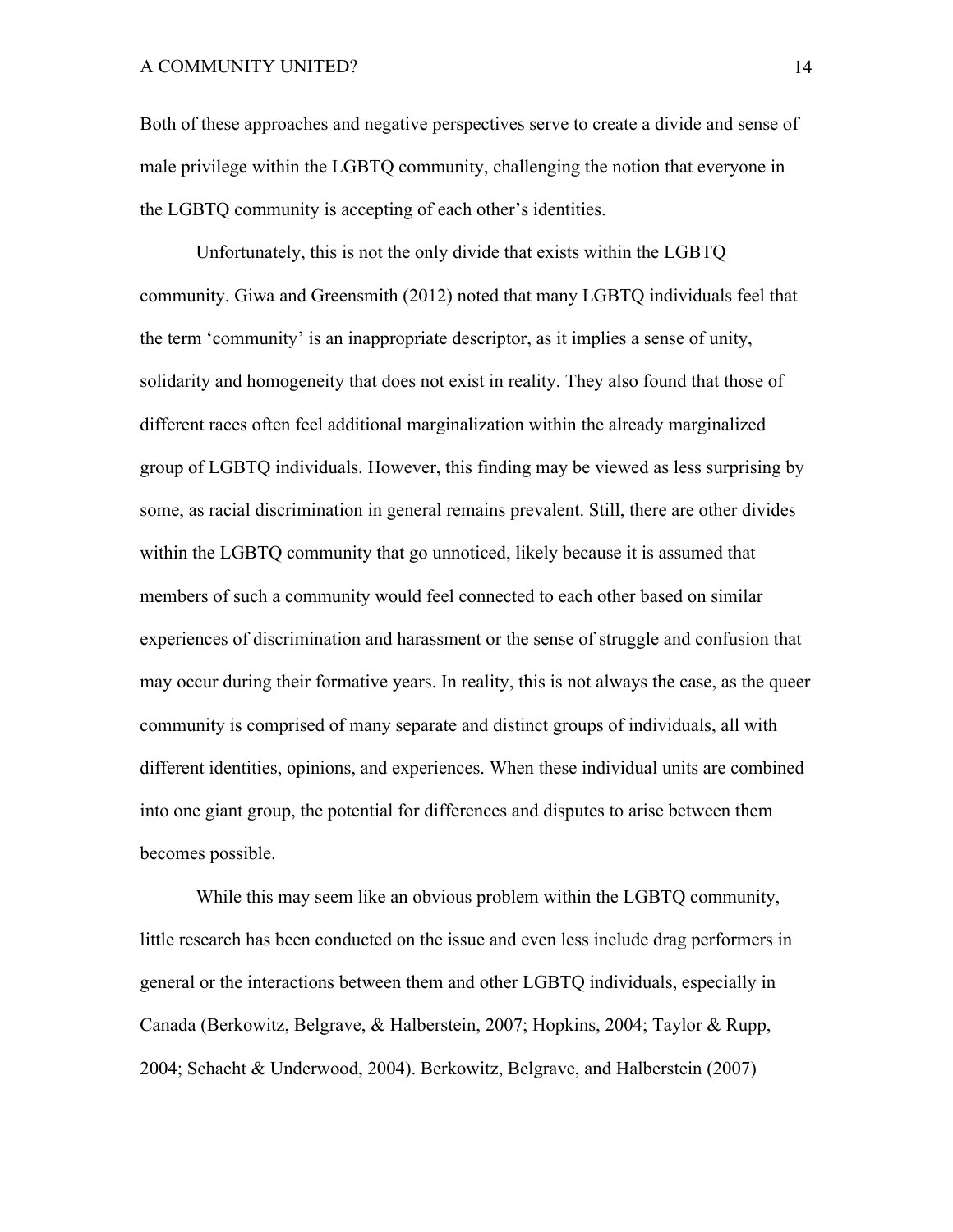conducted one of the few studies looking at the interactions between drag queens and queer men. They chose a qualitative approach, using both naturalistic observations and participant interviews to gain a sense of the division between these two groups. Four different bars were frequented in this study, ranging from professional to amateur drag venues and included predominately gay bars that were often attended by drag queens for both work and pleasure. The authors were trying to determine if the venue had an effect on the interactions between drag queens and queer men, how often these interactions took place, and the nature and intimacy of the interactions.

Berkowitz, Belgrave, and Halberstein (2007) found considerable differences between bars in how drag queens and queer men intermingle with one another in a public setting. When attending a professional drag show, the drag queens were quite separate from the rest of the patrons, much like any performer is from their audience. When drag queens did interact with other attendees, it was in a rather respectful and professional manner. Conversely, when the drag show was more amateur, the interactions were extremely commonplace and sexually charged, with the authors comparing the atmosphere to a typical strip club. In this setting, the drag queens were not treated in a respectful manner but rather belittled and objectified. The gay dance bars had a different feel altogether. Drag queens and queer men preferred to stay separated, with neither group paying much attention to the other. At times there was a sense of flirtatiousness between the groups, but it was few and far between.

When Berkowitz, Belgrave, and Halberstein (2007) interviewed their participants, they received conflicting views regarding the divide between drag queens and queer men. Some participants felt that drag queens were not respected within the community and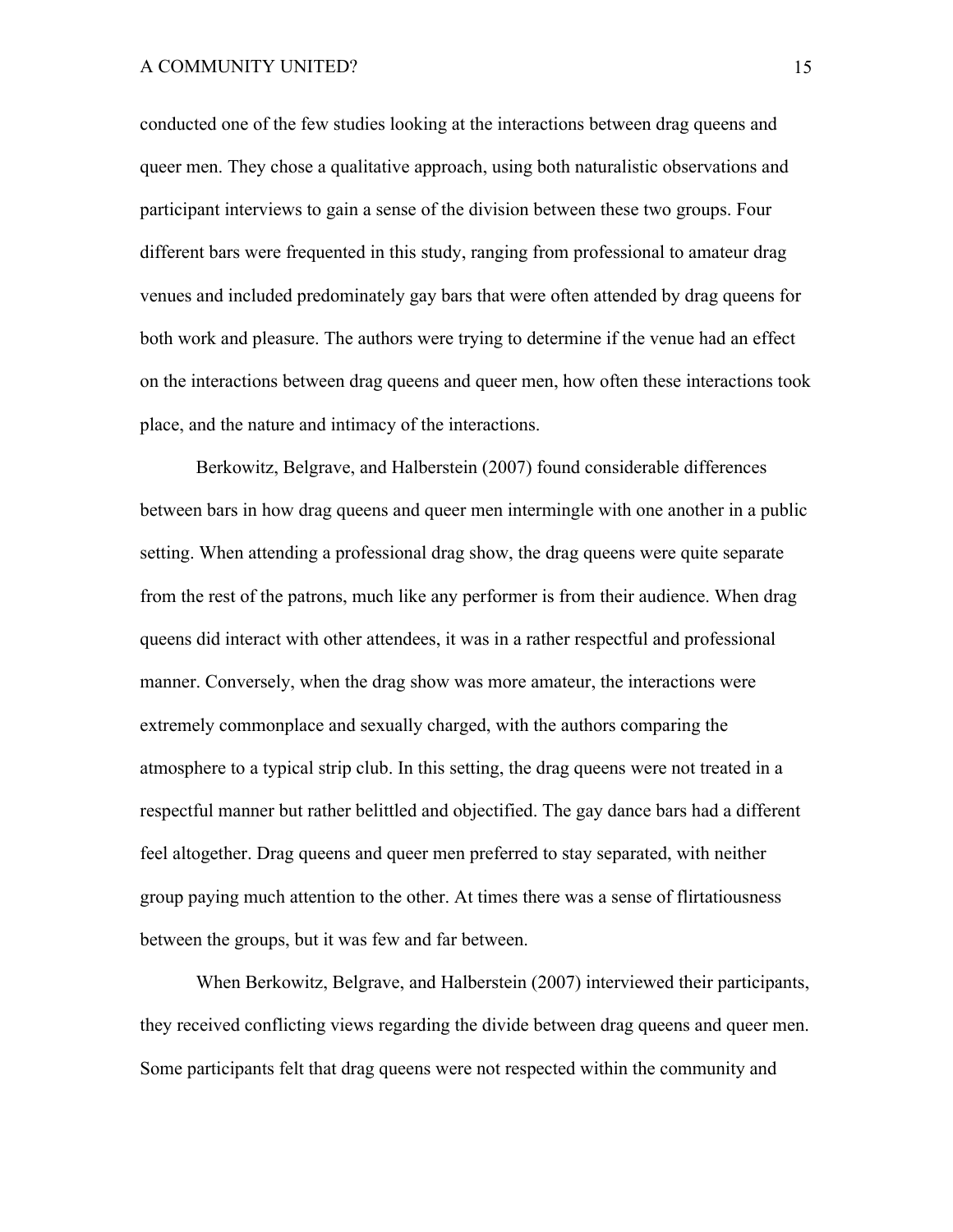were even looked down upon, while others felt that performing in drag provided a sense of status and admiration within that same community. However, the majority of participants agreed that when it came to romantic relationships, drag queens were not considered 'boyfriend material'. Many queens had a difficult time finding a partner, as a lot of queer men did not take them seriously and therefore were not interested in forming meaningful and lasting relationships with them. This was evident in the interactions between the drag queens and queer men at the various venues: the queens were either viewed strictly as performers, sexual objects, or were not paid any attention to at all. This study shows a divide between these two groups, which is interesting when one considers that both groups are comprised of queer men, and could be assumed to be on a fairly level playing field as a result.

Berkowitz, Belgrave, and Halberstein (2007) quoted a drag queen, Victoria, as saying "[i]t is understood that the muscle guys don't like the femmes, and the femmes don't like the queens, and the queens don't like the trannies, and we all don't like the dykes" (pp. 26). This quote is bothersome as a lot of attention is paid to making heterosexuals accept queer individuals with no attempt to remind members of the LGBTQ community accept each other. The city in which my research took place, Halifax, Nova Scotia, is the most populated city in the Maritimes with over 408, 000 residents as of 2011 (Statistics Canada, 2012b) and has large queer and drag populations in portion to its size. This may be a result of queer individuals leaving their rural lives behind to relocate in larger metropolitan cities where they hope to find both a sense of acceptance and a niche for themselves (Weston, 1998). However, this is not always accomplished, as the 2004 General Social Survey found that queer individuals are victims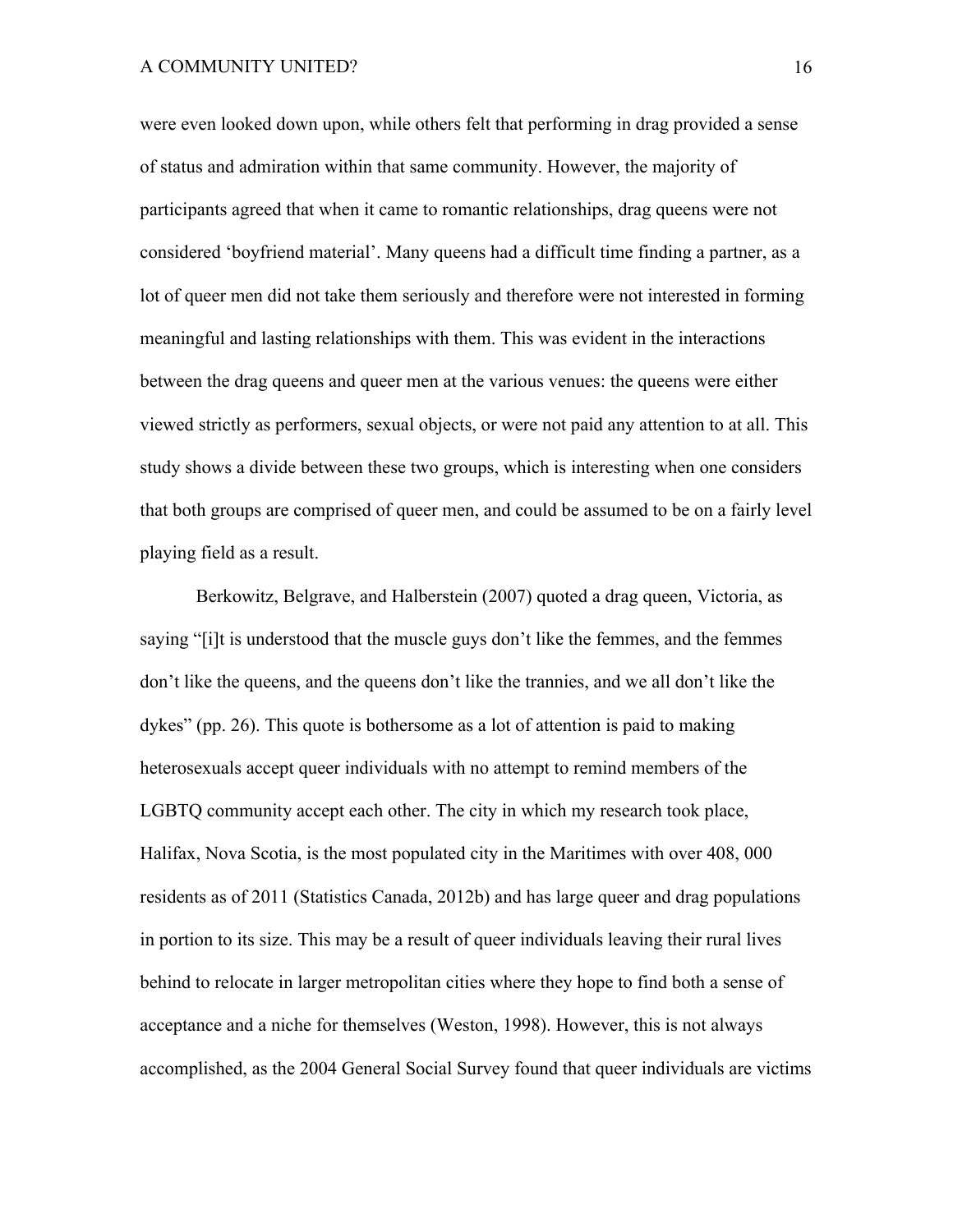of violence more often than heterosexuals and feel discriminated against three times more often (Statistics Canada, 2008). As I mentioned earlier, Canada reported 157 incidents of violent and non-violent hate crimes against queer individuals in 2010 (Statistics Canada, 2012d), with the general public assuming that all are committed by heterosexuals. It is unknown how many of these crimes are perpetrated by fellow LGBTQ individuals and how many incidents go unreported.

## **Canada: A Look Back**

Canada is often viewed as a rather progressive country when it comes to LGBTQ rights and acceptance, however, Canada has its own spotted past that includes the persecution and prosecution of members of the LGBTQ community. The Criminal Code of Canada was revised in 1969 to legalize what were considered homosexual acts when performed in private by two consenting adults (Warner, 2002), however social customs are often slow to catch up to legal reforms. Therefore, while private acts were theoretically safe from formal prosecution, they remained highly criticized and discouraged in the social sector. But then again, even the amendments to the Criminal Code were typically ignored in court cases as late as 1984; this was especially true with regards to custody battles over children that were the result of past heterosexual relationships (Warner, 2002). The general rule was as follows: it was okay to be gay, as long as you acted straight.

This kind of mentality largely contributed to the ineffectiveness of the amendments to the Criminal Code. Warner (2002) reminds us that law enforcement and justice officials are subject to the same societal norms as the rest of the population. They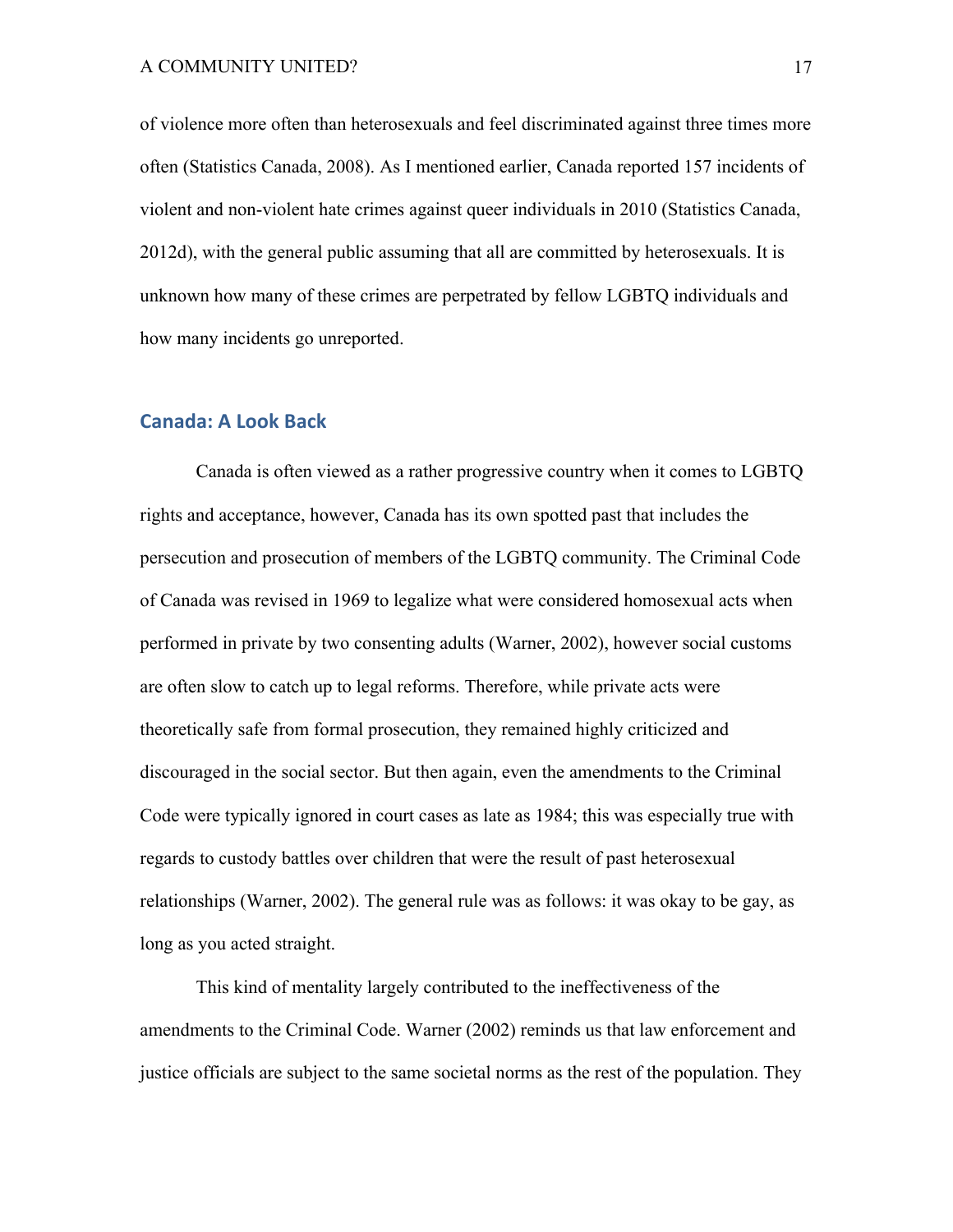are surrounded from birth by the same judgments, discourses, and values as the rest of us, yet are often expected to rise above or ignore them in an effort to prevent these social constraints from clouding their professionalism. This is a nearly impossible task as many social norms and mores operate on a subconscious and automatic level; they take little to no conscious thought or effort to uphold and adhere to. As a result, the changes made to formal laws were not sufficient on their own and did not protect members of the queer community from the homophobia that remained.

Homophobic acts during this time were not restricted to social isolation and maltreatment; homophobia did extend into the realms of criminal law. In 1978, almost a decade after the decriminalization of homosexuality, a bathhouse located in downtown Toronto known as The Barracks was raided by police (Warner, 2002). Three years later, four more bathhouses were raided in the same city (Warner, 2002). Warner (2002) mentions that these types of busts were often highly exaggerated by the media at the time and falsely linked to actual crimes such as torture, child pornography, and drug distribution. Also, in order to circumvent the legality of homosexuality, indecency and bawdyhouse charges were commonly laid during the 1970's and 80's after bathhouse and gay bar raids. However, not all charges were connected to bar and bathhouse raids; police often entrapped individuals by dressing in plain clothes and seducing unsuspecting queer men. If these men let their guard down, they found themselves arrested and publically shamed, causing them to lose their jobs, their families, or even to attempt or commit suicide (Warner, 2002). Police also indirectly persecuted those from the queer community by blatantly ignoring or actively encouraging homophobic acts, both verbal and physical in nature (Warner, 2002).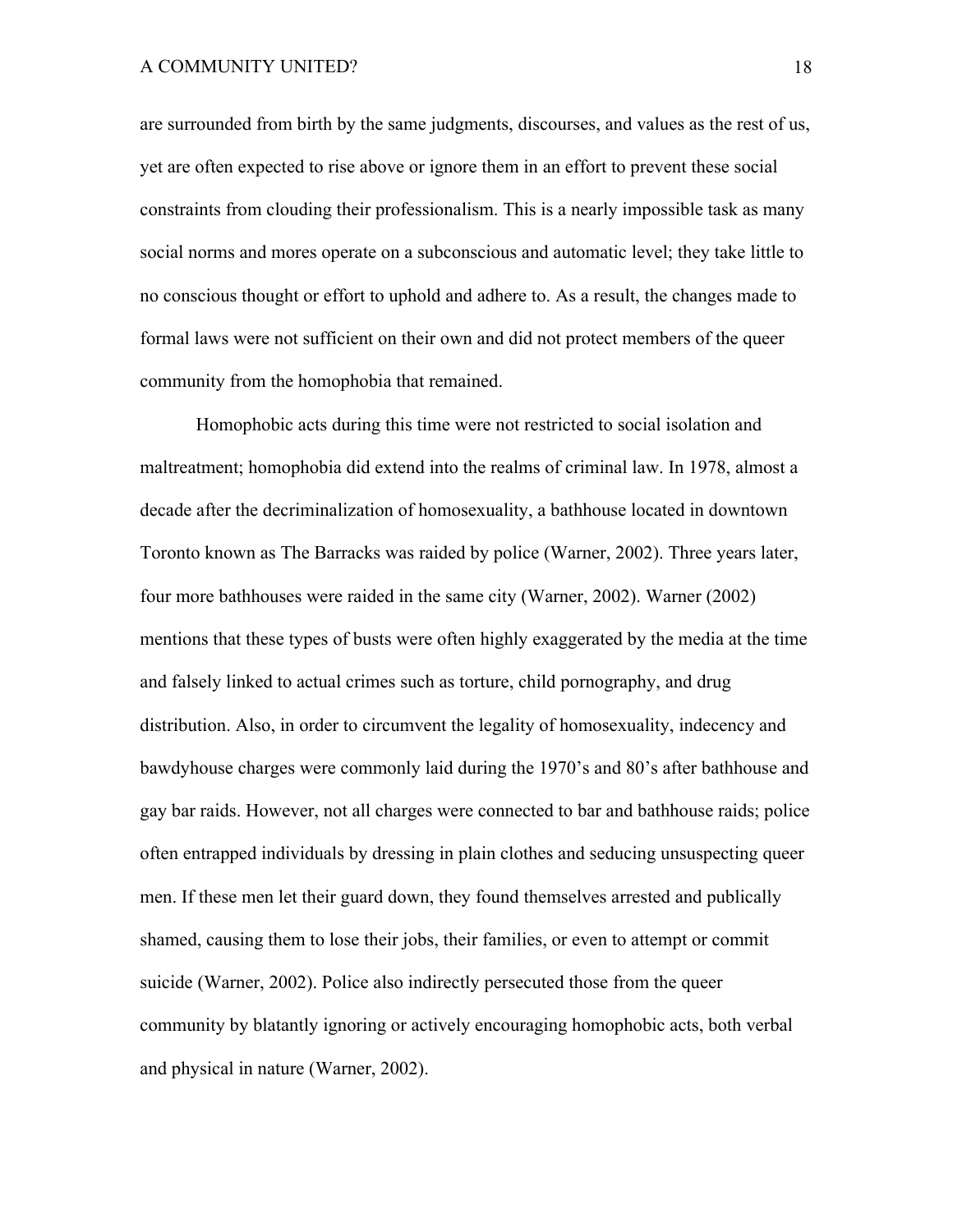However, there is a small sliver of positivity to the raids that occurred across the country. While they were extremely unlawful, they forced people to think about queer rights and lead to a lot of activism from both the LGBTQ and straight communities (Warner, 2002). Those who engaged in same-sex behaviors could no longer hide in the shadows and slowly became visible in the community at large. Therefore, the open abuse that was endured by the queer community is what caught the attention of activists and everyday people who felt that the treatment of LGBTQ individuals was unjust and unconstitutional. This eventually lead to feminist and queer movements that brought us to where we are today with regards to queer rights, equity, and equality. Although we are certainly not at the end of our journey, Canada is further ahead than many other developed countries when it comes to queer rights and support and remains pointed in the proper direction.

While Canada is one country that helps lead the queer movement, Canadian based research in this area is still necessary. Therefore, for my thesis I have chosen to explore the relationships between queer men, queer women, and trans\* identified individuals. Specifically, I am interested in exploring the dynamic of male privilege, or what Connell (2009) calls the "patriarchal dividend" that may be present within this community (pp. 142). I will also examine how LGBTQ community members perceive and negotiate the gender order of their community. I believe that researching the divides within the LGBTQ community is as important as researching the divides between the queer and heterosexual communities. We will never truly reach a state of acceptance unless discrimination within the LGBTQ community is attended to if it exists. This is a topic that the current literature appears to overlook and something that I hope to address with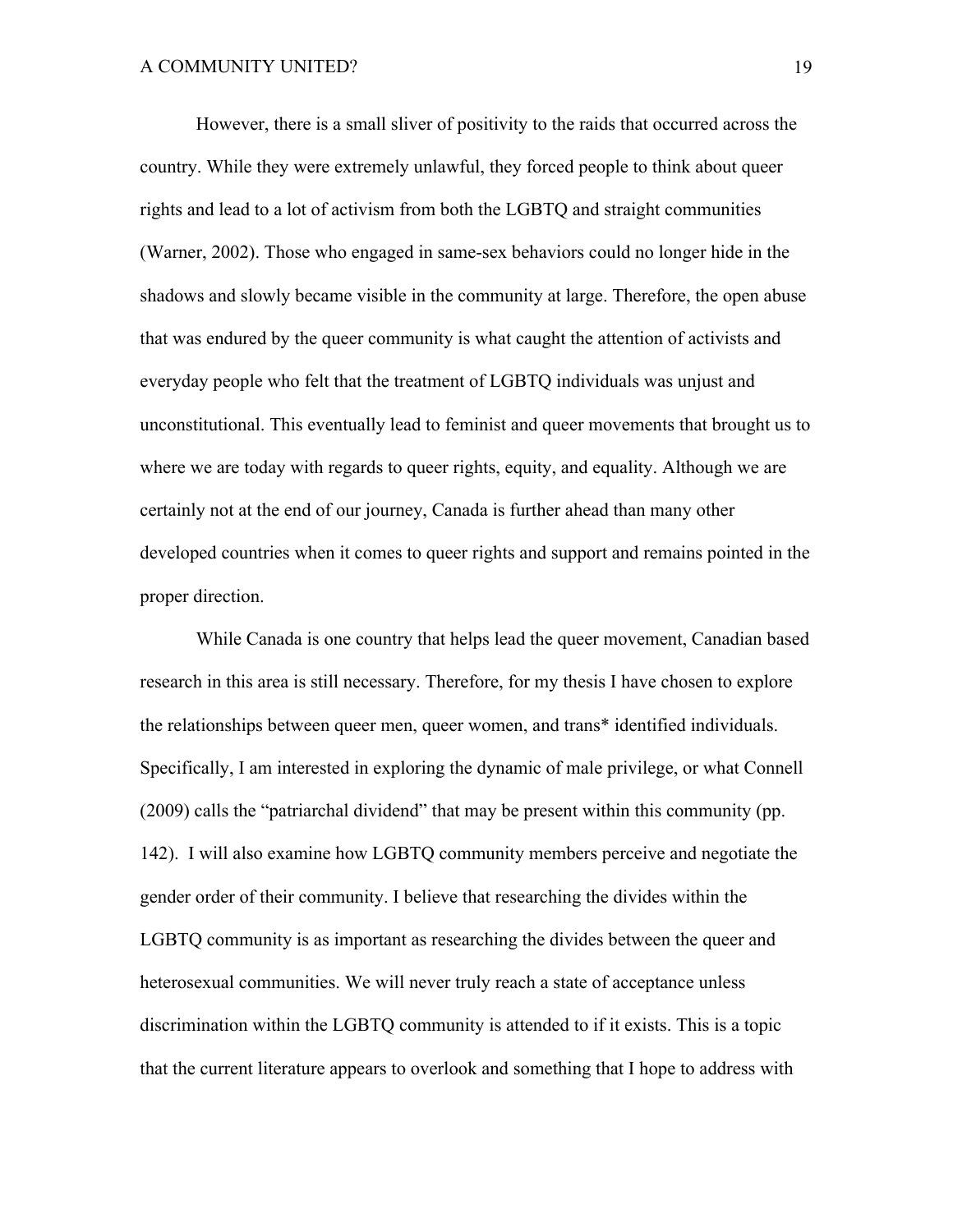my research and thesis.

## **Methods**

While this project was guided by principles of feminist methodology, there are no methods that are inherently good or bad, just better or worse choices. I chose to let my participants guide the interviews, and I allowed them to discuss their experiences in whatever level of detail they felt comfortable with. They chose their own labels or lack thereof, and often explained what those labels meant to them specifically. I also spoke with anyone who was interested in speak with me, and I did not worry about having a certain number of participants who identified with a particular label, as this project was more about lived experiences than representativeness.

The interviews themselves were in-depth, qualitative interviews with participants and key informants from the queer community in Halifax, Nova Scotia. The purpose was to gain a deeper understanding of how their gender and sexual identities affect their membership and experiences within that community. I also investigated the extent to which male privilege exists and how it has affected their membership and experiences within that same space. Participants were gathered by utilizing the snowball effect. I was fairly connected within the LGBTQ community, and I approached people who I thought might be interested in being involved in this type of project. Those who participated often recommended my project to others, providing me with more participants. Therefore, the relationships between the participant and myself ranged from close friend to complete stranger. The interviews took place between the months of February and April of 2014 and were all conducted in person at a meeting place of their choosing. The interviews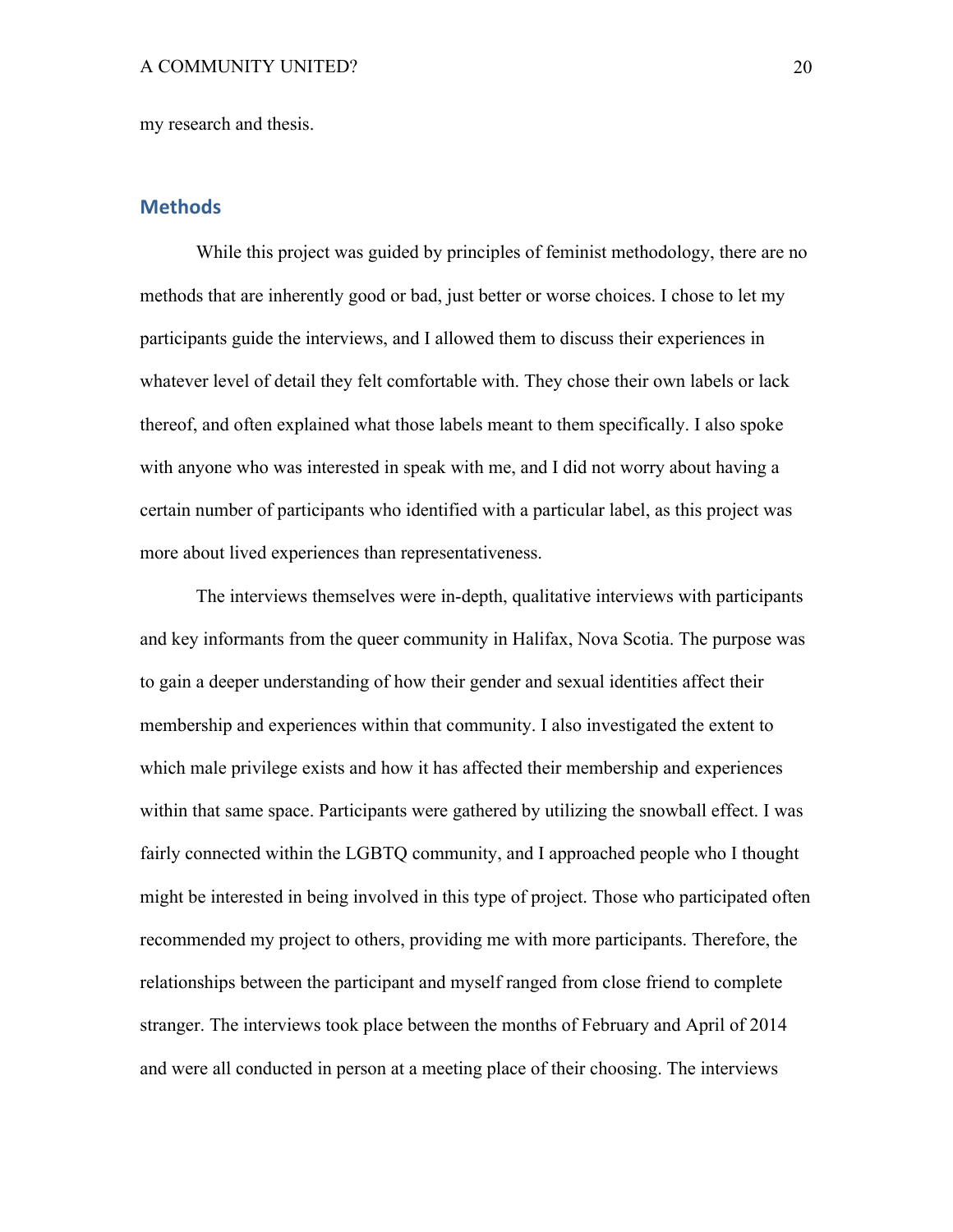were guided but open; I used direct questions and various probes to allow the participants to answer freely and provide me with the flexibility to follow their lead while remaining on topic. Each interview was recorded using a digital voice recorder and I was the sole transcriber of these interviews. I then analyzed each interview carefully to determine the general and most frequently occurring themes.

## **Participants**

The people who participated in this project did so voluntarily and without compensation. There were ten participants in total and most chose to be referred to using a pseudonym. Interestingly, I was able to include a set of identical female twins in this project, whom I interviewed separately. There was a large amount of variation when it came to participants' gender and sexual identities, which enriched the project with regards to the kinds of experiences discussed and the types of voices that were heard. Including people with different sexual and gender identities was crucial to gaining a better understanding of how the gender order of the LGBTQ community is perceived and negotiated.

## **Topics and Themes**

I decided to keep my interviews focused mainly on four different, but potentially connected, topics: gender/gender presentation, sexuality, male privilege, and LGBTQ community support and inclusion. The topics were chosen based on my interest in how they affected participants' membership in the LGBTQ community specifically. I created my questions with these topics in mind and kept the interviews steered in these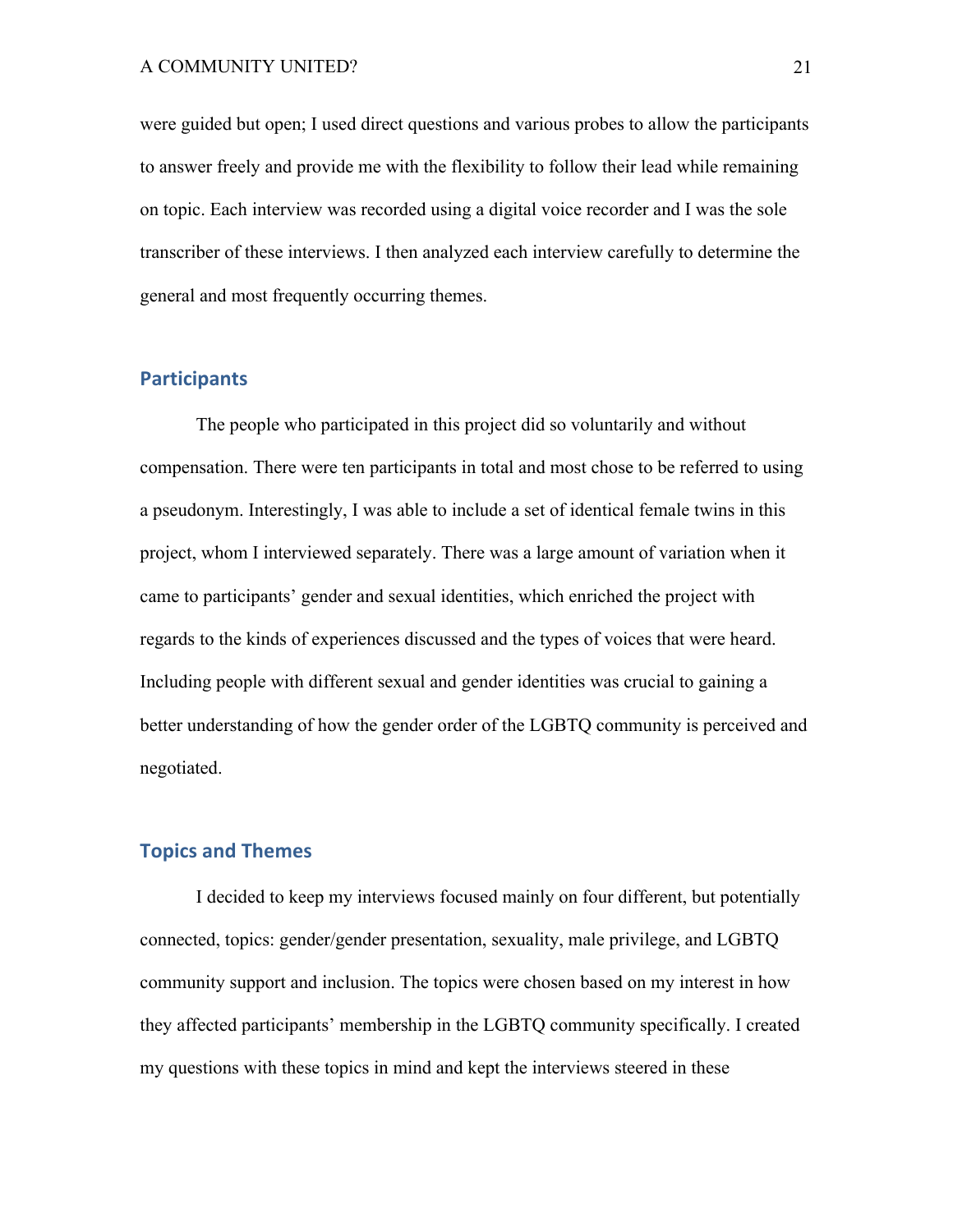directions. In doing so, I was able to identify themes within each general topic, and noticed many common threads despite the diversity of my participants with regards to gender and sexual identities. One of these threads led me to create a fifth topic that I have coined 'sexuality presentation'; I will explain this phrase in further detail in my analyses. I will discuss each topic and the themes I found separately, and bring everything together in my final discussion and conclusion.

#### **Gender/Gender Presentation**

Although gender is a rather broad term that means different things to different people, there were certainly a few common themes that were discussed during my interviews. Gender affects nearly everything we do and has a huge bearing not only on how others view us, but also how we view ourselves. I asked participants how they would identify their gender and gave them the option to simply identify with a particular label, describe in more detail how they view their gender, or both. When it came to the people I spoke with, half of my participants mentioned that their gender identity was at the forefront when it came between that and their sexuality. One of the reasons for this trend seemed to be that gender is often used as a vehicle for public self-expression. Also, while one's gender identity is typically not in one's control or of their choosing, how they decide to express and present their gender certainly is. When comparing gender to sexuality, Poppy, Jay, and Kimberly felt that the latter was simply something they performed in private and did not reflect their personalities in any way.

> "Well my gender's obviously more prominent, so people notice that first, so obviously they're judging me right off the bat based on my gender. Whereas they don't know that I'm bisexual until I say it or they see it"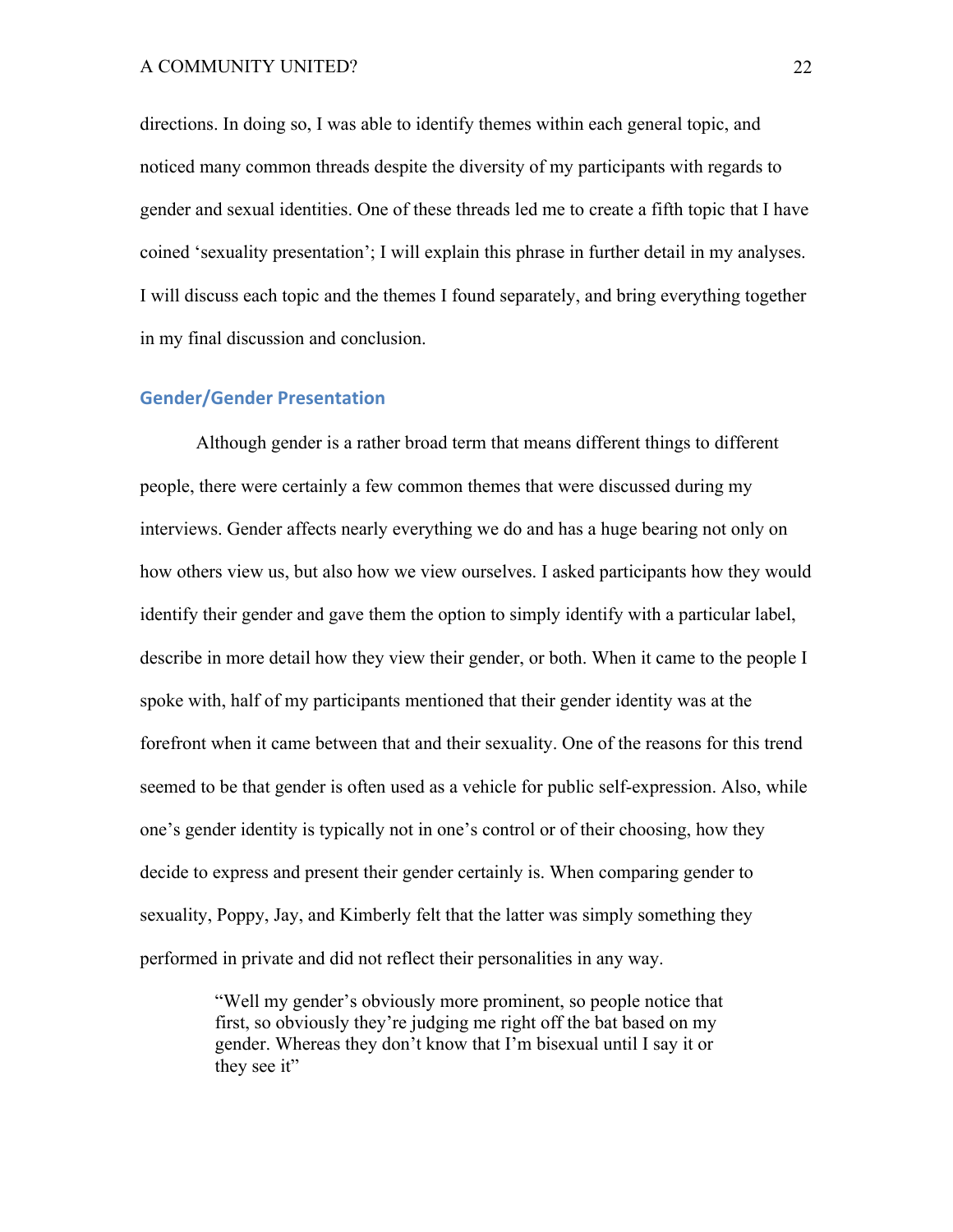"My sexuality has really no bearing on my personality I don't think? But my gender does because it impacts how I express myself, how I want to be referred to"

"I would say gender is way stronger because your gender defines who you are, that's how you present yourself, you're saying 'this is who I am"

Two participants, Neek and Matthew, felt that each of their identities were of relatively equal importance. Both self-identified as gay males, and neither identity was stronger with regards to their sense of self. Tito, who self-identified as gender non-binary and sexually queer or gay depending on context, felt that while gender was not necessarily a stronger identity per se, it was the identity they were currently most focused on.

> "In recent years I've become more interested in gender as opposed to sexuality….I've been gay for a while now so I've been through the whole sexual orientation thing and had those conversations and fought those fights so to speak, and gender's kind of like, the new big one for me, so it's kind of what I focus on"

While initially I was interested on gender identification specifically, I noticed that gender presentation was a major issue for many of my participants and warranted much attention. For a lot of my participants, how they chose to present their gender was more of a concern than their gender identity itself. Furthermore, while many felt that their gender and sexuality were congruent, they also felt that their gender presentation itself effected how seriously others took their sexuality. This was especially a problem for Poppy and Ky, both of whom are bisexual women. They often encountered resistance regarding their bi-status due what they felt was a straight presentation. They sometimes felt as though others were not validating their bisexuality as they present "normatively feminine, hetero looking".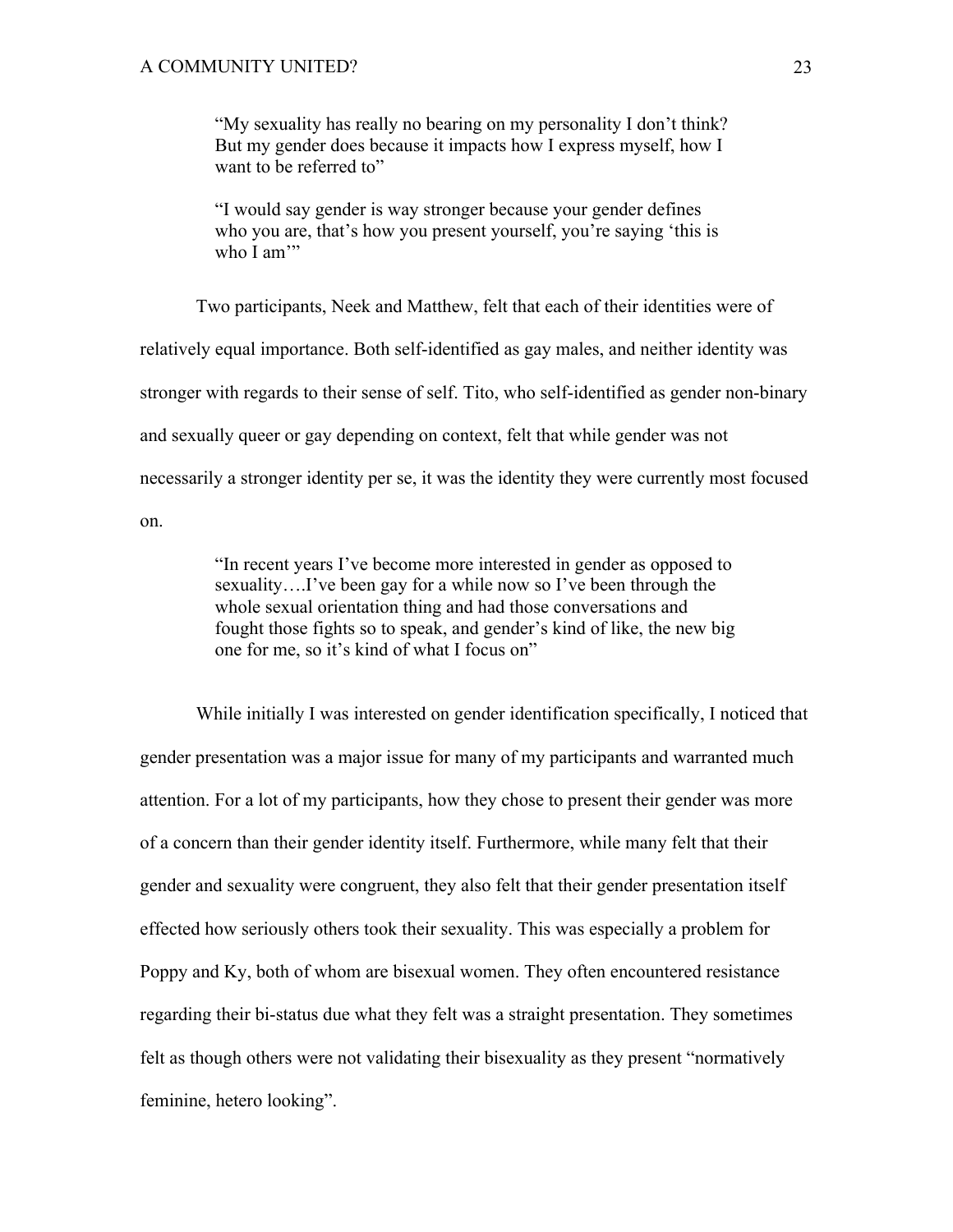"I mean the queer community is welcoming to a degree, but also bisexuality or being a queer woman in general you have to fit a certain identity, like you have to identify queer enough almost, you have to fit an image, and if you don't they're going to be like 'oh you're a straight girl, you're clearly not what we're looking for'"

"Within the LGBTQ thing it's a weird place to be as a woman especially because I don't present as queer at all. I still think that people don't really take it that seriously and that I somehow lack legitimacy in that community"

"Well my biggest fucking problem is that no one thinks I'm bi! Ever!"

Lesley had a similar, but opposite, experience regarding her gender presentation

affecting her sexuality, as the former did not really reflect the fluidity of the latter. While

the assumptions others often made about her sexuality based on her gender presentation

were not always accurate or necessarily positive, it did allow her to explore other areas of

herself that she ignored in her younger years.

"The gayer looking I got through my life I also played less sports and stuff…because I didn't feel like I had to have this really tough girl image, I just kind of started getting more in touch with my feelings and poetry and art"

## **Sexuality**

Sexuality plays a big role in our lives even though it may be second to gender for many. As a heterosexual cisgendered female, shortened to 'het-cis' by some, I fell victim to the idea that those who identify as gay, lesbian, or bisexual connect very strongly with their sexuality in comparison to the straight community. After conducting a few interviews and reflecting on my own sexuality, I came to the conclusion that for me and many participants, sexuality is simply one small aspect of our lives and overall identities. Interestingly, when it comes to our own sexuality, we often consider it to be private and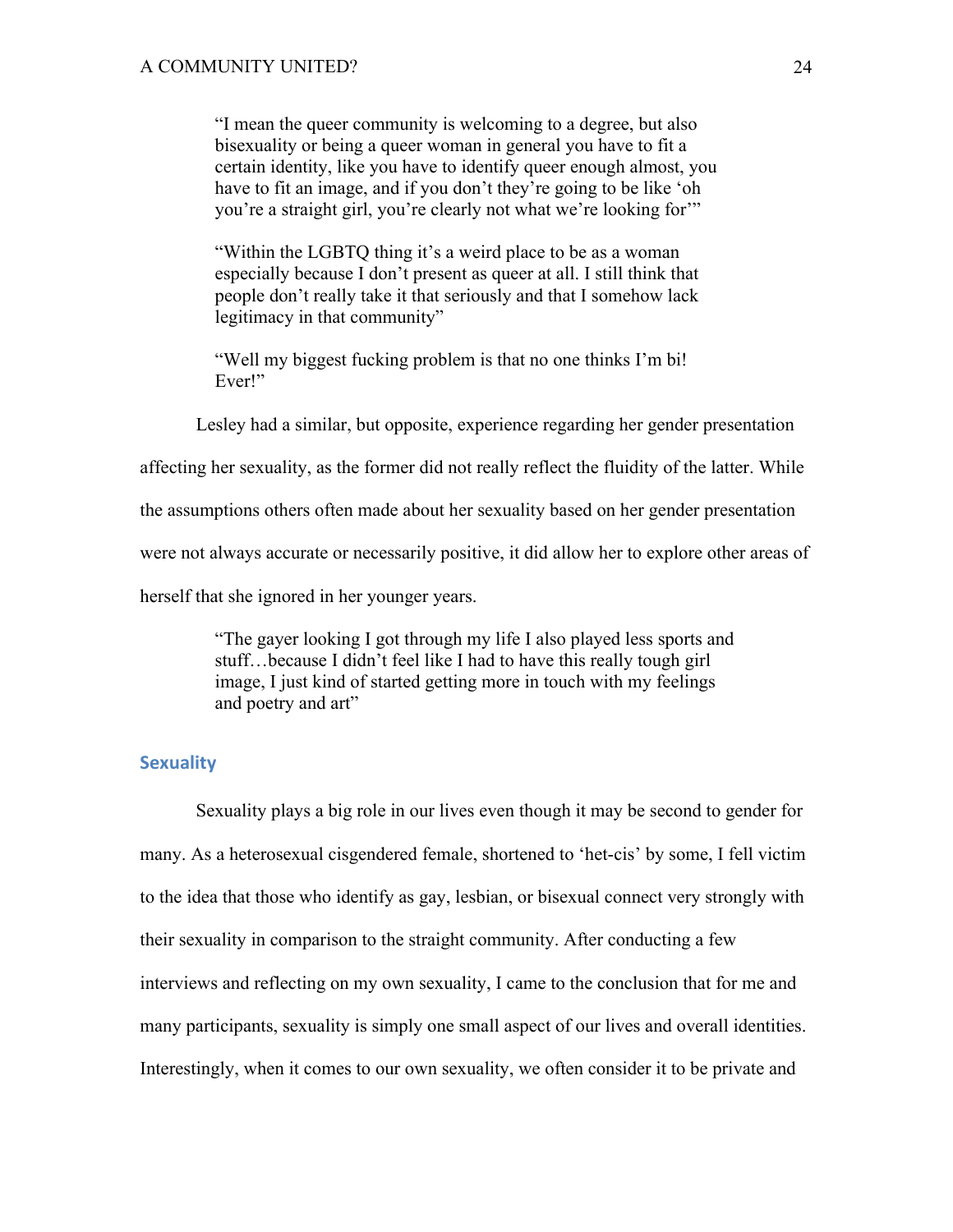personal, yet we are fascinated by the sexuality of others and constantly want to know more. In addition to our unnecessary amount of curiosity, we often reduce others to their sexual label or identity, thereby ignoring all other aspects that not only make them who they are, but that they likely consider more important or meaningful. Lesley made this especially clear:

> "There's definitely been times where people approach you because of the sexuality they assume you have. Same thing as like 'oh I'm going to Reflections,' which is a gay bar, but I'm not going there to meet women or participate in just the fact that I'm a lesbian. I go there because I like to dance and the music is good but because I go there looking the way that I do with the assumptions made, girls will start approaching me or something like that and then they might see me somewhere else and refer to me as that lesbian or the one that dances and stuff like that, so that kind of just turns me off from it because I'm like 'but there's more to it, I'm more than that'"

Also, when it came to sexual identities, a few people were hesitant to refer to their sexuality using a single label. The issue with many of our current labels such as gay and lesbian is that they are laden with expectations and assumptions regarding ones sexuality and gender. Similar to gender, I asked participants how they would identify their sexuality and gave them the option to simply identify with a particular label, describe in more detail how they view their sexuality, or both. My group was completely split on this matter, as Matthew, Neek, Iris, Poppy and Ky all identified rather easily with a particular label: the first two as gay and the last three as bisexual. However, Tito, Heidi, Lesley, Kimberly and Jay all had more complicated answers regarding their sexuality. Their identities were affected by not only how they view their sexuality, but how others viewed it as well. For example, Tito and Heidi felt that the labels they previously identified with (gay and lesbian respectively) were no longer effective in describing their sexualities, and both have since moved towards using 'queer' as a describer, as it allows for growth and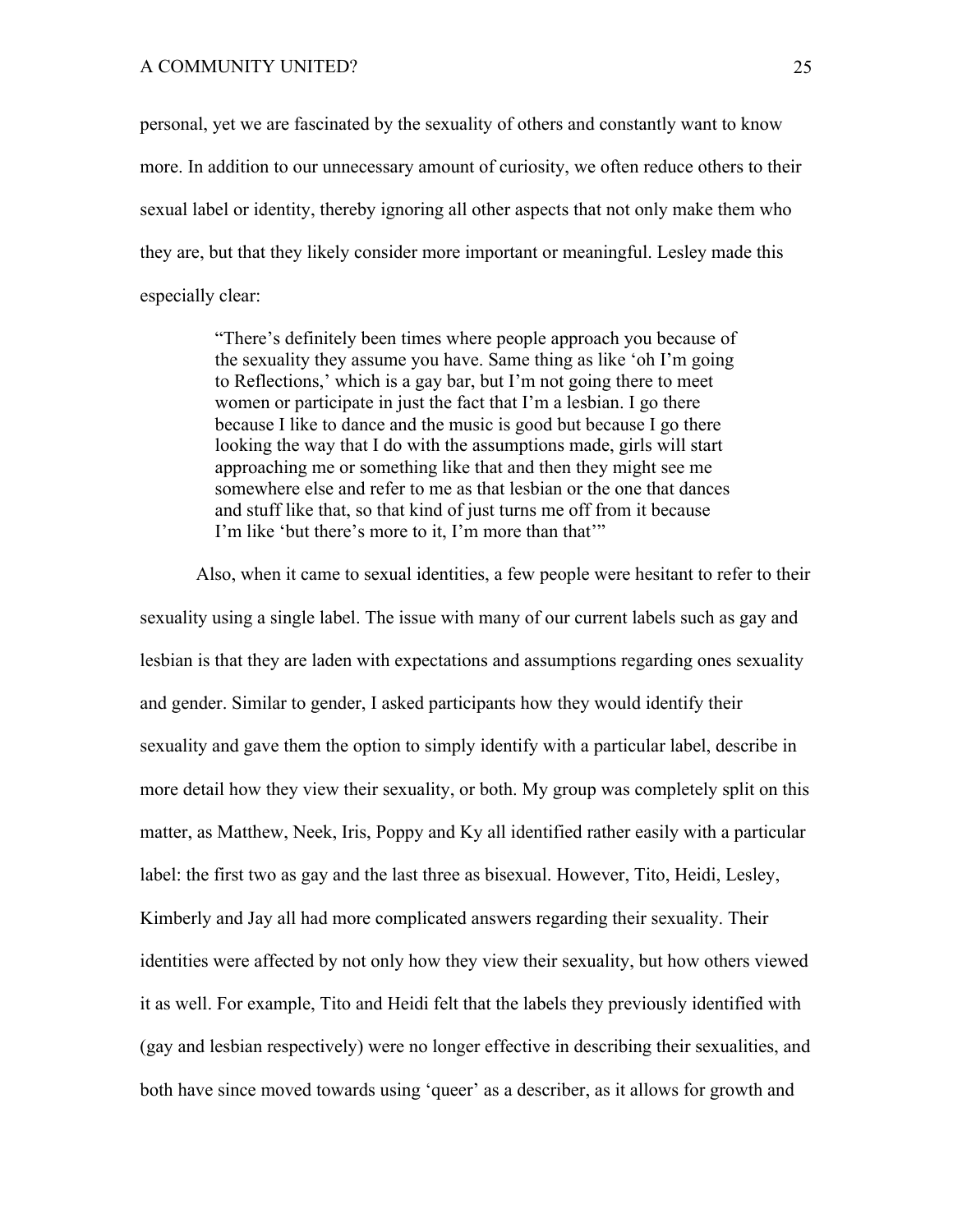fluidity while having fewer gender expectations attached to it.

"I prefer it because it's just more open, and as well as that, with having a non-binary identity, queer is just easier to say than gay, because if I say 'I'm gay' then it implies something? About my gender as well, whereas queer just leaves it open"

"I would say queer, I like the umbrella term. Again, for the longest time I always identified as lesbian but when I became more actively involved in the queer community I realized that sexuality is very fluid in most circumstances and is not always set in stone, so I mean the umbrella term 'queer' I think really encompasses that, like now I can be attracted to a drag king or a trans\* man and I was in a relationship recently with a trans\* man so I felt like lesbian didn't really fit that, so queer"

Similarly, Lesley felt that the term 'lesbian' was not entirely accurate in

describing her sexuality, as it inaccurately described her gender preference and ignored

the fact that emotional connections are extremely important to her.

"An identifier seems very boxed in and doesn't leave me a lot of room to grow as a person or open my mind up to new things, and because I'm not really sex driven, feelings really have to be present before I'm even sexually attracted to somebody. I've been attracted to guys and I've been attracted to really more feminine guys or drag queens, I've been attracted to gender fluid people, so I'd say my sexuality in itself is fairly fluid or vague"

Kimberly and Jay, both of whom are transgender, felt that others viewed their

sexuality differently from how they viewed it, which made it difficult for them to label it.

Kimberly, a trans\* woman, and Jay, and trans\* man, each made it clear that while their

sexuality was not the business of others, it was still of annoyance to them that a

disconnect existed between how they viewed their sexuality and how others viewed it.

"I would like to say I'm a straight woman, however society just doesn't see it that way. Just because at this point where I'm not completely changed over, like I haven't had the surgery yet, I feel like guys even that I would be dating are not completely straight because my anatomy isn't completely female yet"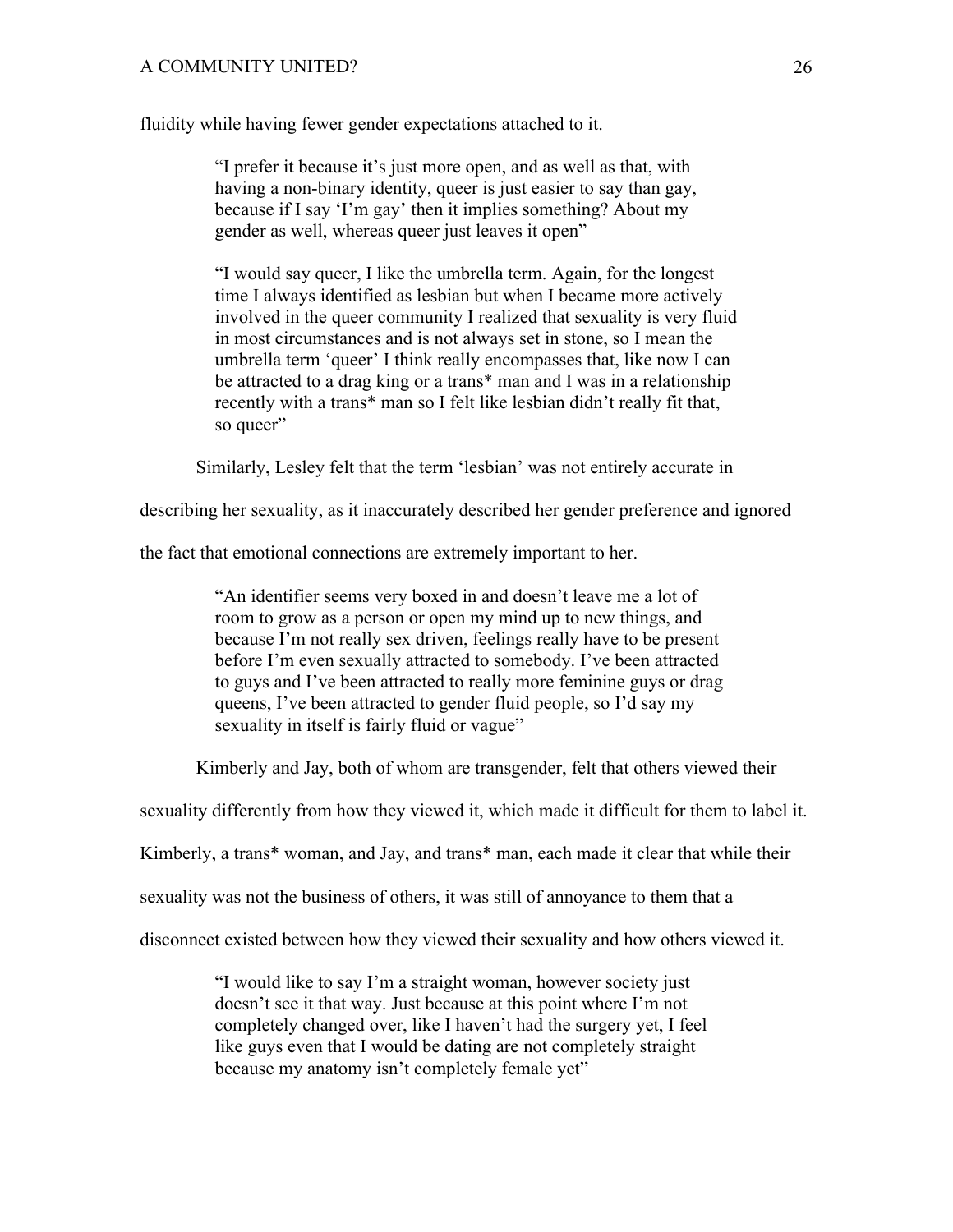"Straight? For some reason that makes me feel belligerent. I'm like 'no, I'm not'. That's too boxed in…that's too straight and narrow because all my life I've been different, I think maybe that's too boring for me"

Bisexual women in my project seemed to have a particularly difficult time regarding their sexuality, for a variety of reasons, all of which had to do with the perception of others. As previously mentioned during my discussion on gender and gender presentation, Ky and Poppy did not feel as though they presented as queer, and therefore were often assumed to be straight. Ky was even met with suspicion or shock upon clarifying that she was in fact bisexual, strictly based on her gender presentation.

> "…I was like 'well no, but I also date women' and he was so shocked and then told this other gay guy 'she dates women! She's bi!' and they were like 'no you're not' and I was like 'yeah I am! Thanks for telling me that I'm not, but I promise you I am, I'm telling you right now that I am"

What made this particularly interesting was that Poppy has an identical twin, Iris, and both identify as bisexual females. They look completely alike and have similar styles with regards to their clothing and aesthetic choices; both present themselves in what would be considered a rather feminine manner. However, there is one seemingly small difference that has a huge impact on how they are viewed by others: their hair length. Iris has short hair and has been known to sport a shaved head, whereas Poppy has fairly long locks. As a result, Iris' "short hair is a red flag for people", and she comes off as looking queerer as a result.

> "Yeah people say that I come off as more gay than her (Poppy) for sure. And yes, I have short hair, but I feel like when people see that I have short hair they start looking for reasons to feel that I'm more gay than she is. It's very strange. But I've been told that I come off as more gay than her, and then they go 'oh no no no, it's not just because of your short hair' and it's like 'well bullshit! Yes it is!'"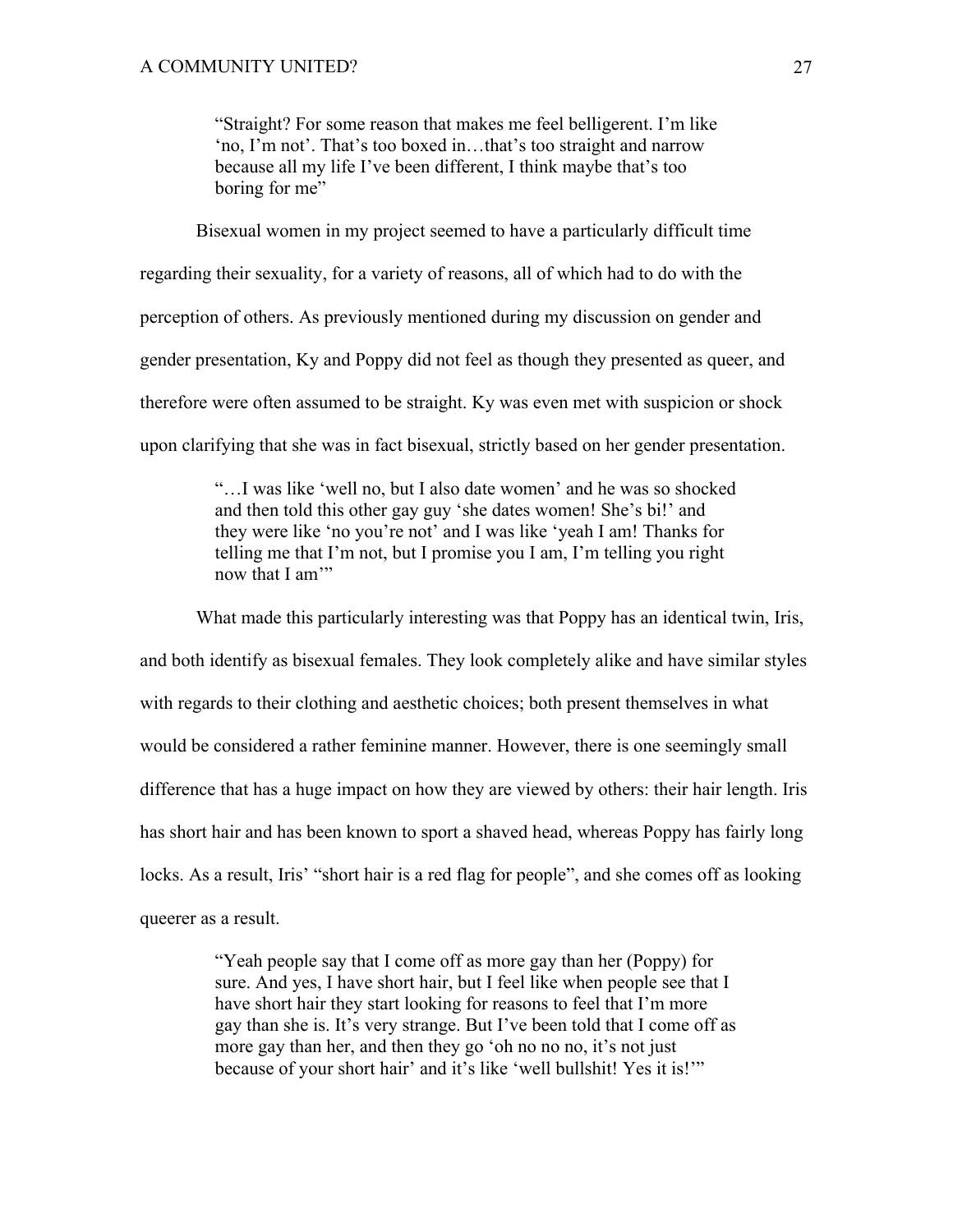## **Sexuality Presentation**

It was these discussions of 'presenting queer' that led me to create this section of my thesis. Unlike the portion that focused on gender presentation, I felt that sexuality presentation deserved its own separate designation, as it has received little to no attention from academia prior to this project. I only realized that this was a serious trend while analyzing and reflecting on my interviews, but it was pervasive enough to be included as what I call one's 'sexuality presentation'.

I believe that the idea of sexuality presentation is different than gender presentation for a number of reasons. We have come to accept that gender is visible for everyone to see, and our gender presentation is a way to express oneself to the world. Also, while the queer community is certainly challenging the heteronormative rules surrounding gender presentation, we are all still warming up to the idea that gender and gender presentation are not necessarily synonymous; someone can chose to present stereotypically masculine or feminine yet still identify as female and male respectively. In comparison to gender and its respective presentation, bedroom behaviour is typically considered the business of only those involved unless otherwise desired. That being said, I have noticed that many people feel that their sexuality is expressed through their aesthetic choices and style, ranging from clothing to hair to make up. Therefore, their outward appearance not only dictates how others see their gender, but also their sexuality. Regardless of whether these assumptions are correct or incorrect is irrelevant; assumptions are being made and those affected are being treated accordingly, based on the sexual orientation that others think they identify with. When it came to the people I conversed with, sometimes the assumptions were correct, other times they were incorrect,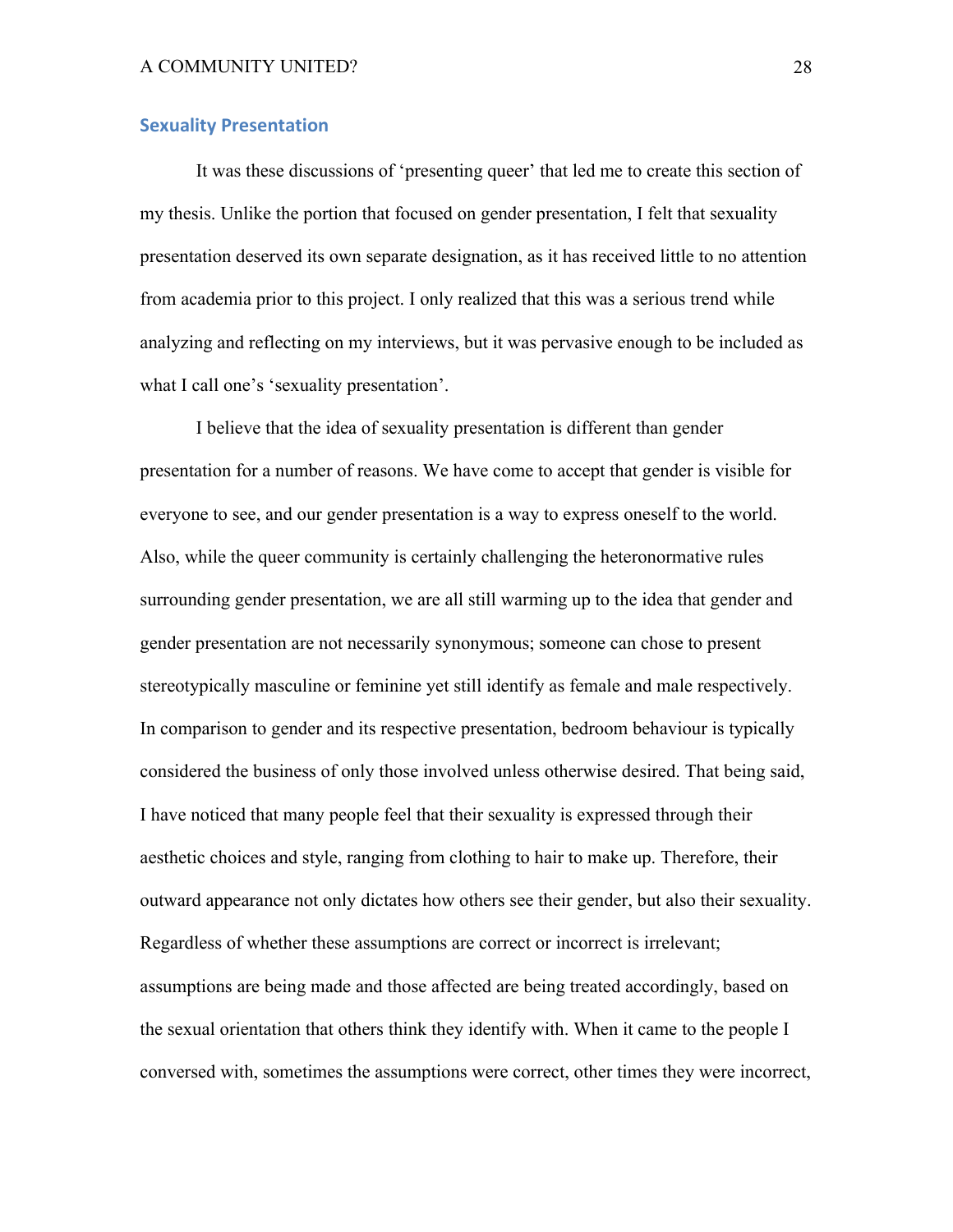but almost everyone touched on some aspect of their sexuality presentation, leading me to believe that this was a topic worthy of further discussion.

With regards to those who identify as gay and male, Neek was one of the first to bring this idea to my attention. Kimberly, while now identifying as a queer/straight female, also discussed her past experiences when she presented as a gay male before she transitioned. Both Neek and Kimberly mentioned presenting as what would be considered to be stereotypically gay, whether currently or in the past. I found that this did not fit into the definition of gender presentation; no one was making any assumptions about their gender or questioning the fact that they were male at the time. Neek was talking about the visibility of his sexuality, which sparked my question of "do you feel like you present gay?" to which he responded:

> "I think so yeah. It's hard to say 'present gay' because it depends on from what perspective you're coming from, but if we're going to go with general society and we're going to go with the overall average, the average amount of people I think would definitely perceive me as gay. Absolutely"

Kimberly also discussed something similar regarding her experiences pre-

transition when she identified as a gay male.

"I mean I wore skinny jeans, I did my hair, I wore a little bit of boy makeup and so I was quote unquote stereotypically gay"

She also discusses her sexuality presentation post transition in relation to her

partner, who has been supportive throughout the entire transition process.

"To the outside world it looks normal because he appears like a straight, everyday, average Joe…he's just very masculine, you would look at him and say 'that's a straight man'…and so we never got looks walking anywhere, we never experienced that uncomfortable feeling"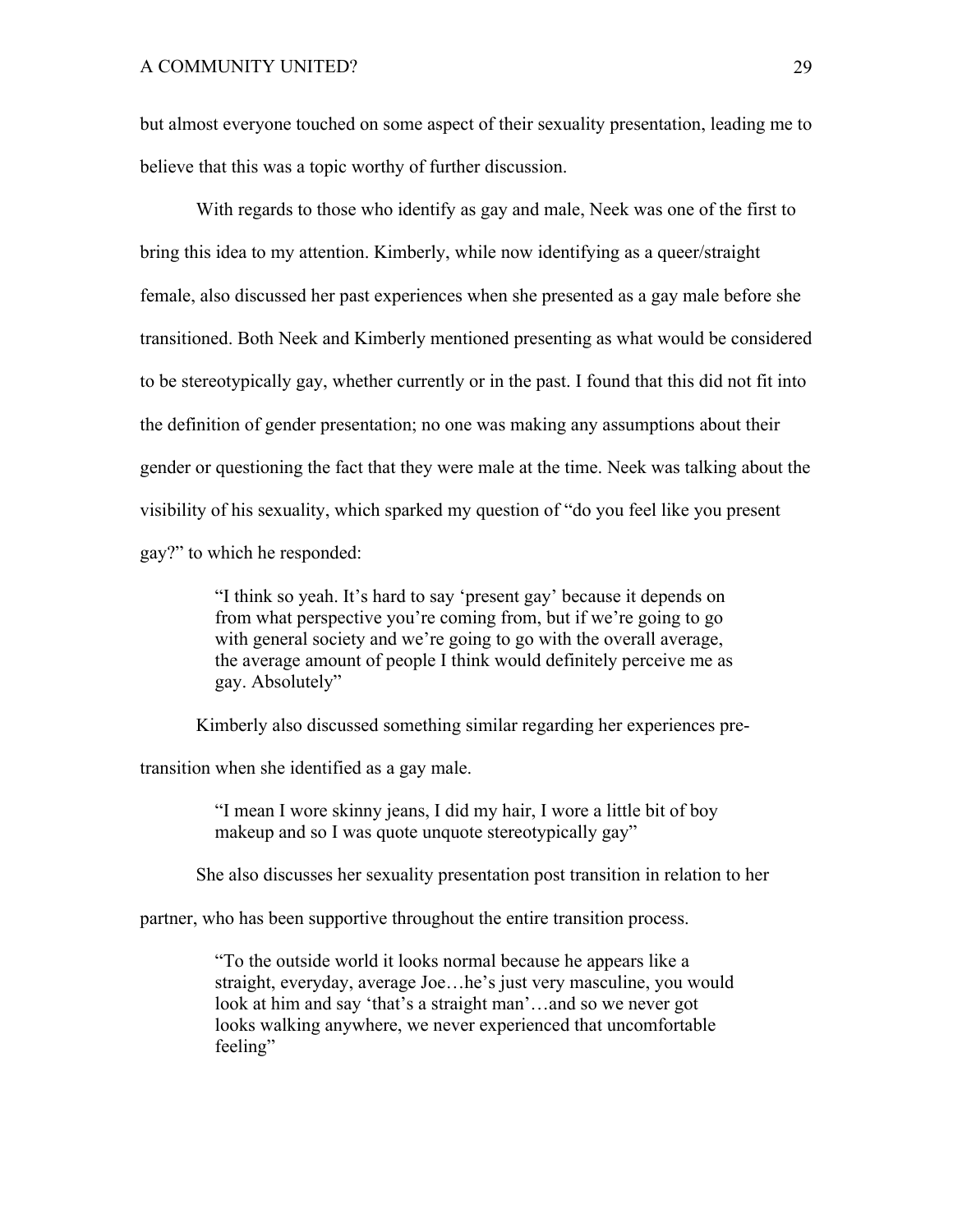Kimberly and Neek also referred to sexuality presentation when discussing norms and social desirability within the gay male community specifically. It became clear that societal norms are so pervasive and strongly embedded into our culture that the LGBTQ community cannot fully escape them. Gender norms still apply to same-sex couples, and as much as some of this pressure comes from our current culture at large, some of it comes from within the LGBTQ community as well. It is appears to be more desirable to present as stereotypically straight than stereotypically gay, which results in gay men looking for other gay men who appear more masculine to the outside world, according to the "masculinity ladder" that exists within the LGBTQ community.

> "I'm not saying everyone but the generalization – every fantasy of a gay man is to have a straight looking beau and a straight looking dude"

"…basically the more conservatively male you are is going to benefit you more. When it's time to go looking for partners you will be favored more in the gay community because you are resembling a heterosexual male the most…that's who everyone wants because your dating that person in theory – this is peoples' mentality talking – if you're with them in public and people will pull the card 'oh he or she's gay?! What?! I had no idea!' and it becomes this magical surprise and then you as the half scale gay, you get validation because you've scouted out the one gay in the city that is ultra hyper masculine"

This idea of how to present ones sexuality appeared throughout my interviews with a variety of people and is not unidirectional. While it is favorable to some to present or surround themselves with those who present as straight, it is just as favorable for others to present queer. As mentioned earlier, Ky and Poppy are not taken seriously as bi women based on their heterosexual presentation. Their sexuality presentation works in the opposite direction as Kimberly's pre-transition presentation and Neek's current presentation; while Kimberly and Neek may have been criticized for presenting too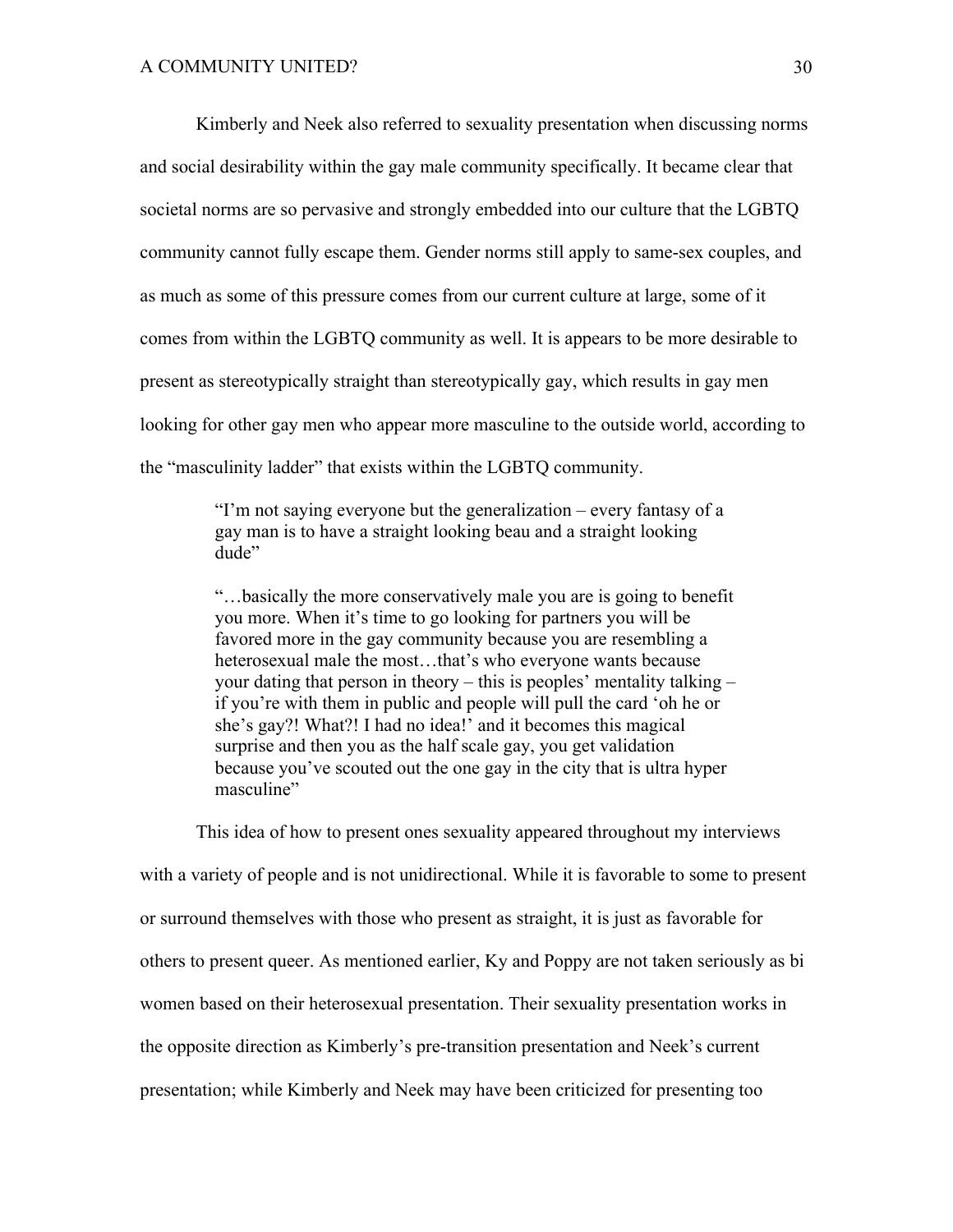queer, Ky and Poppy are criticized for not presenting queer enough. Furthermore,

Lesley's sexuality presentation gave people the impression that she was a lesbian, which then lead them to make a host of other assumptions about her that were untrue. Similarly, Jay's sexuality presentation results in the assumption that he is heterosexual, which is an identity that he is not comfortable with.

> "I got a sense that because a lot of the other lesbians that looked like me had a certain personality or certain way of doing things…and that didn't fit me, but I started to realize that if people just looked at me and saw 'lesbian' that there's a whole lot of assumptions that are made with that and so even though people may not have been treating me badly, they just weren't casting ideas on me that were accurate"

> "I mean people will assume I'm straight because I'm in a relationship with a female because that's how people are, but I'm not straight, I don't really know exactly what I am, and I think that's lovely"

While gender presentation and sexuality presentation are not completely separate constructs with zero overlap, I feel that they are not synonymous either. These individuals identify with a particular sexuality or have certain viewpoints and beliefs regarding their sexuality, which is intentionally or unintentionally presented to others, who in turn make accurate or inaccurate assumptions. People will always assume things about us by the way we present ourselves and this is not limited to gender and sexuality. Intelligence, socioeconomic status, promiscuity, and religious affiliation are a few examples of things we believe we can determine simply by taking a fleeting glance at another individual. Should we care about how others perceive us? No, absolutely not. However, we often do take stock into the opinion of others, and receive confirmation and validation of our identities when others view us the way we view ourselves. It is not shocking to anyone that one's gender presentation affects the perception of their gender; we only recently began challenging gender norms and separating ones presentation from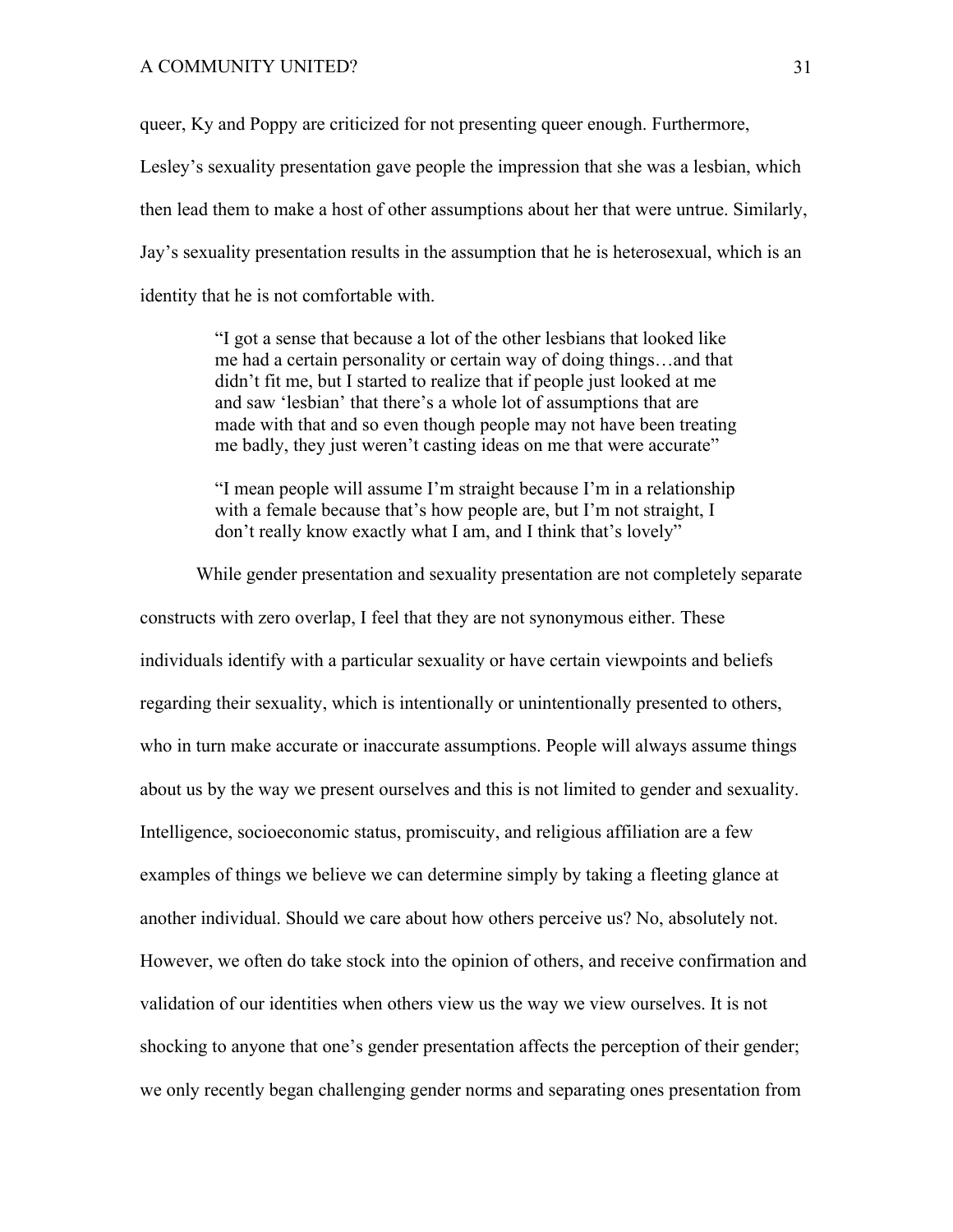their identification. While we still have work to do in the realm of gender, it seems that discussions regarding how one presents their sexuality are not being had. As we have made so much headway with normalizing what was once considered aberrant sexualities, we are starting to focus more on gender and trans\* issues. While challenging gender norms and advocating for gender equality and trans\* rights is a completely necessary and incredible movement, we must not forget that we still have some work to do in the field of sexuality when it comes to what we assume to be the presentation of and expectations attached to different sexual identities.

## **Male Privilege**

The concept of male privilege is too vast and complex to be easily defined in the time frame of my interviews. That being said, I did want to ask my participants to define it while also talking about their personal experiences with male privilege. I felt that comparing participant's experiences with male privilege both in and outside of the LGBTQ community was important if I was to gain a sense of how it affects a community that is assumed to be combative towards social conservatism and normativity. Two things were very clear: people often have rather simplified ideas of what male privilege is, and it is so engrained and covertly upheld in most cases that many cannot recognize the ways in which it affects them from day to day.

I understood that asking people to define male privilege was a near impossible task, not because people are unfamiliar with the concept, but because there are so many aspects to the phrase that a single clear and concise definition is not feasible. However, I did want to find out what male privilege meant to them individually and what they believed it entailed. When it came to the definitions, they were all rather similar, and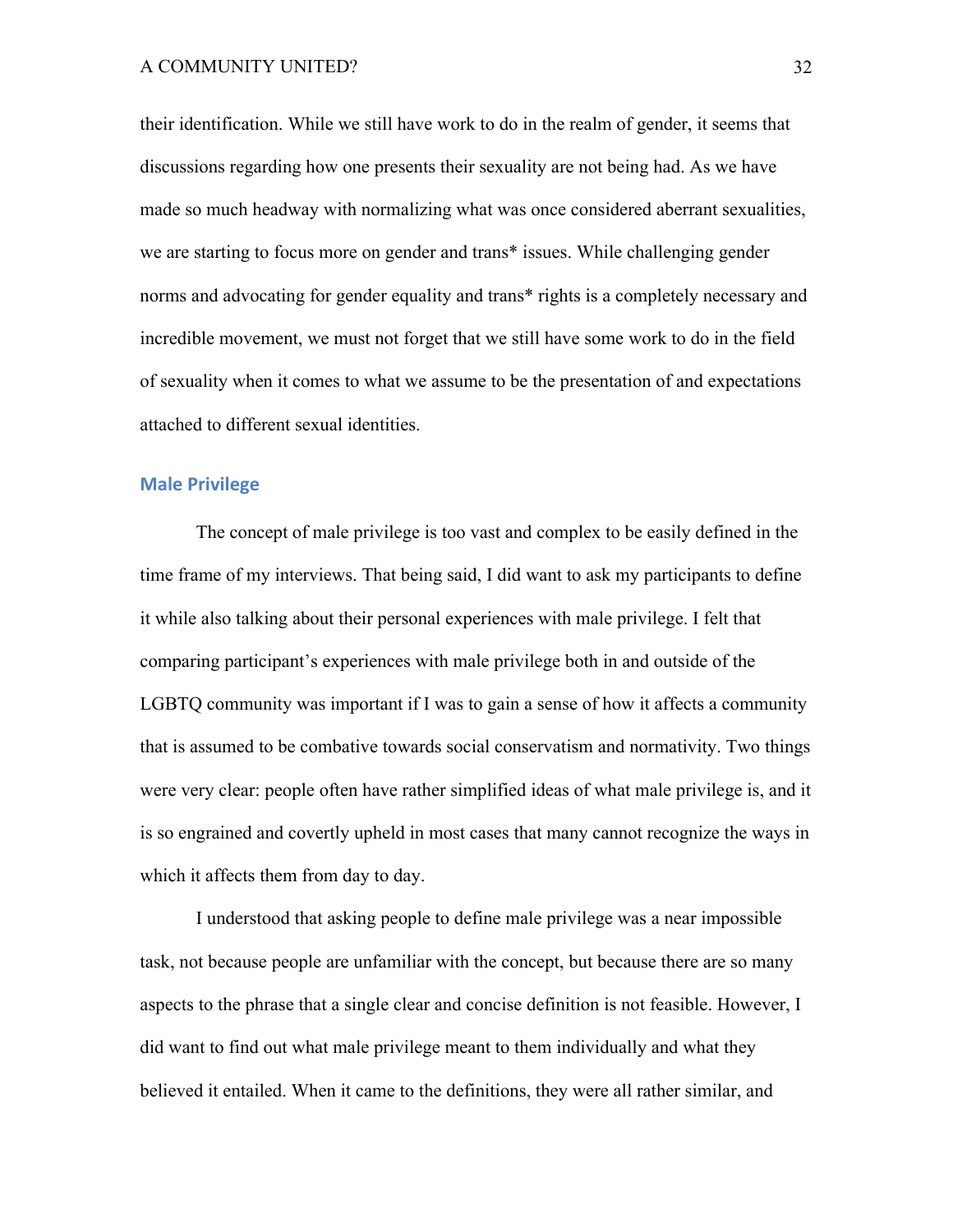many focused on the surface definition of male privilege. By this, I mean that people basically reiterated what 'male' and privilege' mean, and then combined those separate definitions to define the greater concept. People generally felt that male privilege simply meant that men receive a greater number of opportunities than woman and do not need to work as hard to be successful or taken seriously. This was true regardless of the gender of the participant.

> "As a male I guess you are privileged because males are typically dominant in the society we live in, so there are less barriers to overcome as male"

"It seems like as a woman there's that uphill battle against everything which I think is really where male privilege is. Just that having to work harder for everything…anytime I see a girl competing on the same level they just tend to be running around and working ten times harder somehow"

"Male privilege to me would mean having access to more resources without having to do anything. So for me there's more available, there really is, in life in general, and it's horrible to say it, I'm ashamed to open that can of worms, but it is access to more"

"Male privilege just means that a male might get ahead more over a female would?"

"You see it in everyday life of just like, men speaking over women, and men getting more opportunities, and everything, everyday sexism"

"Male privilege is just being a male and having power over people who aren't male"

While this is certainly true, it is only one aspect to male privilege and simply

skims the surface of what male privilege is and how it affects our daily lives. It is also

important to note that it hinders men's opportunities as well, as they are discouraged from

engaging in activities and behavior's or entering job markets that are considered to be

feminine in nature. This reality that not all men benefit equally from male privilege is not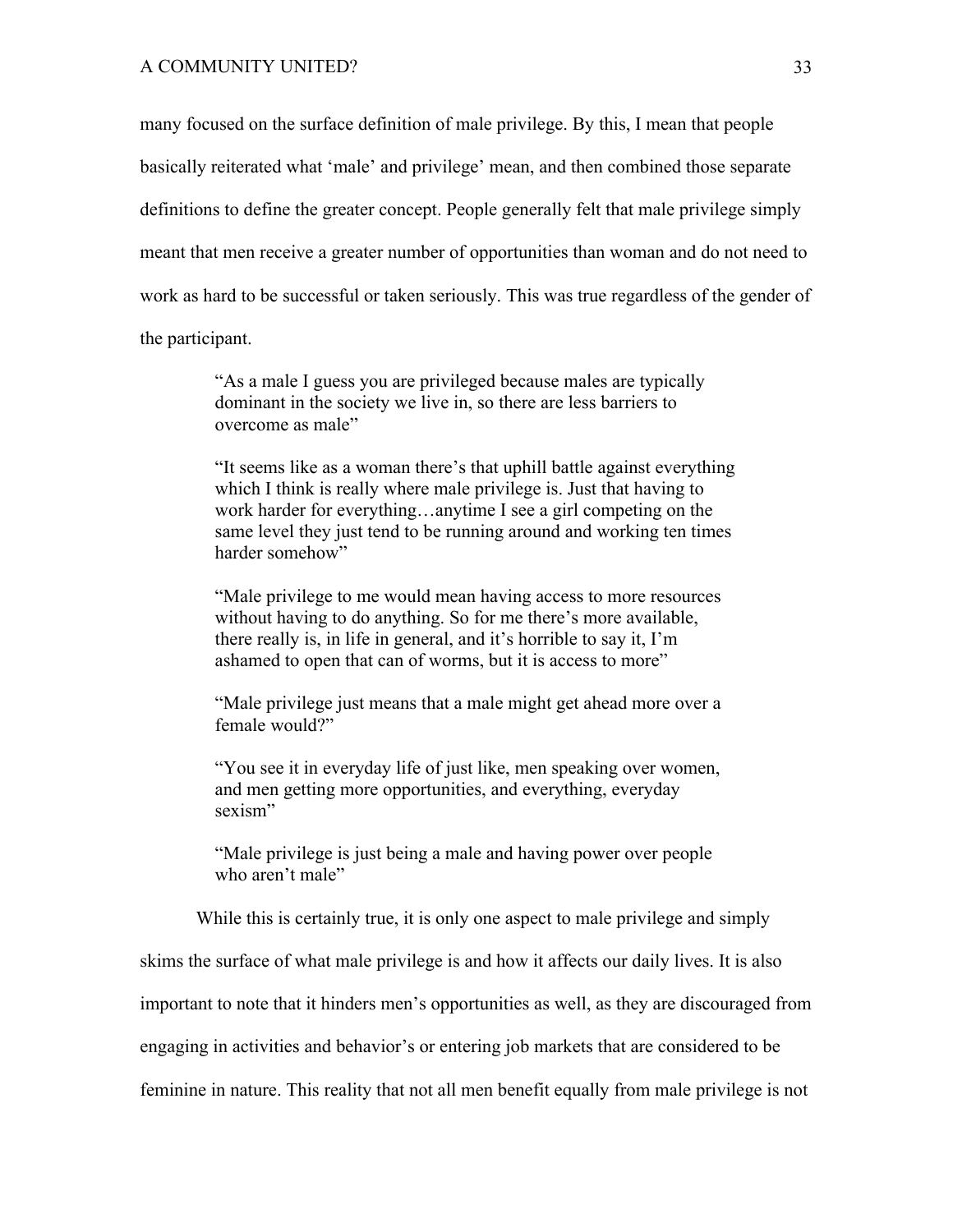always acknowledged. That being said, some participants were able to dig deeper into

what male privilege is and discuss the broader implications. Poppy, Ky, and Heidi all had

this to say:

"I think it's prevalent all through society and in everything that we do and everything we see. It's the patriarchy; (it) influences all types of male privilege and you have to be very careful as to how we react to things around us"

"According to the World Bank, which is a reputable source, women own 1% of the world's wealth. 1%! Of all the money in the banks, 1% of it belongs to women. So I mean if that's not fucked up, I don't even know…but in my opinion the biggest problem with it is that it just limits potential for both genders"

"You know you've got pay rates, and you look at the percentage of people who are unemployed and on social assistance and almost all of them are females, single mothers. You look at cases of domestic violence and a staggering percentage are male assaulting female scenarios….there's a lot of unfinished business with feminism and people who refuse to call themselves feminists because there's such a negative connotation that comes along with that term. And it's like, we really we're fighting for the equality of all genders. Not just male, not just female, but all genders"

Again, while men are certainly the main beneficiaries of male privilege, it does

not affect all men equally. Straight and/or cisgendered men often ostracize queer men as the latter often challenge conservative social norms. Therefore, while men can benefit from male privilege at times, they can also be hindered by it as much as women. The intersectionality between being queer (whether through gender or sexuality identification) and other marginalized identities such as race, religion, socioeconomic status, and the presence of a disability further compounds this issue. It is important to recognize this as men are often homogenized into a single, privileged group, when in fact male privilege actually works against many male identified individuals. In order to truly combat the patriarchy that feeds male privilege in our culture, this cannot be left unaddressed. This is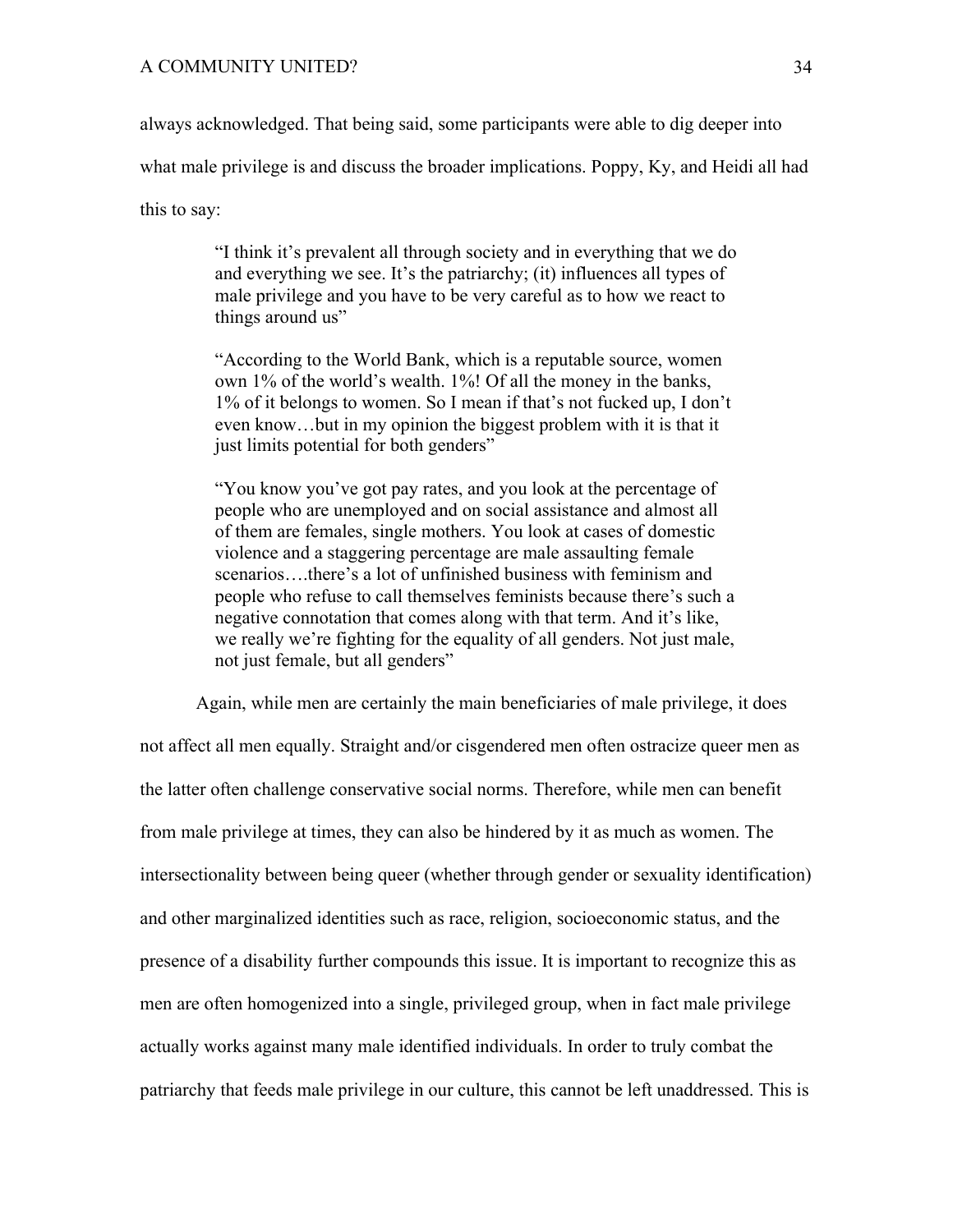clear when we look at the experiences of Neek, Kimberly, and Jay.

"…when you appear gay to societal standards, whatever that is, meaning the more feminine you appear, the more comfortable you are, creates a higher danger…if I'm going out, because I appear the way I do, often times I feel scouted out by certain people in the crowds who are really against the LGBT community…so therefore, when I'm in a bar setting and I identify as openly gay, the playing field for a heterosexual male to come up to me and give me problems for that reason is completely game and that's ok. I don't think it's ok but unfortunately it exists"

"Well before I decided to transition I came to the fact that I was a gay male and that's what I thought I was, and I found you get your jerks coming through in public who are like 'faggot!' or 'queer!' when they're on the bus…so I noticed a lot of disrespect from people…I feel gay males are more condemned then regular males"

"It's dangerous. I've been pushed around in the bathroom before, I don't even like to talk about it. There's a lot of things that happened to me because I'm visibly trans\* that are dangerous, let alone detrimental to your own inner psyche, to yourself, starting inside"

Interestingly, Neek brought up a very thought-provoking idea regarding the

privilege he feels he has gained from being openly gay. He feels that as sexualities that

were previously considered aberrant are becoming more and more mainstream and

normalized in our culture, businesses and companies are feeling the pressure to show that

they are accepting of individuals who identify as queer. This gives him job opportunities

that he may not have had otherwise as hiring committees are often looking for the "token

gay" employee to serve as a real life example of how open and progressive they are.

"I think certain companies in the world want to almost use the gay card as a way to be able to say 'we're open! We're diverse!'…we'll use Starbucks as an example, they're very active in the LGBTQ communities, but without hiring staff that are openly identified as gay, how are they going to prove that they're open? So people say 'we don't hire based on sexual orientation' but that's bullshit because they actually do"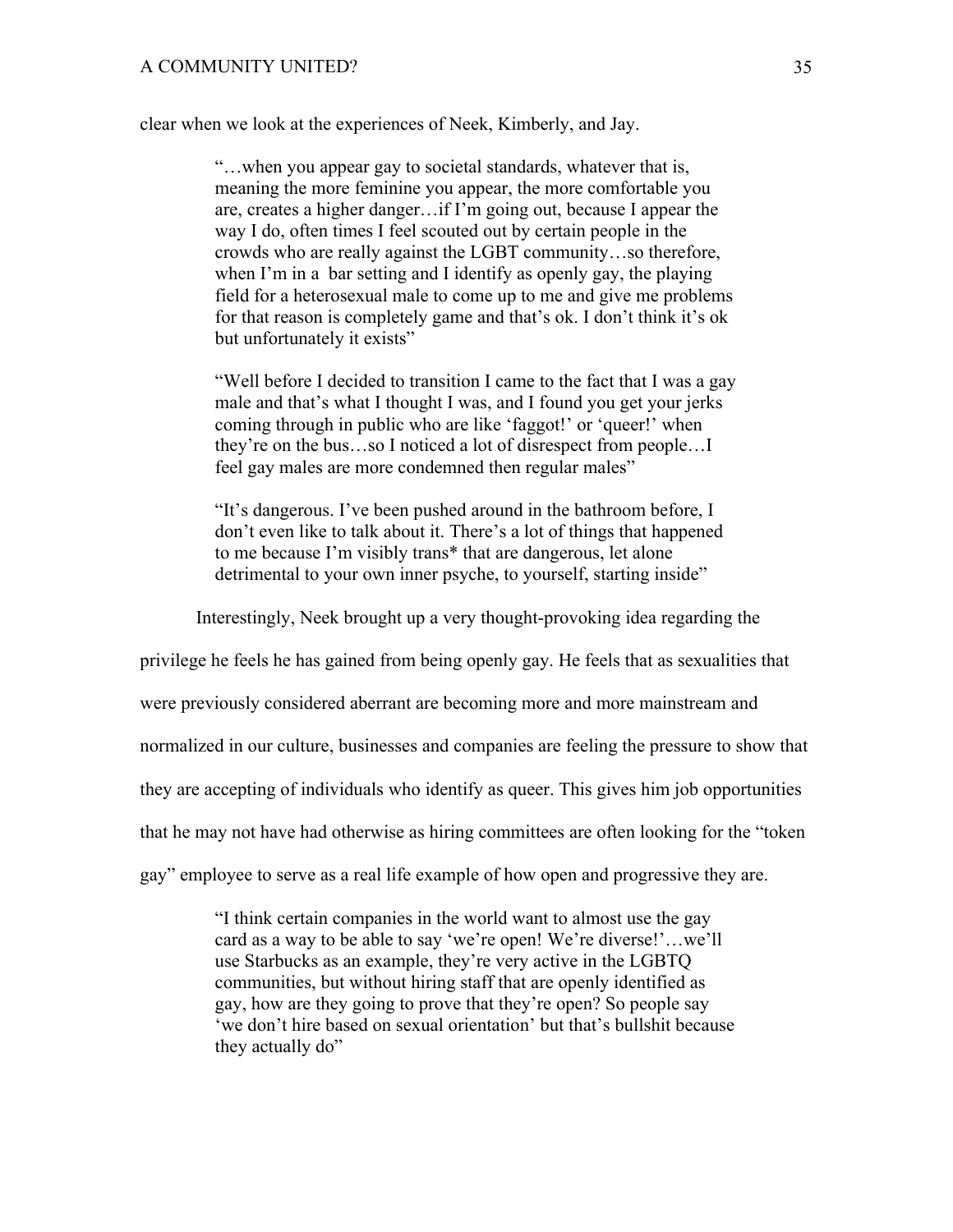All these experiences are important to mention, because they show how

complicated the concept of male privilege is; it is certainly not a cut and dry issue. Being male, whether assigned at birth or not, is simply not enough to guarantee the advantages that accompany male privilege. In fact, Kimberly actually felt that she was treated better as a trans\* woman in comparison to when she presented as a gay male. This was especially interesting because most would assume that while she may have been treated worse as a gay male in comparison to if she had been a straight male, it would still be better than how she would be treated as a woman.

> "Even looks from people, versus when I started transitioning and people could tell less and less that I was transgendered and I think to the naked eye people would think I'm female, I don't get stares, I don't get anything said to me, so I find I have a lot more respect from society as a woman"

I was also interested in how male privilege affected my participants personally, so

I asked everyone to discuss their own lived experiences. In addition to the individuals I

just mentioned, others were able to dictate how male privilege has affected them in

general. In terms of the negative effects, Ky, Heidi and Poppy had this to say:

"Assumptions, and I think men being taken more seriously in general, and especially with older men I find I feel like more of a sexual object than someone who's being taken seriously. Like in academia sometimes and when I'm applying for jobs and stuff, I feel such a difference if I'm in an interview with a woman and with a man"

"I'm a film maker by terms of formal education and the film industry is extremely male dominated, so coming in as a woman into the film industry, it's difficult to be taken seriously at times, especially where I've come as a director and I've directed several projects and I've worked sometimes with all male crews…there's definitely sometimes a power struggle even though the director's supposed to be the top of the hierarchy and you're not supposed to question the directors. I've definitely had men on my crews kind of question my authority"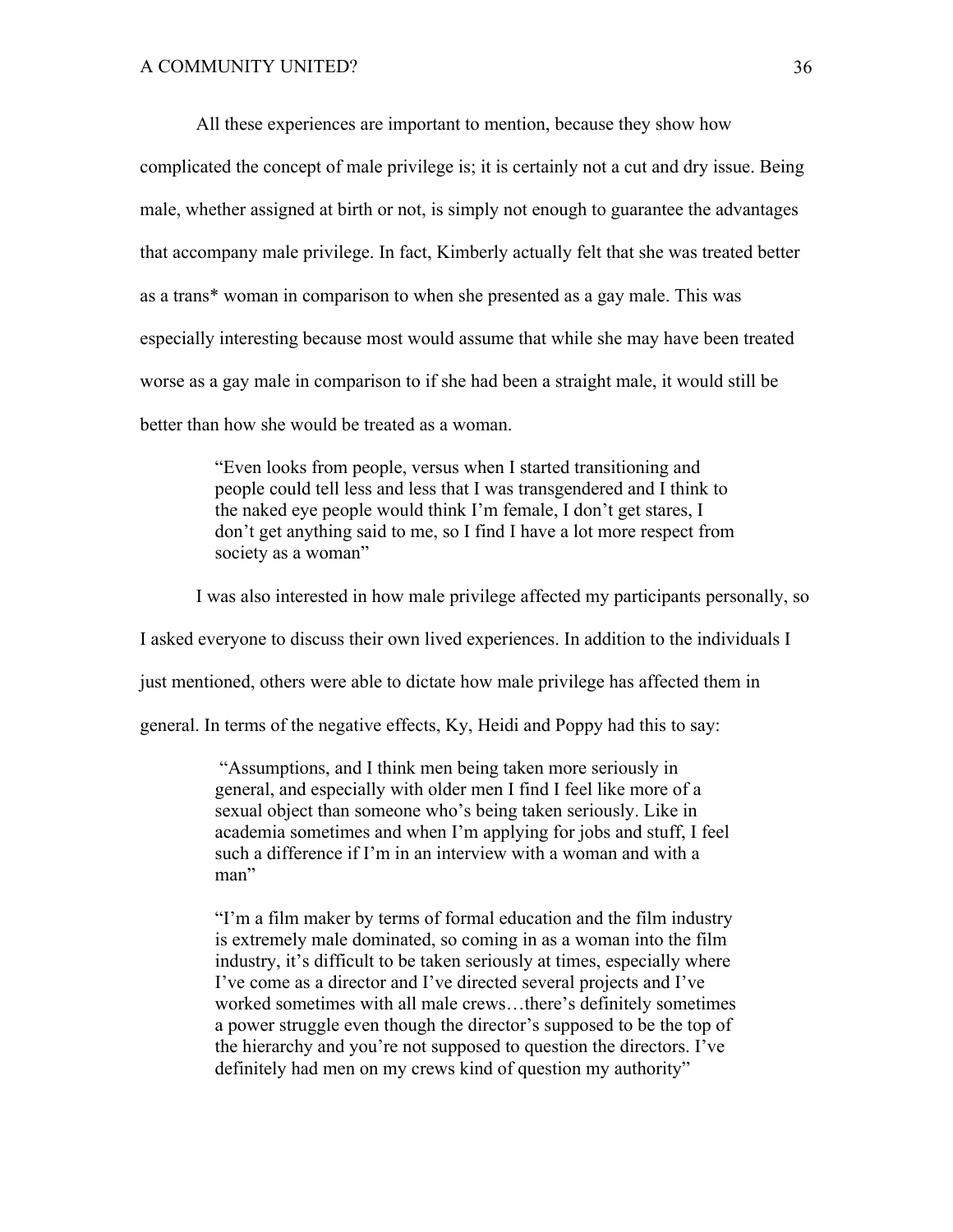"Even guys I've dated I had to school on feminism. People still make often sexist remarks and comments all the time. I feel like I'm always defending feminism and it shouldn't be like that"

Of course, some of my participants benefited from male privilege, as they are

male identified. Again, it is important to note that while they may have had advantages at

times, they are not always awarded these advantages; it is highly context dependent. Jay

and Neek touched on some of the ways they have been given extra opportunities based on

their identifications as male.

"I get it now. I mean I got it then, but I literally get the privilege now. On the phone I get respected more, and it pisses me off because I don't want to be respected more, I just want to be respected all the time. I wanted to be respected then (pre transition)…it's like I wish I could still have the female voice on the phone just so that – I don't know – you just want to make a difference somehow"

"I think that being a white male definitely, definitely has got me a lot more in life…I think technically I won the genetic lottery…I'm a tall white male who was brought up in a middle class family with a nice upbringing and I identify as gay so I could be the token gay. So do I think in general I won the ultimate combination of privilege? Yeah, I can guarantee"

What was most unnerving about asking people about their daily experiences with

male privilege was that those who were assigned male at birth could not come up with any examples, and some felt as though they were not affected at all, whether positively or negatively. This is a blatant indication of how male privilege works almost in secret; it is so normalized, and surreptitious that we barely even recognize it anymore, even when asked to consciously reflect on it. These are some responses I received when I asked if it affected them in their daily lives:

> "I think about it sometimes and I think that at some point it does (affect me), but it's also hard for me to sit there and recognize when it does? But yeah, I can't think of any specific examples"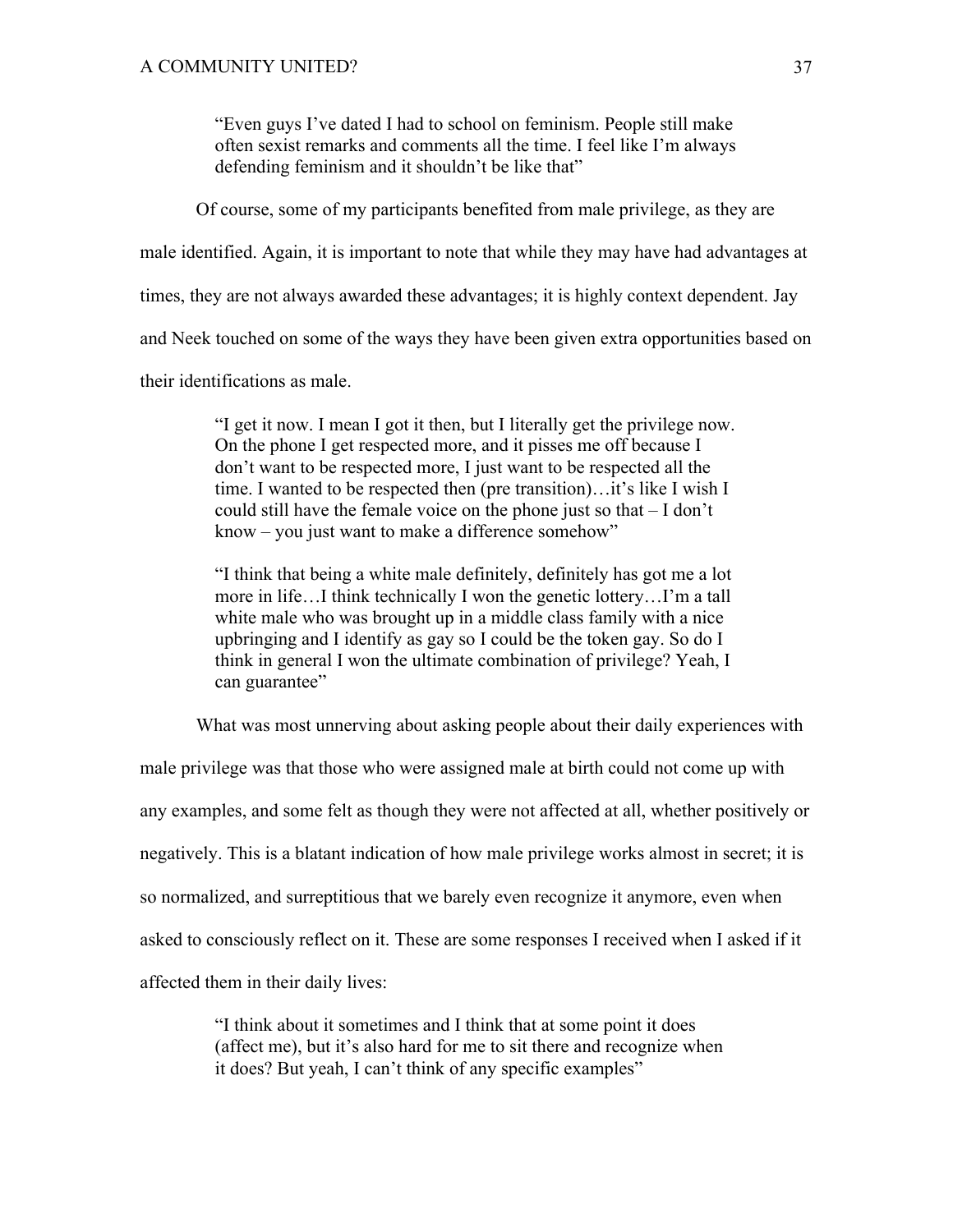"I've never been in a position where I could benefit from it I guess"

"Not me personally"

The purpose of asking people what male privilege meant to them and how they were affected by it in their daily lives was to simply get them to start thinking about this concept. Male privilege is heavily engrained in our culture, and while it can sometimes be obvious and overt, it acts mostly in very subtle, covert ways, as one can gather from the responses above. Therefore, I chose to ease people into the topic before asking them how male privilege affected them within the LGBTQ community specifically, which was my main interest. I received some interesting and varied responses to that question, which is likely because of the diversity of my sample with regards to gender and sexual identities. These identities, both separate and combined, clearly shaped their experiences in the queer community with regards to male privilege specifically.

> "…to go back to what I was talking about as far as the stereotypical lesbian or butch lesbian is that there tends to be – I feel like I'm fighting against the idea of male privilege of walking in and being really promiscuous or something like that, I feel like that's something that's already assigned to a certain personality that butch women connect with men on?...but yeah I guess a butch woman trying to hit on a femme lesbian or whatever would have I think to some degree a bit of male privilege"

"I think that there is a distinction between the LGBTQ community and the queer community, where the queer community is more progressive and accepting and the LGBTQ community is more dominated by white gay cis males, so I think it's different in that sense. An example would be if you look at Pride, a lot of the events are targeted to and put on by white gay males, versus the queer community where it's a lot more queer and trans\* focused"

"I know I've read articles on Jezebel and stuff about gay men who feel like they have some kind of privilege over women because they're gay, so basically women are there as accessories to serve their lifestyles…and I've seen examples of guys putting their hands on women without asking for example, like gay men, because they feel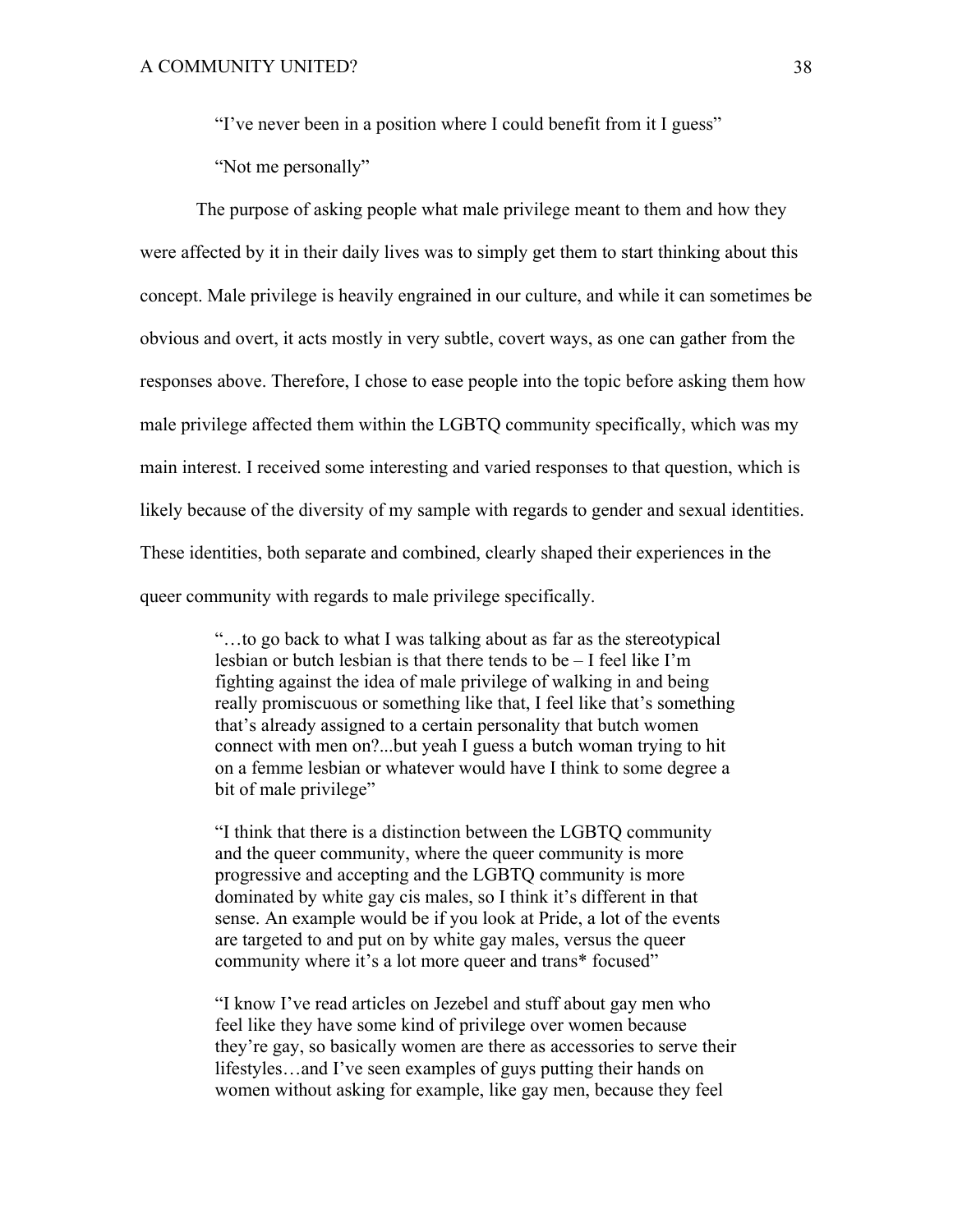like it's ok because they're gay so obviously they're not sexually attracted to them so it's not sexual harassment"

"I do see male privilege there (in the LGBTQ community) and I see it very strongly within gay males. I find that gay men feel like they have the right to females' bodies…you find yourself dancing at a club and get approached by a gay man who will just grind up on you, and then maybe even kiss you or something, and it's ok because he's gay"

"If you look at Pride, Pride is marketed towards attractive, fit, gay men and gay men of wealth and of a certain status, and more often than not white gay men. So there's definite male privilege within the queer community. Drag queens, even though they're presenting female, drag queens for the large majority identify as men, and so when drag queens are getting almost all the shows, all the bookings, they're getting more notoriety, when somebody has heard of drag queens but doesn't even know what a drag king is, I think that's male privilege within itself as well"

These responses made it clear that male privilege exists in the LGBTQ

community just as much as it exists in the community at large. It is a testament to how pervasive male privilege is in our current, mainstream culture, and how even the most progressive groups cannot escape its grasp. It is important to remind ourselves that male privilege is still very much alive in our culture, regardless of the communities we are discussing, and there is a lot more work to be done to combat this.

## **LGBTQ Inclusion and Support**

Similar to how male privilege causes a sense of a gender hierarchy within the queer community, I was interested in discussing ones membership within that same community and how their gender and/or sexual identities affected it. I wanted to get their opinions on and experiences with inclusion within the queer community to shed some light on the dynamics and relationships that exist between so many differently identified groups. There were a few issues that were brought up, especially with regards to those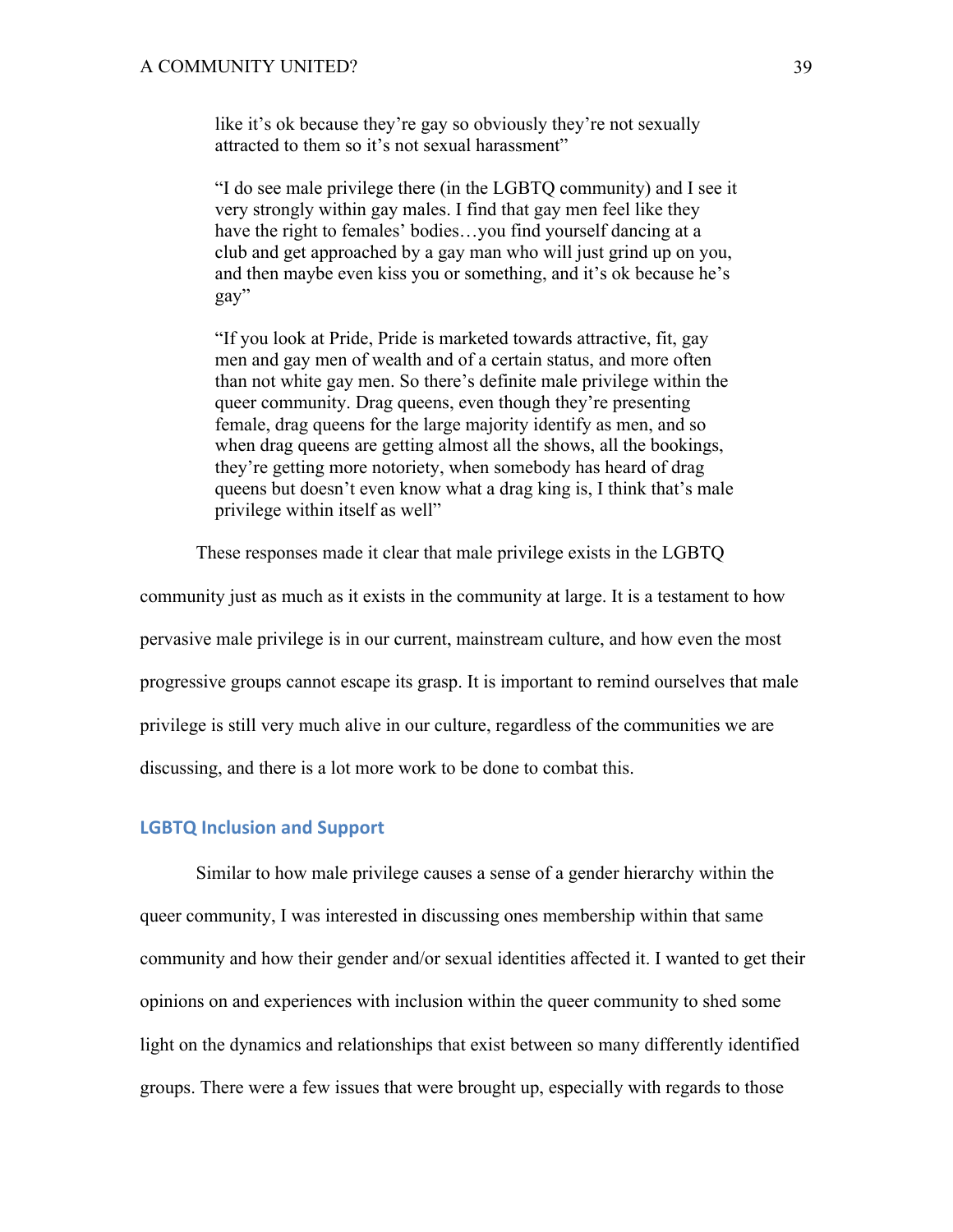who identified as bisexual. Ky, Poppy, and Iris had a few problems when it came to being

taken seriously within the LGBTQ community and having their sexuality viewed as a

valid sexual identity, rather than a chosen behaviour.

"The problem with being bi is that it's a challenging place to be because I think it inherently has a level of suspicion about it from the LGBTQ community. I feel like for a lot of people they'll understand being bi as kind of an experimentational (sic) phase or not a legitimate sexuality compared to people who have identified as straight or gay for their entire lives...I think it's also challenging because I feel intimidated by women who have always identified as gay…those hardcore lesbians so to speak don't take you very seriously because they think you're just experimenting and you're like a bar lesbian or whatever where you make out for men's enjoyment but you're not actually into women"

"I think lesbians are less accepting of bisexual people"

"If I was more queer, which I don't even know how that would be a thing but…if I was totally 100% gay I feel I would be more accepted in the LGBTQ community…bisexuality is considered a very flippant term, and people just can apparently turn it on and off, so being lesbian would definitely give me more queer credentials"

However Ky, Poppy, and Iris were not the only people who had dealt with

judgment or exclusion from the queer community. Many other individuals had reasons for feeling like they did not completely fit in for various reasons. Lesley and Kimberly are simply not interested in being social activists all the time; they just want to live their lives while being involved in the causes that they are particularly passionate about. Lesley wrestles with the idea of identifying with a label at all, let alone identifying strongly with one, whereas Kimberly has dealt with transphobia and even what I like to call 'dragophobia' within the LGBTQ community.

> "My problem with it is that if I don't identify in one of those letters – …whether it's myself doing it or the subconscious pressure from the community forcing me to not only pick something because it's like they've given me a menu of things and they're like 'well come on,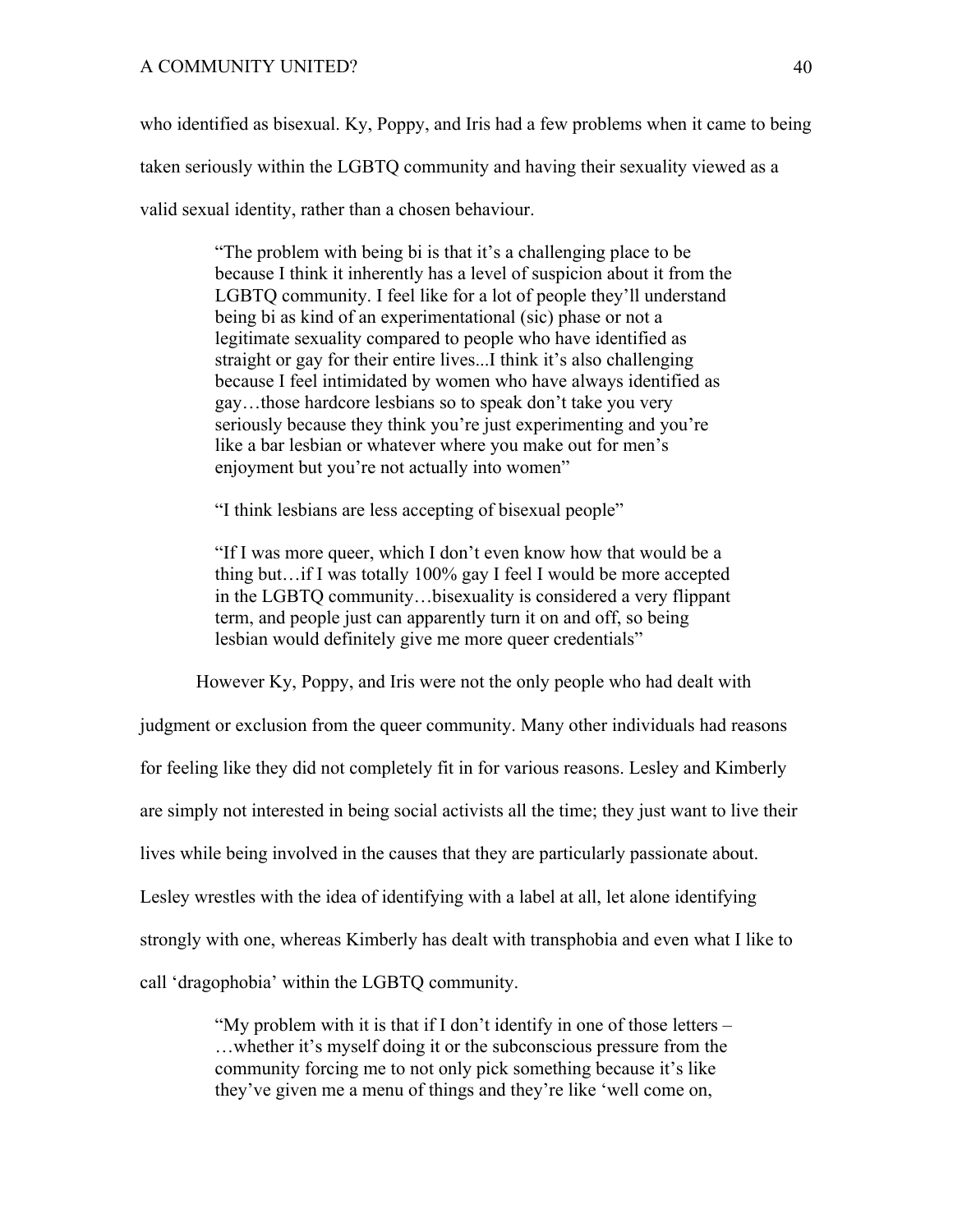you've got to be one of these' and I'd be like 'ok, well that one sounds close' and then I feel like there would be that extra step to be like 'ok, so now that you've accepted that you're this one thing, now put a lot of pride behind it and also kind of boast it to the world' and it's that extra step, the idea of it just kind of exhausts me"

"There's a cause for everything! It's like holy fuck!...it's too much. But you got to say 'no' at some point. And I feel like especially in the queer community if you're like 'I'm sorry, I don't have the time to put into it' you're looked at as just like 'you're so selfish! How dare you not look into this! It's like 'I'm just trying to live my life'"

"They wouldn't date a trans\* or they just don't accept it…some of them don't even accept the drag community you know what I mean?"

Surprisingly, many individuals were not that involved in the queer community on

a regular basis. They attended larger events like Pride and whatnot, however they either had a large amount of straight identified friends or had friends of a variety of genders and

sexualities yet did not engage much in LGBTQ specific events or bar scenes. This was

for a variety of reasons. Some have no reason at all or just don't identify strongly enough

with their sexuality/gender or with the overall vibe of the community. Still others feel

intimidated, while some simply receive a lot of their support from their family rather than

the queer community itself.

"I'm not super experienced with being exposed to the community"

"I haven't felt a lot of understanding from people that I don't put my sexuality or gender really high up…I worry that it would feel like another load or something that I'd have to get behind and join community discussions about?...it would feel like I'd have to engage in yet another community where I've already engaged in the political community, the theatre community, the student community, so now I'm just like 'oh right, the gay one'"

"I would definitely say my sexuality seriously impacts my involvement in the LGBTQ stuff and it's weird because even now that I'm technically very much a member of the LGBTQ community, I still kind of feel like an outsider in a lot of ways because lesbians don't take me very seriously and gay men don't really give a fuck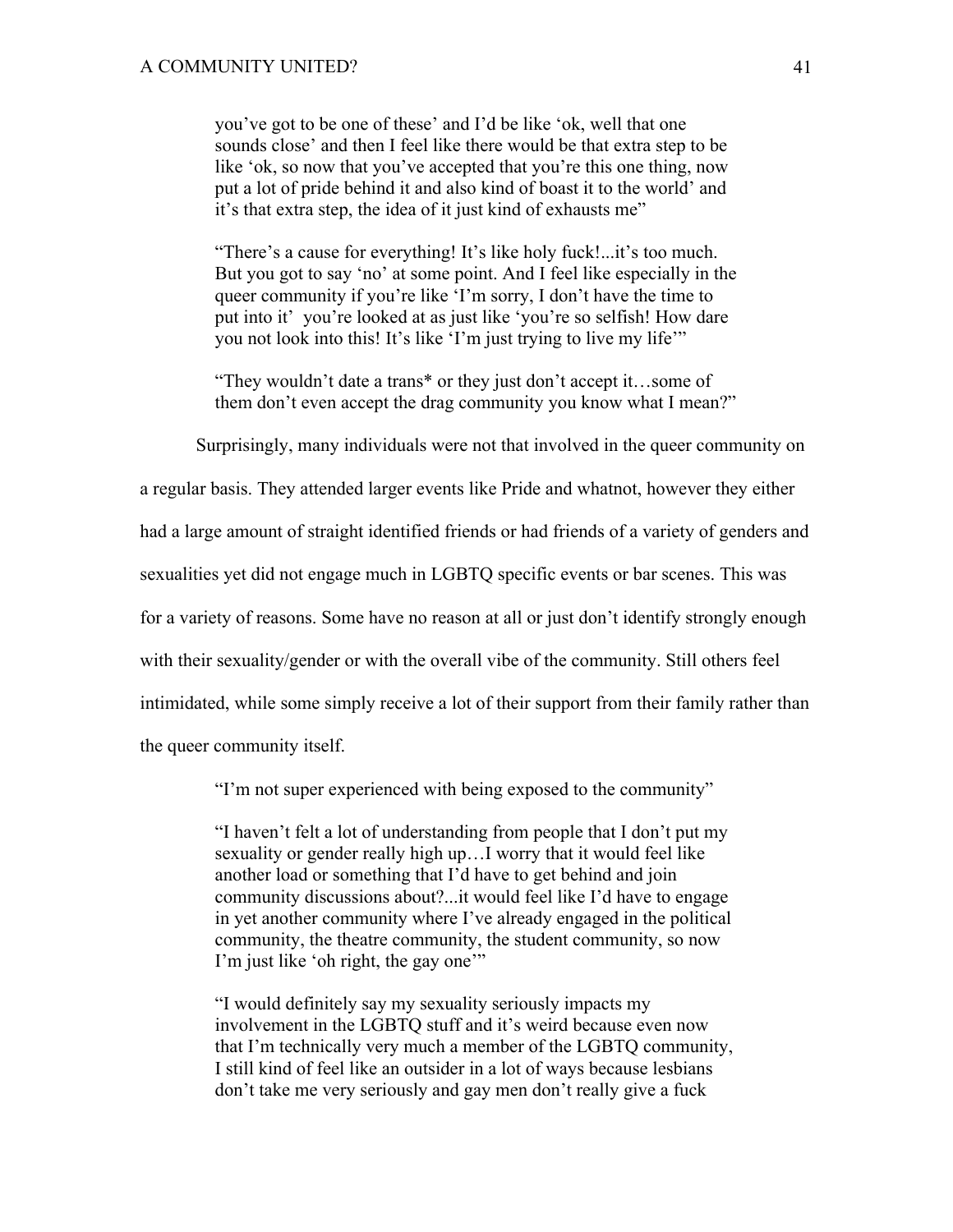because we're (bi women) irrelevant"

"There's a lot of weird stuff, like this subtle misogyny, racism, the entire appropriation of black culture, and a lot of the times I feel like the way you grow up in the gay community you're almost taught to privilege yourself over other people? And I think part of it is a resistance thing and it's like this 'we're out, we're loud, we're proud, and we won't give in to your concessions', but I also think it's problematic and we need to take a step back from it and look at it"

"I really wish I was more involved in the community to begin with...it's intimidating getting into it"

"…if I was more accepted in the community than I guess it would just entail me being more comfortable going to events and participating more in the community"

"I don't go to the community for needed support or for help, I go to the community because I support it…I feel support in my everyday life"

Kimberly, Lesley, and Heidi also brought up very interesting and valid points

regarding social movements and community integration. While they both felt that

LGBTQ community is a necessary space and extremely positive, they also believed that

cutting one's self off from the general community has negative consequences, and that it

is important to include allies in queer spaces as well.

"We look for too much support I find. Yeah it's good to have a sense of community, you need a sense of community, but I feel like we depend on that and we share our issues too much"

"I worry that people who don't identify as male or female, they go through that process so much and they get so used to how ok and comfortable everybody in the community is that they stop exploring outside of the community…it's like they get this process embedded in them and then they don't know how to move outside of the community and how to have a working relationship outside of it…like people in the LGBTQ community aren't necessarily always LGBTQ, sometimes they're just friends of, or it's an interest of...it's the same thing as having a theatre community, it's still there but it shouldn't be your entire life in my opinion"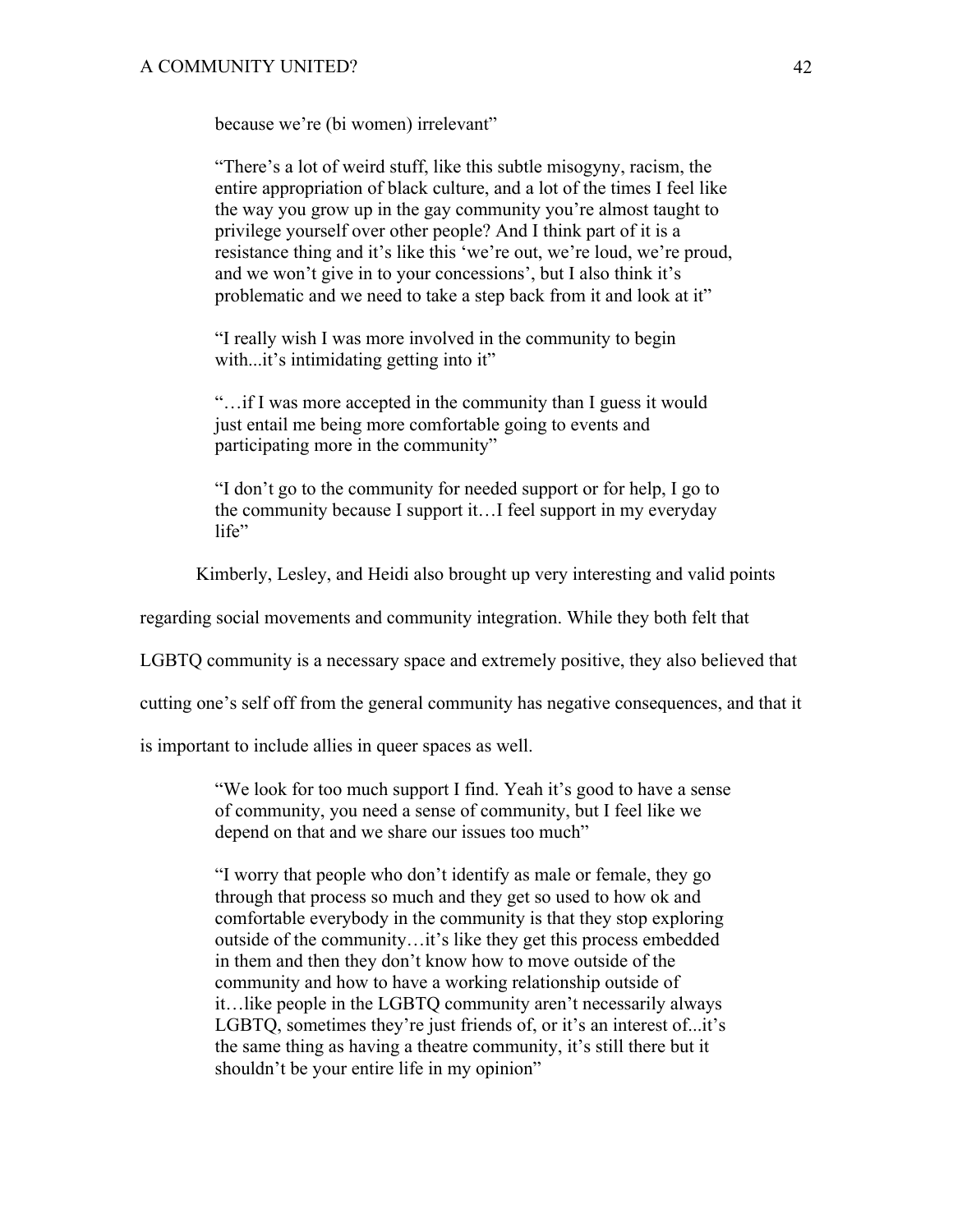"People who don't identify as queer I find are a part of the queer community just through their support. The allies are very much just as a part of that as people who identify as queer"

All that being said, everyone believes that while problems exist within the

LGBTQ community, it is a very accepting and supportive place overall. Ten out of ten

people all agreed that the queer community is a much needed safer space and very open

in general to individuals of all genders and sexualities. Of course, this community is just

like any other community with regards to differences between members, and does have

some work to do when it comes to the full acceptance of all genders and sexualities.

However, that is inescapable in any situation where large groups of individuals come

together, as everyone has different values, opinions, and perspectives.

"Just because that one thing unites everyone doesn't mean they actually are united by it. But I think having a shared experience of that group I guess makes you more community minded"

"I think the community's incredibly supportive…I think that there's always going to be friction or friendly competition amongst performers or people who have different standpoints on certain issues and people who come from a multitude of backgrounds…but I think overall there is an overwhelming amount of support from people in this community and it's like a family"

"I've seen people that are totally lost until they find a good group of friends that they can relate to, or relate to on just the fact that they're different from the norm, and I think that that's something that the community offers, you don't have to be different in the same way but just the fact that you're different, you can unite over that"

"We're not completely there (being united)…I definitely think we should all have the same rights no matter who you're doing or whatever, we all need the same rights but we don't all have the same beliefs and we have to respect that from one another"

"Yes, I had the moral support of my family and friends but thank god for the Youth Project, thank god for prideHealth….when you mentioned the community coming together, I feel a smile coming over my face"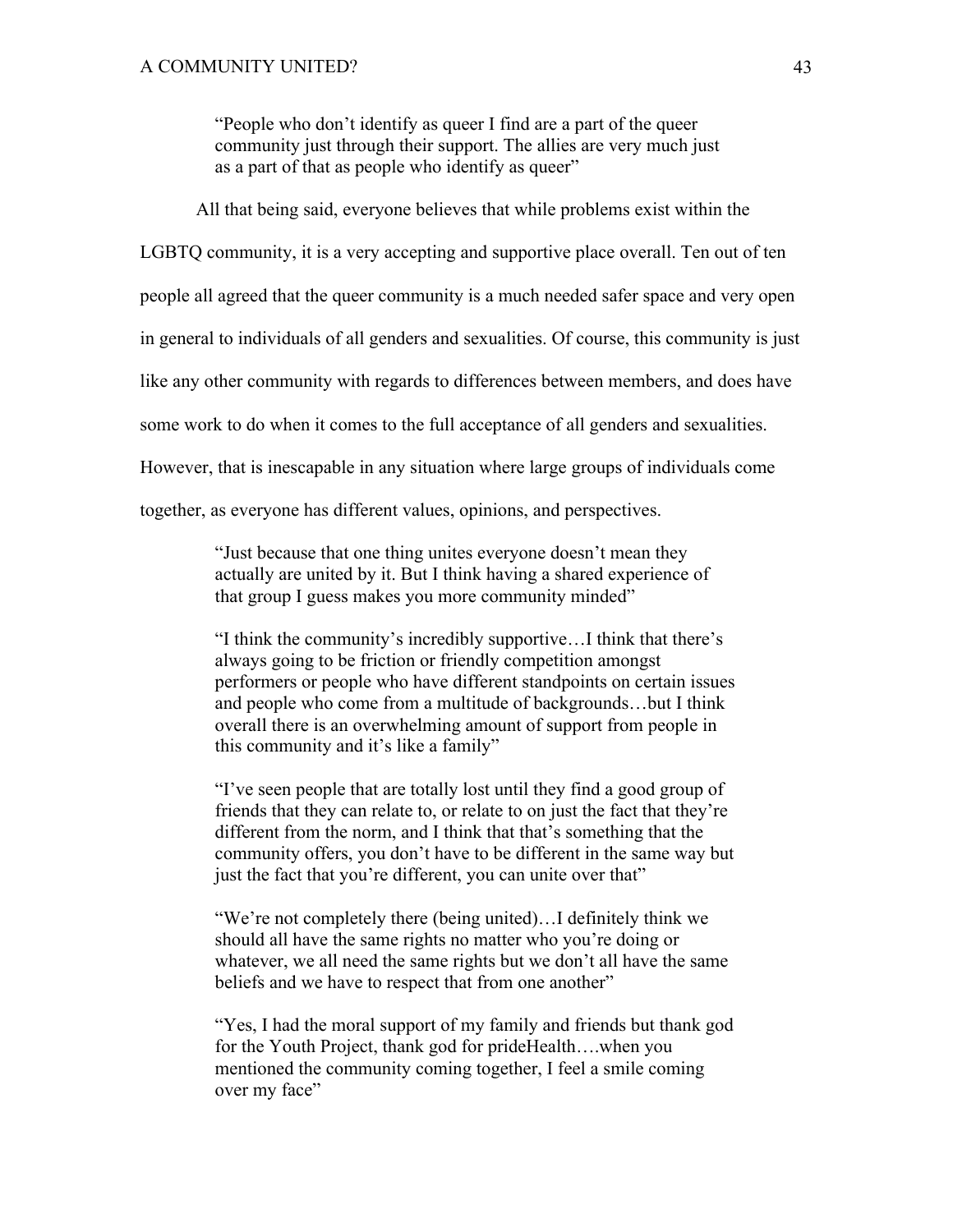"I think broadly speaking, yes, the LGBTQ community or the queer community is supportive of each other, and I think there is kind of this forward momentum that that community always tries to have"

## **Discussion**

"[i]t is understood that the muscle guys don't like the femmes, and the femmes don't like the queens, and the queens don't like the trannies, and we all don't like the dykes" (Victoria, from Berkowitz, Belgrave, and Halberstein, 2007, pp.26)

While many authors were part of my extensive literature review regarding the direction of this project, this was the single quote that sparked the fire. I was disheartened, intrigued, and doubtful after reading it, just to name a few. As I am a young, white, able bodied, educated, cis-het female, I had always navigated through queer spaces as such. Unfortunately, I can never entirely let go of those identities and the assumptions they lead me to make. That being said, I learned a great deal about a large number of intersecting identities as a result of this project and conversations I had for it. The themes I uncovered through my initial readings and the conversations with those who were so generous to donate their time and stories in the hopes of reaching others have shed light on what it means to be a queer member in the queer community in a way that past research in this area has failed to do.

Some may believe that I have no right to head a project such as this because of my particular identities. I myself wondered how willing my participants would be to discuss rather sensitive areas of their lives. However, it is clear from my interviews that the vast majority of my participants were comfortable enough to share their personal stories with me, some of whom I met for the first time just minutes before the interview. The conversations I had with these ten inspiring individuals allowed me to compare their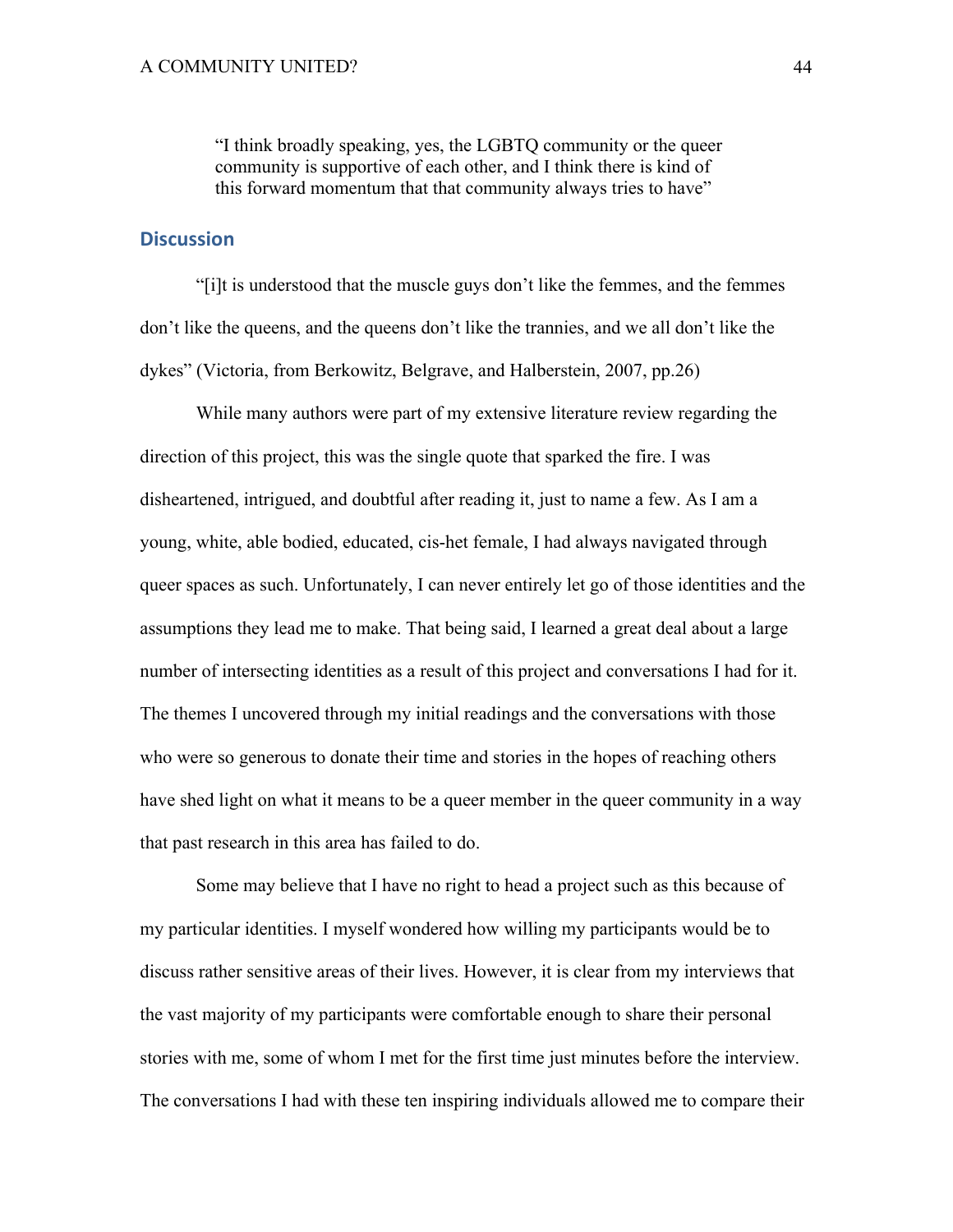experiences, thoughts, and opinions to the existing research and themes that initially drove this project.

When Giwa and Greensmith (2012) discussed the queer community with their participants, they sensed that the term 'community' might not always be an appropriate descriptor, as the LGBTQ community is not necessarily united and is certainly not homogenous. That being said, it is important to understand that a community does not have to be any of those things. They certainly exist, and can be a very important facet of our lives, as there are a vast number of communities we interact with each day, ranging from the political to the student to the local community. With the advent of the Internet, we have been given the ability to find others who share our interests, beliefs, and experiences, even if they live on the other side of the planet. We can create forums and support groups and have discussions regarding various topics with anyone who has access to the World Wide Web. While this requires a certain type of privilege not accessible to all, it has certainly made our world a little bit smaller, and those with nonnormative identities a little less isolated. Therefore, I believe that communities certainly exist today and have many benefits in our modern societies.

That being said, I also believe that the definition and concept of the term 'community' needs to be revised. Many of us live in cities with huge populations, making it impossible to know and each and every member of almost any community we may belong to. Also, not all members of a specific community are openly a part of or involved in that community. Regardless of the fact that knowing all the members of any of the communities we belong to is likely impossible due to sheer volume, the definition of 'knowing' is arbitrary in today's modern world. Do you have to meet someone in the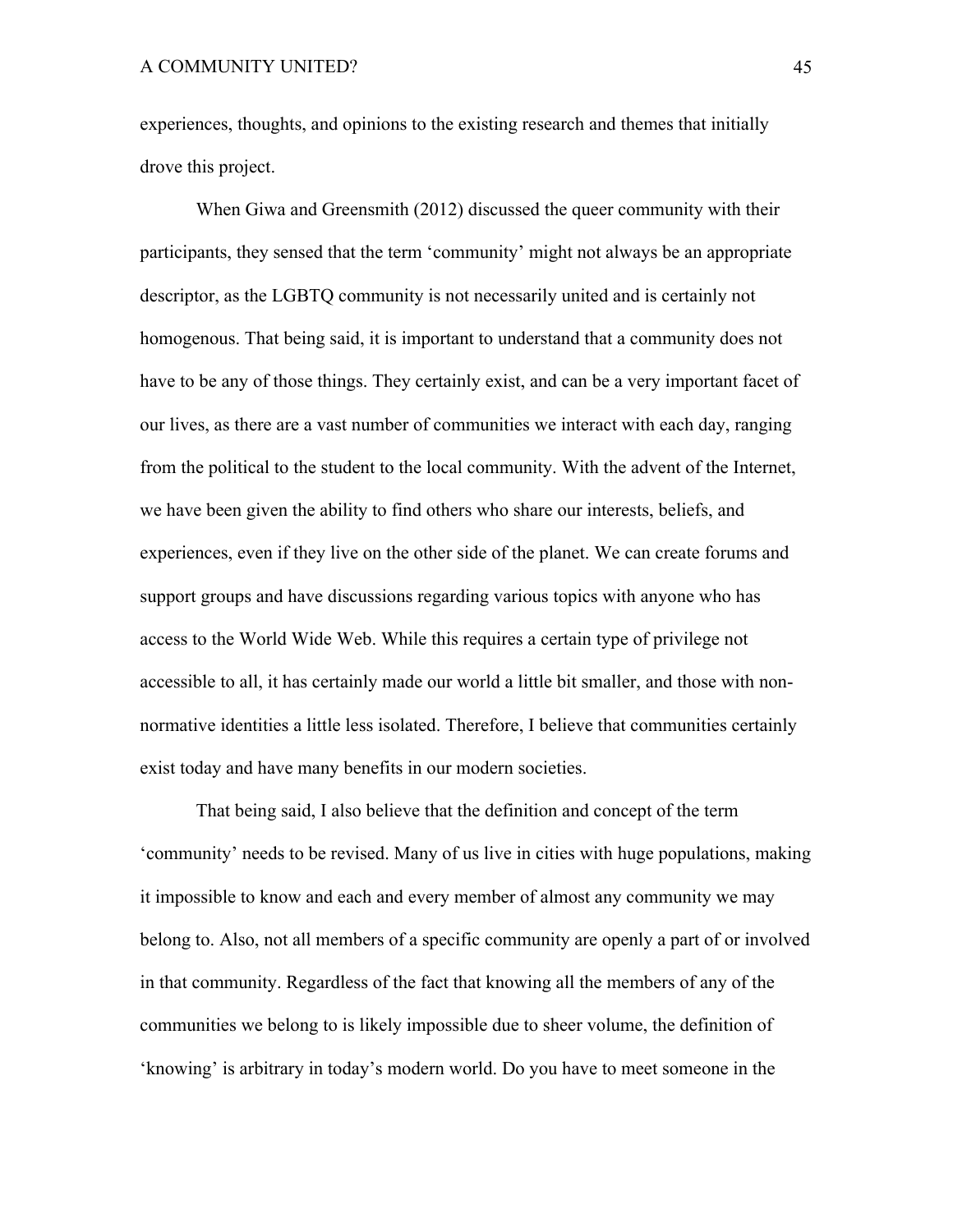flesh to 'know' them? If so, how many times? If you have not seen that person in years, do you still 'know' them? If messaging or video chatting via the Internet counts as an valid interaction worthy of 'knowing' someone, is there a length of time these interactions must continue for one to cross the threshold from 'not knowing' into 'knowing'? It is clear that the idea of 'knowing' someone is impossible to define and we should not take much stock its current definitions.

Another problem with our current concept of 'community' is that a community must be homogenous in some way and completely united as a whole. While we understand no two people are alike, we believe that everyone in a particular community must have one thing in common, and that one thing must carry the same meaning from person to person. This is not only an unrealistic expectation, but also an unnecessary restriction on who should and should not be considered a member of that community. It is also difficult to clearly outline the demarcations that would identify who should and should not be a member. With regards to the entire community being wholly united, this would require no differences of opinion on any topics that may be connected to the main theme of that community. This is again, unrealistic, but also undesirable when it comes to personal, societal, and global growth and change. Without a differing of opinions, we would fail to have serious discussions regarding sensitive, uncomfortable, or novel topics. Even the harmful and unjust opinions of others can spark positive movements simply by existing. Human rights movements for women, African-Americans, and queer identified folks have all be sparked by the differing of opinions, and while saying that those battles were difficult to fight is an understatement, they were necessary in leading us to where we are today. That is not to say that we should be complacent with our current stance on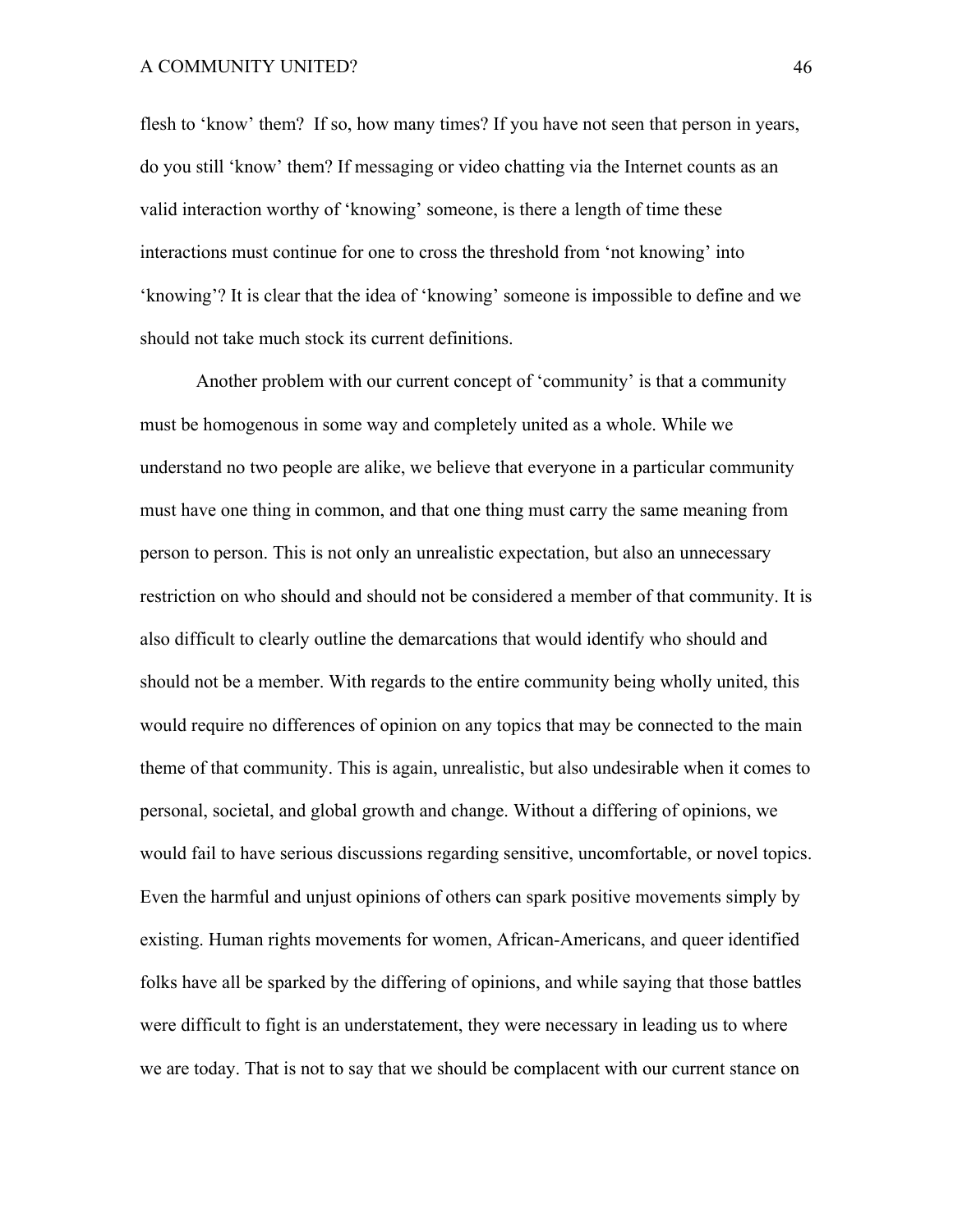those issues or many others; it is simply to say that we may not always want to conform to those around us. People often learn things about themselves by listening to the experiences and opinions of others, however those experiences and opinions must differ from their own in order to spark these thought processes.

In addition to the idea of 'communities', Kath Weston's (1998) views regarding family and kinship was important to this project. She discussed the idea of chosen family and kin and how they differ from our more traditional notions of these concepts. Today, familial ties are much more fluid and voluntary then in the past, due to a variety of reasons. Many of those in the queer community are still disowned by their birth families after coming out, and create ties with others that become just as strong, if not stronger, than blood-related familial ties as a result. Also, instead of moving down the street when one reaches adulthood, they may move across the country or across the world, making the friendships they forge in their new place of residence extremely important and close-knit regardless of their gender and sexuality. The definition of 'family' has also changed; we now have more blended families, single-parent families, mixed race or religion families, and queer identified parents and children than ever before. All of these factors have helped blur the lines between who we view as family versus friend, especially in comparison to twenty or thirty years ago.

Based on these few theories, I was interested in asking my participants how inclusive and united they felt the LGBTQ community was. I wanted them to reflect on personal experiences as well as general and overarching attitudes. When it came to the individual themselves, I found that bisexual woman have a difficult time navigating through queer spaces. This difficulty stems from assumptions and expectations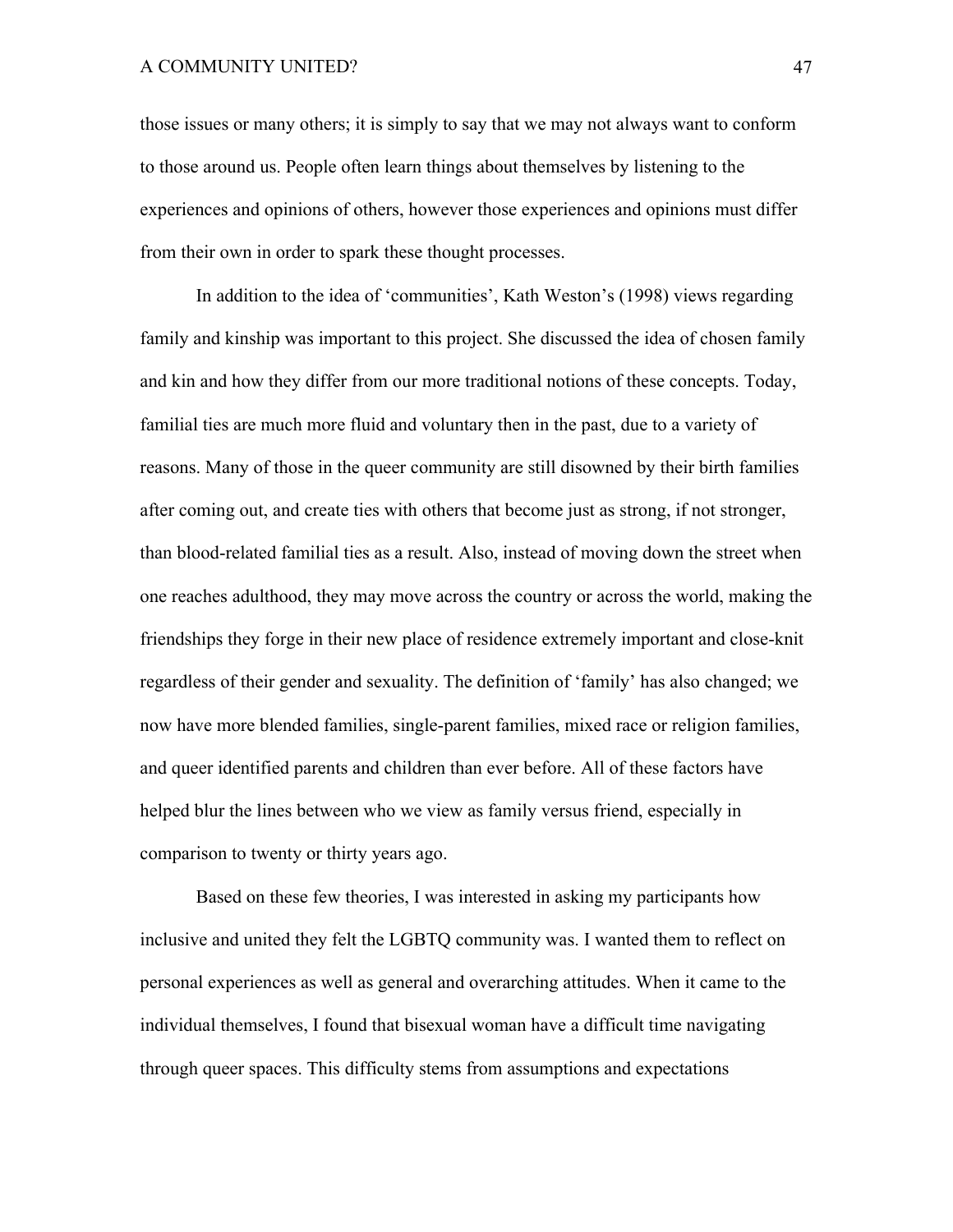surrounding their sexual orientation and how they choose to present it. Bisexuality as an identity can be viewed as an in-between identity of sorts; they are neither gay nor straight, and neither group wants to claim them as a result. The struggle therein lies with our incorrect assumptions that there cannot be any fluidity when it comes to sexuality, so bisexual individuals must be one of two things: gay and in denial, or straight and experimenting. For the majority, we have come to accept those who are completely gay, and have always accepted those who are completely straight, but often believe that those who occupy the grey space in the middle are only fooling themselves. This idea is completely false, as bisexuality is a valid, legitimate identity and deserves to be recognized and taken seriously. Furthermore, sexuality is not stagnant and can change and grow over time. This again delegitimizes the validity of gay-straight binary, as one can either cross between binaries throughout their lifetime or fall on any and all the places within that spectrum.

With regards to their sexuality presentation, bisexual women are expected to prove to the LGBTQ community and the rest of the world that they are in fact queer. When someone tells another that they are straight, they are believed. Similarly, when someone tells another that they are gay or lesbian, they are often also believed. Conversely, when someone tells another that they are bisexual, they are immediately met with suspicion. Others look at that individual and desperately search for any tangible evidence of their bisexuality: short hair if female, gender atypical clothing, tattoos/piercings etc. The idea that any of these attributes are connected to sexuality is outdated of course, but they are searched for nonetheless. When bisexual women lack any or all of the traditional indicators of queerness and are not actively waving a rainbow,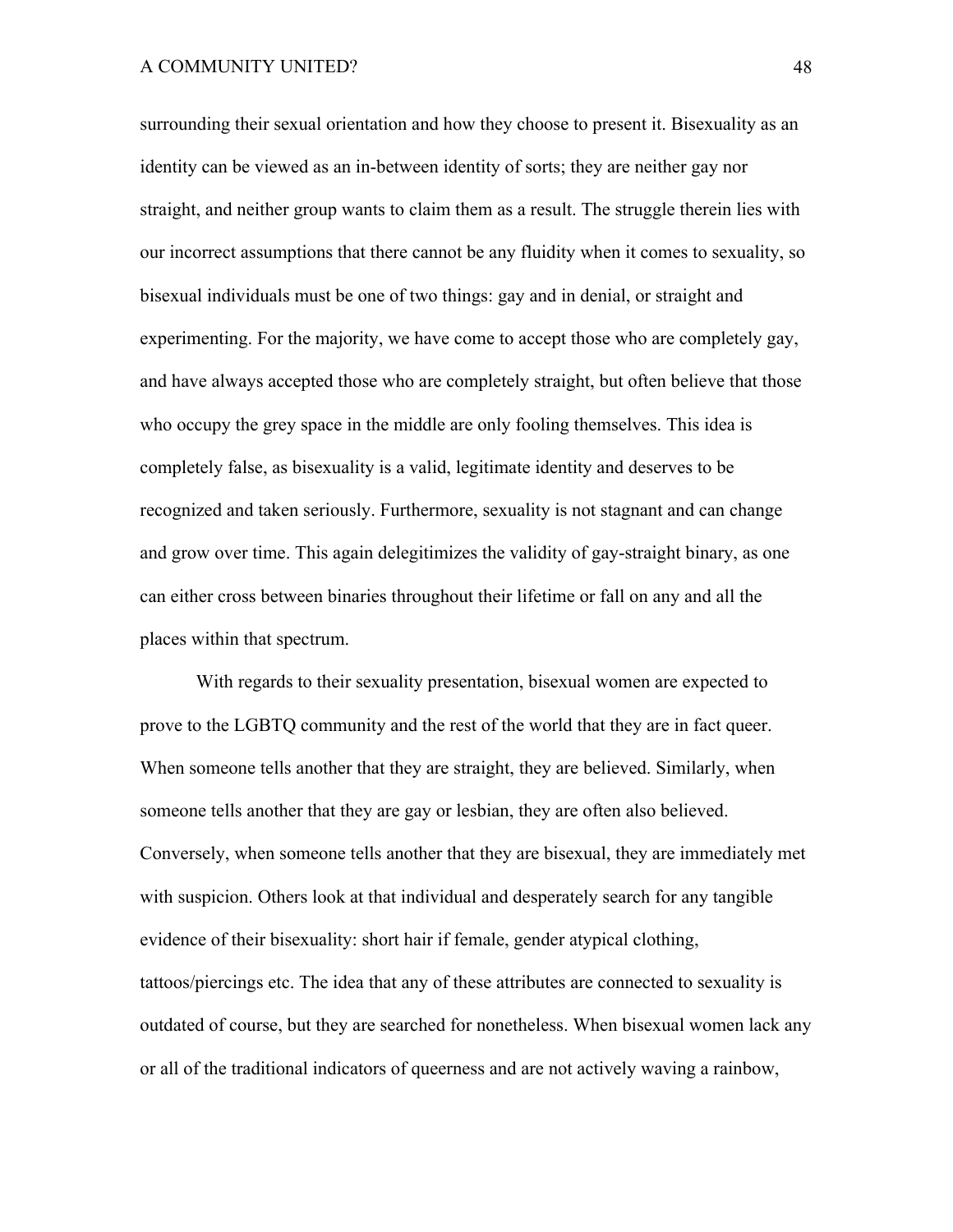their sexuality is often discredited. This is incredibly frustrating for those who experience it, let alone being mentally and emotionally detrimental. The idea that bisexual women, or anyone for that matter, need to prove that they are queer or present 'queer enough' is nothing short of idiotic. For starters, these are arbitrary terms and phrases that cannot be objectively defined, as clothing and style choices that appear queer to one may not appear queer to the next. Additionally, there should not be an individual responsibility to present as queer in order to validate their sexuality. Our current culture is slowly starting to understand that gender identity and presentation are completely separate constructs; it is time to start applying these same ideas to sexual orientation and presentation as well.

Despite the struggles expressed by the bisexual women I spoke with, every single participant felt that the LGBTQ community was generally a very positive and accepting space. Physical spaces and events geared toward LGBTQ individuals offer support and provide opportunities for discussion, the sharing of experiences, and relationship building. This is extremely important for queer youth, as coming to terms with and understanding ones identities can be difficult at best, especially if their family and friends are not supportive. When people discuss the issues that exist within the LGBTQ community with regards to inclusivity, I believe that they have unrealistic expectations of what it means to be a 'community'. No one would expect any other community to be completely cohesive and free of challenges, yet the queer community is often held to that standard. This may be because the queer community is inherently progressive simply by its very nature, and therefore its members are assumed to be free of social biases and normative patterns of thinking. What we tend to forget is that queer identified individuals were raised in the same culture as everyone else, and cannot escape all the norms and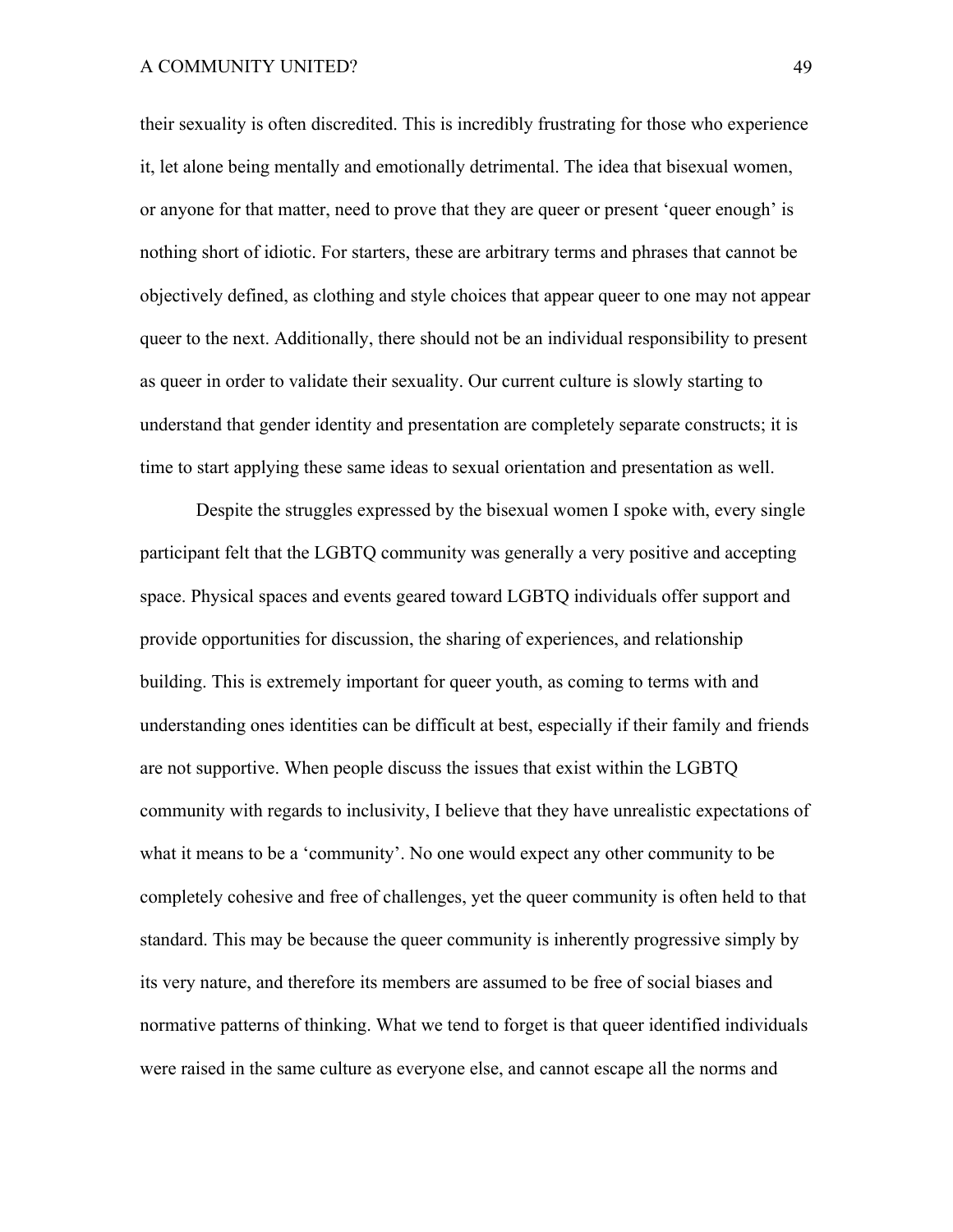constructs that have been so heavily engrained in all of us. Whenever people come together, for whatever reason, there will always be those policing other members, and those who do not feel like they truly belong. This needs to be combatted of course; however it is incorrect to assume that any community will be a utopian haven of any kind. With the queer community in particular, there is such a large variation with regards to terminology, definitions, identities, and the visible presentation of these identities that the potential for members to disagree with each other is huge, and that is okay. The problem occurs when harassment, abuse, discrimination, and condemnation occurs based on these disagreements. Luckily, LGBTQ members are speaking out against the norms that surround gender and sexual identities and presentations to widen the views regarding what it means to be queer in all spaces.

# **Conclusion**

Prior to conducting these interviews with the ten diverse individuals who participated, I did not truly grasp how complicated and sometimes controversial gender and sexuality are within the queer community. While this community is certainly more progressive than the general community, it still wrestles with certain ideas of what gender and sexuality should be and what are considered to be appropriate ways to express those identities. This is likely because the LGBTQ community is not isolated from the culture it exists in; it is subject to the same norms and mores as any other community. We are exposed to these cultural constructs since birth, long before many of us consciously realize and reflect on our gender and sexual identities. Therefore, by the time we figure out who we are and how we want to present that to the world, we are laden with rules and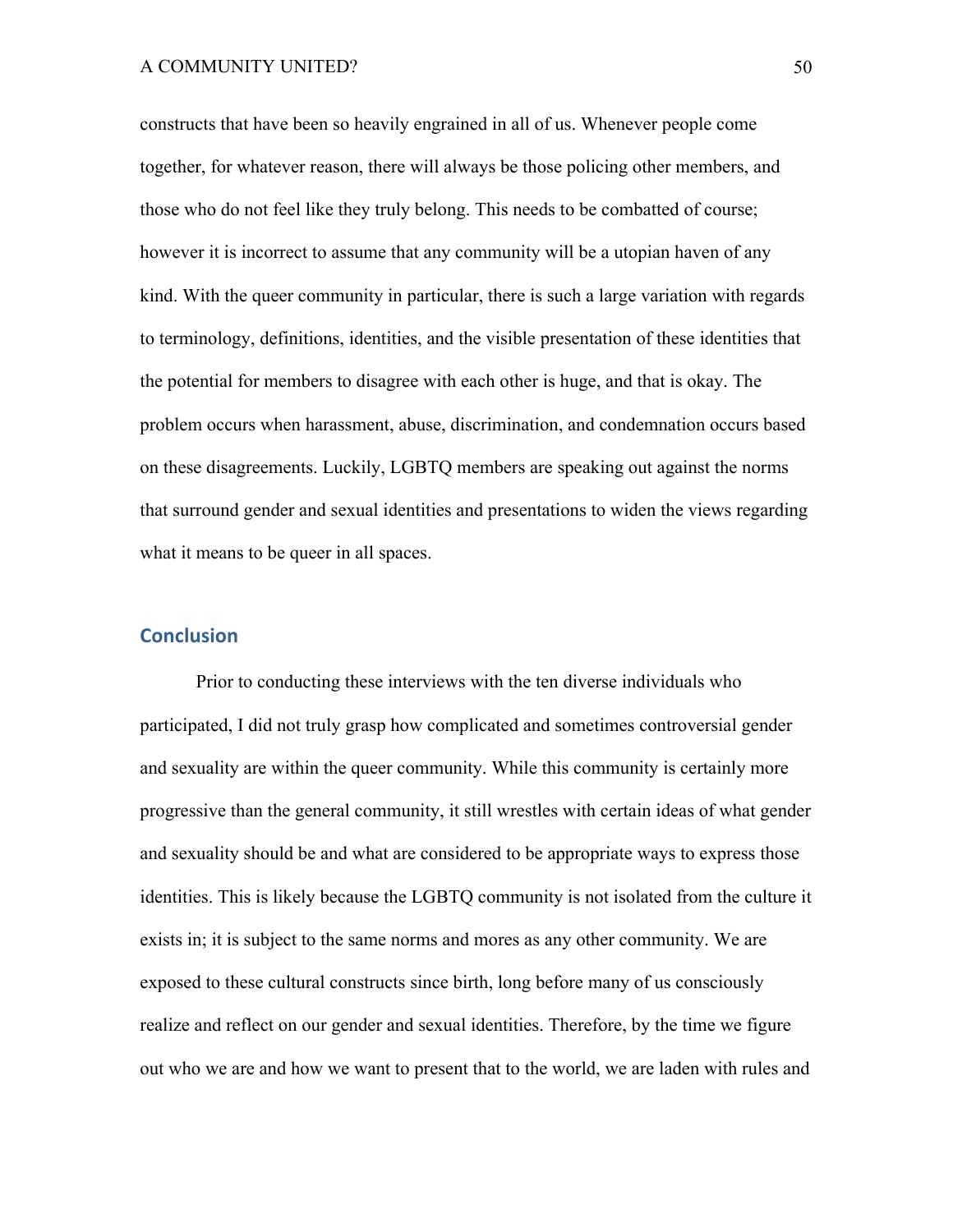regulations that hinder our self-expression, or make us question it at the very least. Nearly anyone who grows up in Western culture is exposed to these social conventions, and while they are not impossible to break free from, it takes a lot of persistence and confidence to go against the grain. This is especially true with concepts like gender and sexuality, as they are heavily rooted in our upbringing and lifestyles going back generations, making it even more apparent when someone tries to push those firmly set boundaries.

Again, while the boundaries set within the queer community are more liberal in comparison to the often conservative general public, limitations still exist with regards to gender and sexual identities and expressions. When it comes to gender, it seems to be the proverbial final piece to the progressive puzzle, as it is the newest topic of interest for many human rights activists, allies, and queer identified individuals. We have been fighting for same-sex rights and marriage for decades now, and many countries have been recognizing these unions for years. While we still have some work left to do in the realm of sexual equality, most people are very accepting of those with non-normative sexualities, whereas gender is still heavily debated. Trans\* individuals have been around for decades as well, yet they have only recently been living their lives as openly trans\*. Countries around the world are slowly starting to recognize gender transitions legally with regards to passports and identification cards instead of simply allowing for name changes. While Canada is still not fully funding all sex reassignment surgeries (SRS) as of yet, we are moving in that direction and will likely reach that point in due time. If we compare this to same-sex rights, where Canada was the third country on the planet to legalize such unions almost a decade ago, there is hope that we will fully fund SRS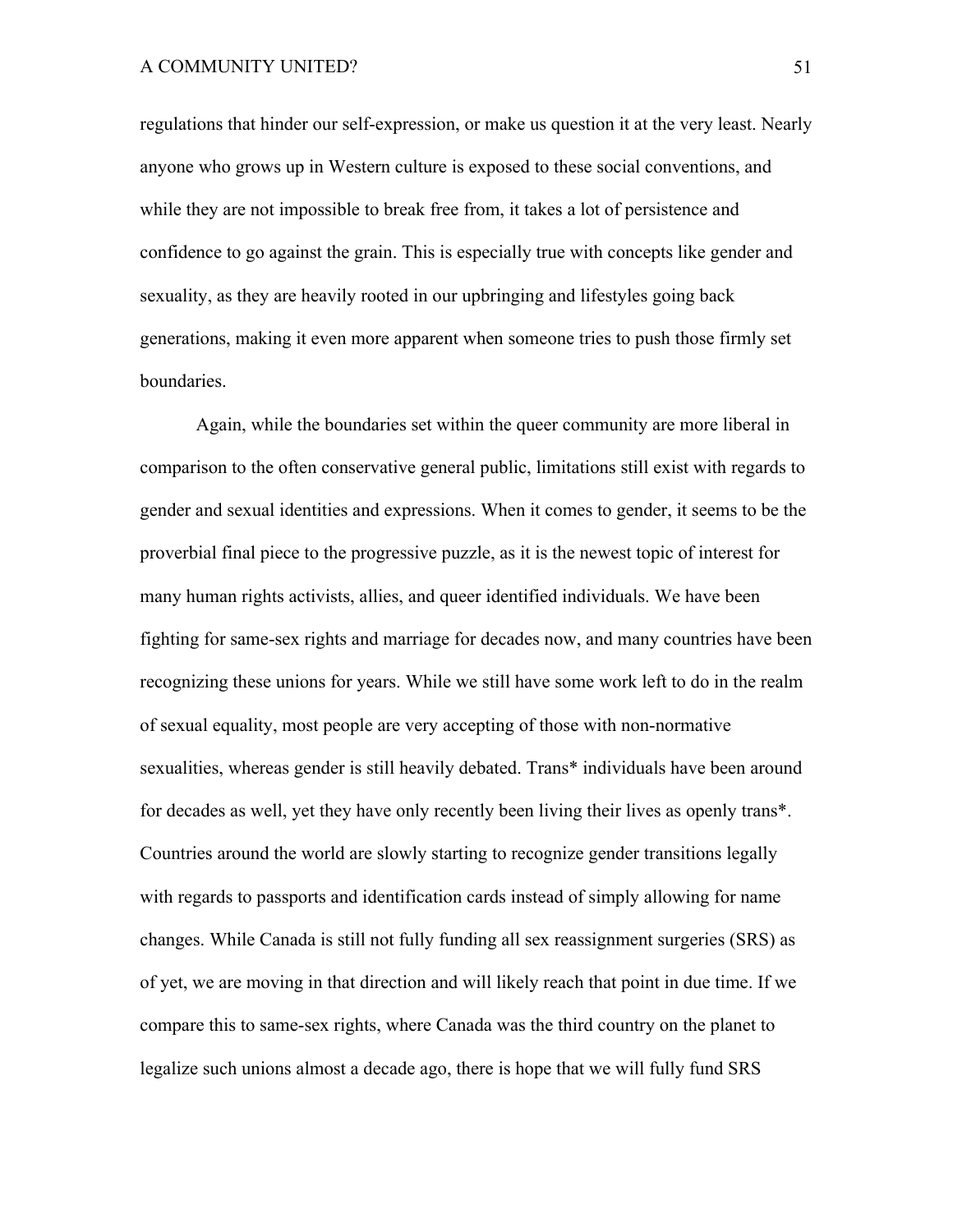sooner rather than later.

This hesitancy to recognize transgender and non-binary identities as well as nonnormative gender presentations is carried into the queer community because, as I previously mentioned, they are subject to the same cultural norms as anyone else. There is still an element of transphobia that exists within the queer community, and a reluctance to accept those who identify as gender fluid, gender queer, or non-binary. One participant mentioned not liking the term 'they' as a pronoun as it felt to her as though those individuals were "hiding between genders". However, she went on to say that she would use that pronoun if it were what somebody prefers as she is respectful and understanding, even if she does not personally agree with the term. This did not come across to me as a malicious act of hate towards gender fluid/queer individuals; she was very clear that she would make a conscious effort to address people in their preferred pronoun. Instead, I believe this to be a perfect example of how pervasive the gender binary is. It is beyond difficult for many individuals to picture not identifying with any gender, regardless of whether that gender was assigned at birth or not. Asking people their preferred pronoun is not commonplace outside the queer community, and being asked to be referred to as 'they' and 'them' is even less so. Therefore, even LGBTQ members can have difficulty grasping this concept, because they have been taught since birth that there are two genders: male and female. While transphobia certainly exists, it can be easier to comprehend transitioning from one gender to the other, because they are still identifying with one of the two accepted genders we have created. Compare that to those who identify as gender fluid/queer/non-binary, who often do not identify strongly with either gender, or identify strongly with both genders. This goes against what we consider to be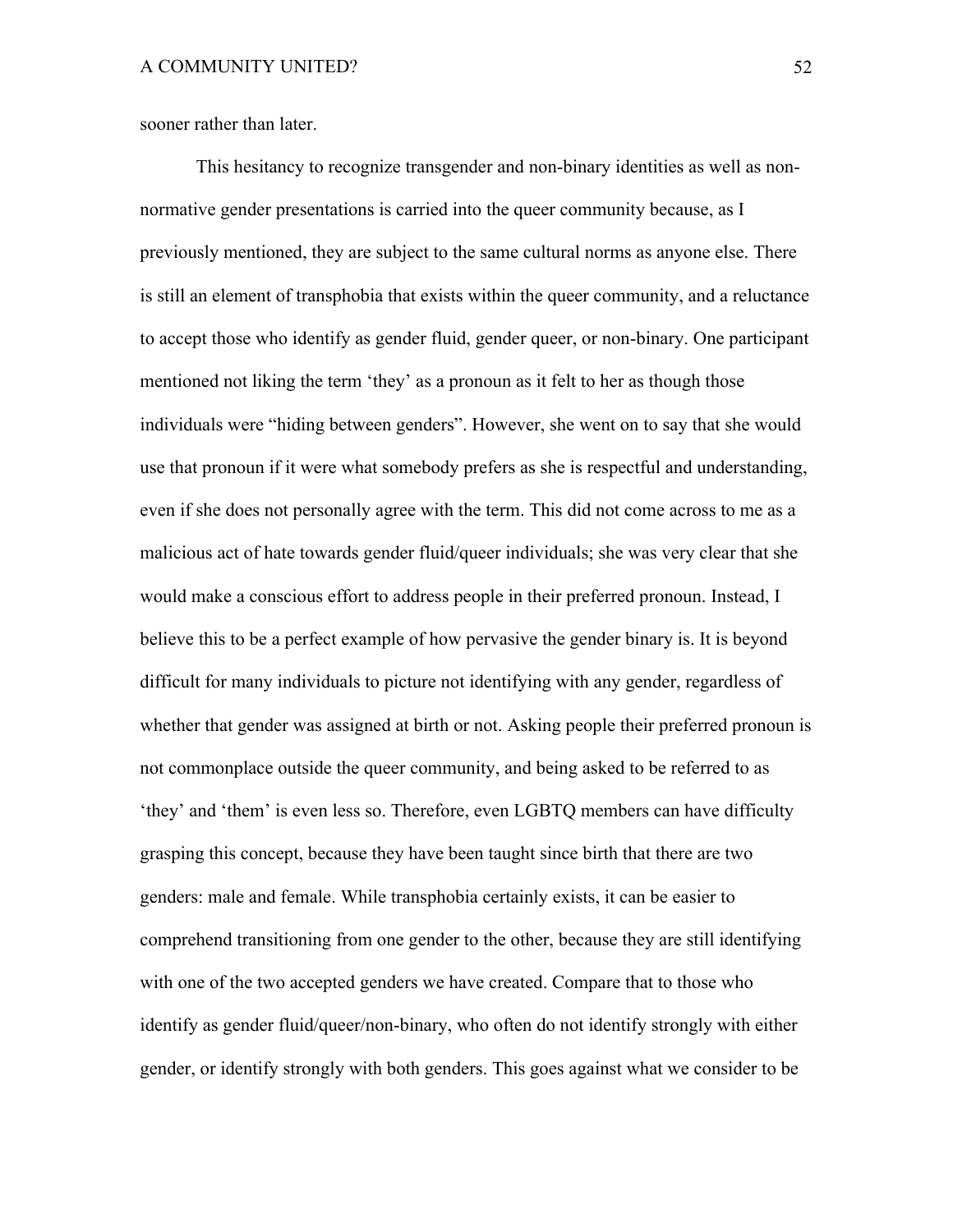'normal' with regards to gender, and as many of us identify very strongly with one gender over another, it is hard to imagine identifying with both or neither. The gender binary is likely one of the strongest and most pervasive concepts in Western culture, and for many of us, our gender is a large part of who we are, even if we do not lend much thought to it.

This applies not only to identifications with gender, but how we chose to present our gender. This is true more so for those who do identify with a particular gender, whether cis- or trans<sup>\*</sup> in nature. Gender presentation is a huge issue, and while it is not quite as rigid as the gender binary, there are certainly expectations regarding how one should present if they identify as male or female, and very few of those expectations are shared between both genders. If you are female identified, you are expected to present as such, which means adorning certain types of clothing, jewelry, and hair styles that have come to represent what is considered stereotypically feminine, and the same concept applies to male identified individuals. Therefore, being a trans\* male or trans\* female is acceptable as long as you are presenting your 'new' gender appropriately. This is problematic when we consider how greatly gender affects us in our daily lives, and how debilitating it can be when our gender identity is not validated or recognized by others. One reason we may be so married to the concept of a gender binary and the stereotypical expressions of it is because we want to remove any guesswork out of the equation. Most of us do not want to offend or hurt another person, and we become nervous in situations where it is possible to misgender someone. However, many of those with ambiguous gender presentations or who identify as non-binary would be happy to tell you their preferred pronoun if asked politely. Furthermore, assuming or guessing could result in the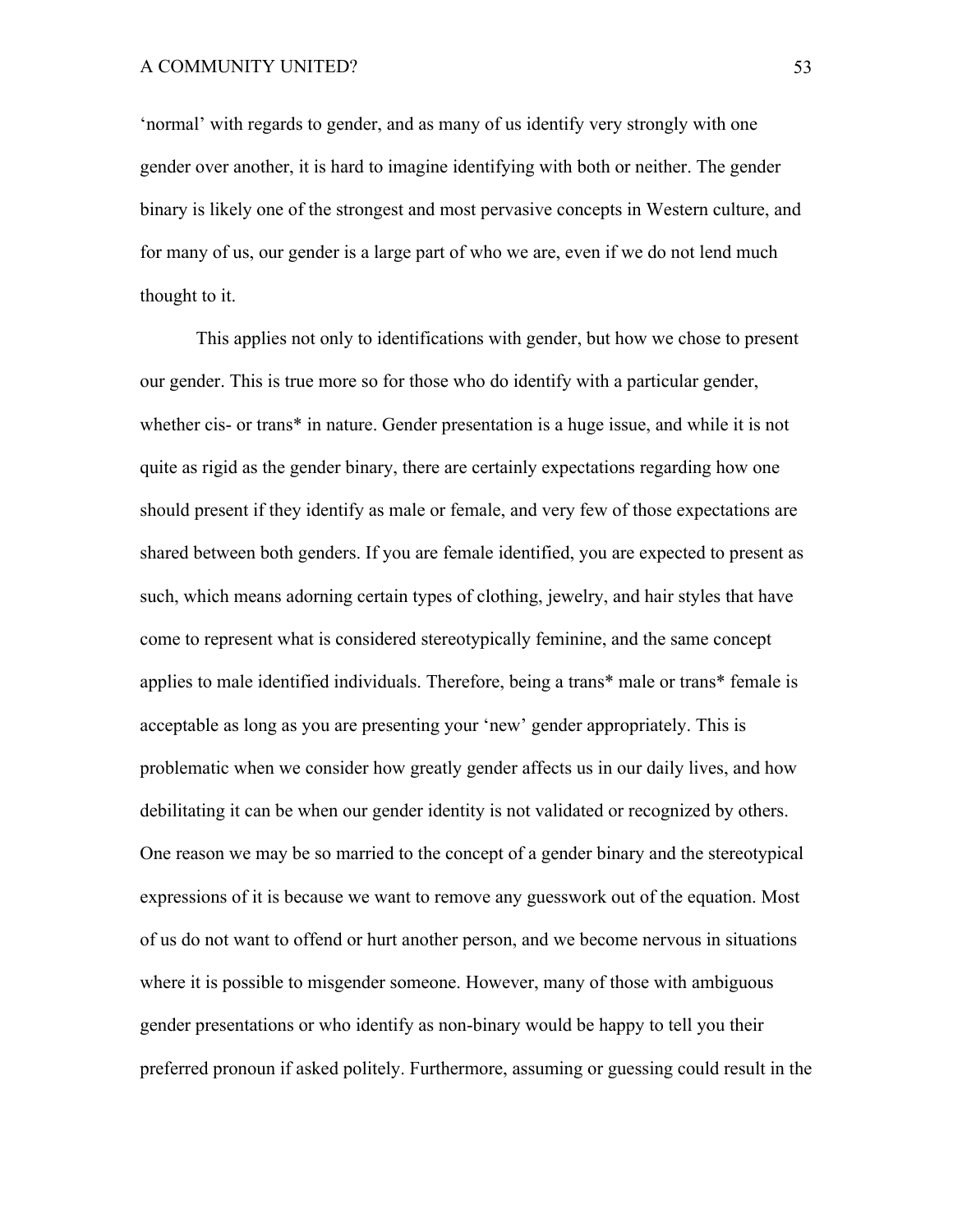misgendering of that person; a much more harmful act than a simple question that is aimed to address them properly and comes from a place of good intent and respect.

Many of my participants had stronger identifications with their gender in comparison to their sexuality for a variety of reasons. For some, it is a vehicle for selfexpression, as our gender presentation is visible to the world, even though our gender identification may not be so obvious or clear cut. Others have questioned their gender less than their sexuality, and this stability has resulted in a stronger identification with gender, as it has never really wavered. Finally, while gender may not be necessarily a stronger identity for some, they are currently focusing on and experimenting with their gender and gender presentation and have already dealt with all the questions surrounding their sexuality. Therefore, they feel like gender is currently more pertinent as they are still figuring out what works for them. Many of my participants do not feel as though their sexuality is that important to their sense of self when compared to gender. Their sexual preferences and behaviors are private and personal for the most part, and do not function as forms of individualism and creativity in the same way that gender can and often does. As a result, their gender is stronger because it tells the world something about them, whereas their sexuality falls short in that regard.

Furthermore, unlike gender, sexuality seems to have the power to overshadow all other characteristics of a person. Understandably, people do not want to be defined by or reduced to whom they chose to sleep with behind closed doors. We are of course more than just a gendered entity as well, however most people would not minimize their friends' identity by saying 'this is my male friend Charlie' or 'this is my female friend Jessica', yet we constantly hear people referring to others as their 'gay friend Charlie' or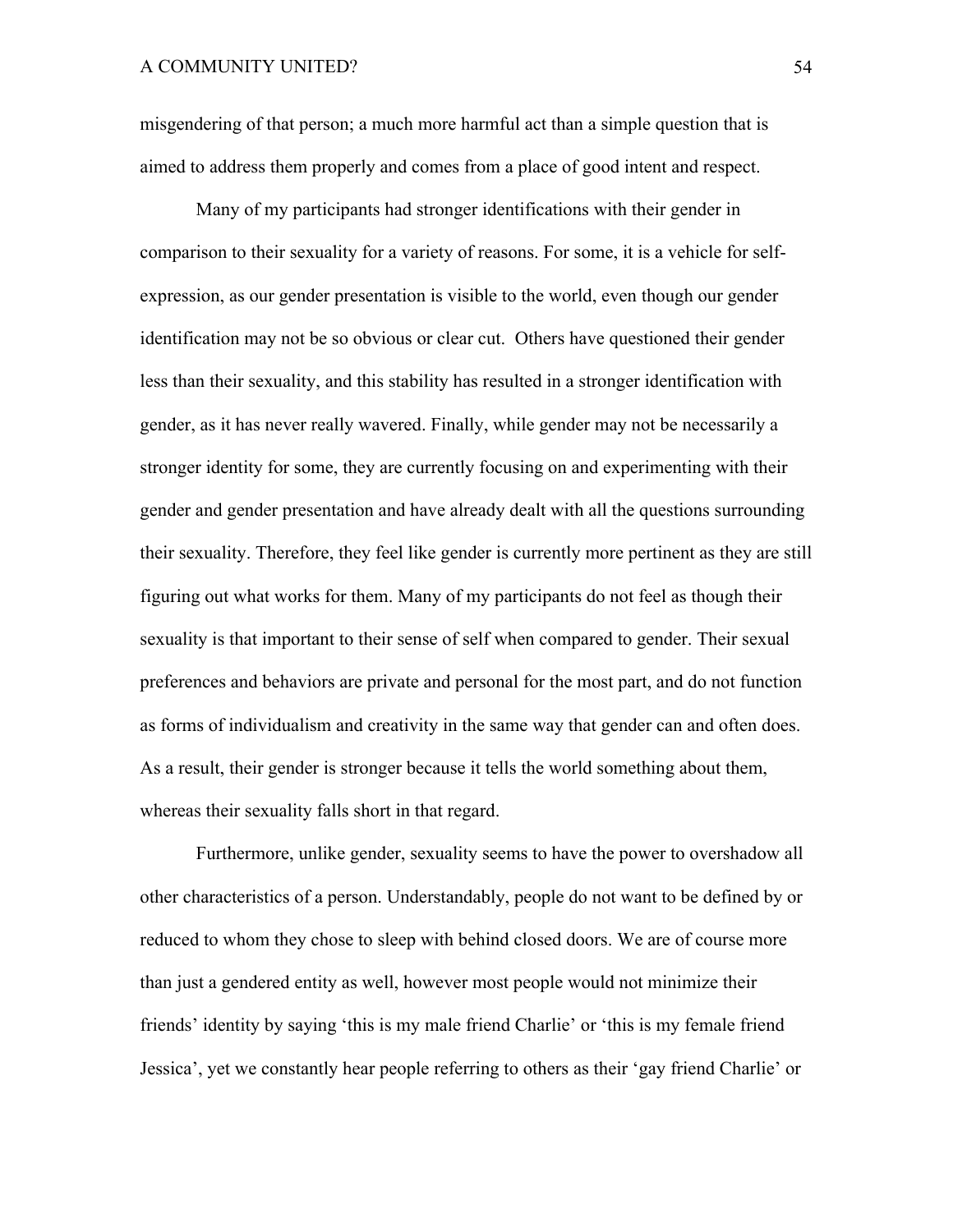their 'gay friend Jessica'. By doing this, we are basically saying that that one's sexuality trumps and negates any other identity they possess, be it a student, friend, sibling, parent, or any other identification they have. Therefore, it stands to reason that members of the queer community are moving away from their identifications with their sexuality in an attempt to remind the world that they are so much more than LGBTQ identified people. Also, heterosexual identified individuals would likely list a plethora of identities that are important to them and none of them would be the fact that they are straight; why would we expect anything different from those who identify as queer?

That being said, sexuality is still an important facet of our lives, making it frustrating and hurtful when others do not validate our sexual identities. We are a social species, and while we preach individualism and promote being true to one's self, we still feel a strong desire to be recognized by others. It was clear by my conversations with the bisexual women in my project that the difficulty they had 'convincing' people of their bisexuality was frustrating, whether it was based on their gender/sexuality presentation or their lack of experience. They all presented rather feminine and heterosexual, leaving people to question 'how queer' they really were. Ky even mentioned that her smaller sexual experiences with women were not taken seriously, and that she "had to seal the deal and actually lick someone's vagina" before people began to trust that she was in fact bi. In comparison, straight people are never questioned about how much sexual experience they have with the opposite sex or scrutinized because of their presentation; they are simply believed for their self-identification.

This lead me to the idea of 'sexuality presentation' that was separate from gender presentation. Previously, it would have been assumed that one's gender presentation was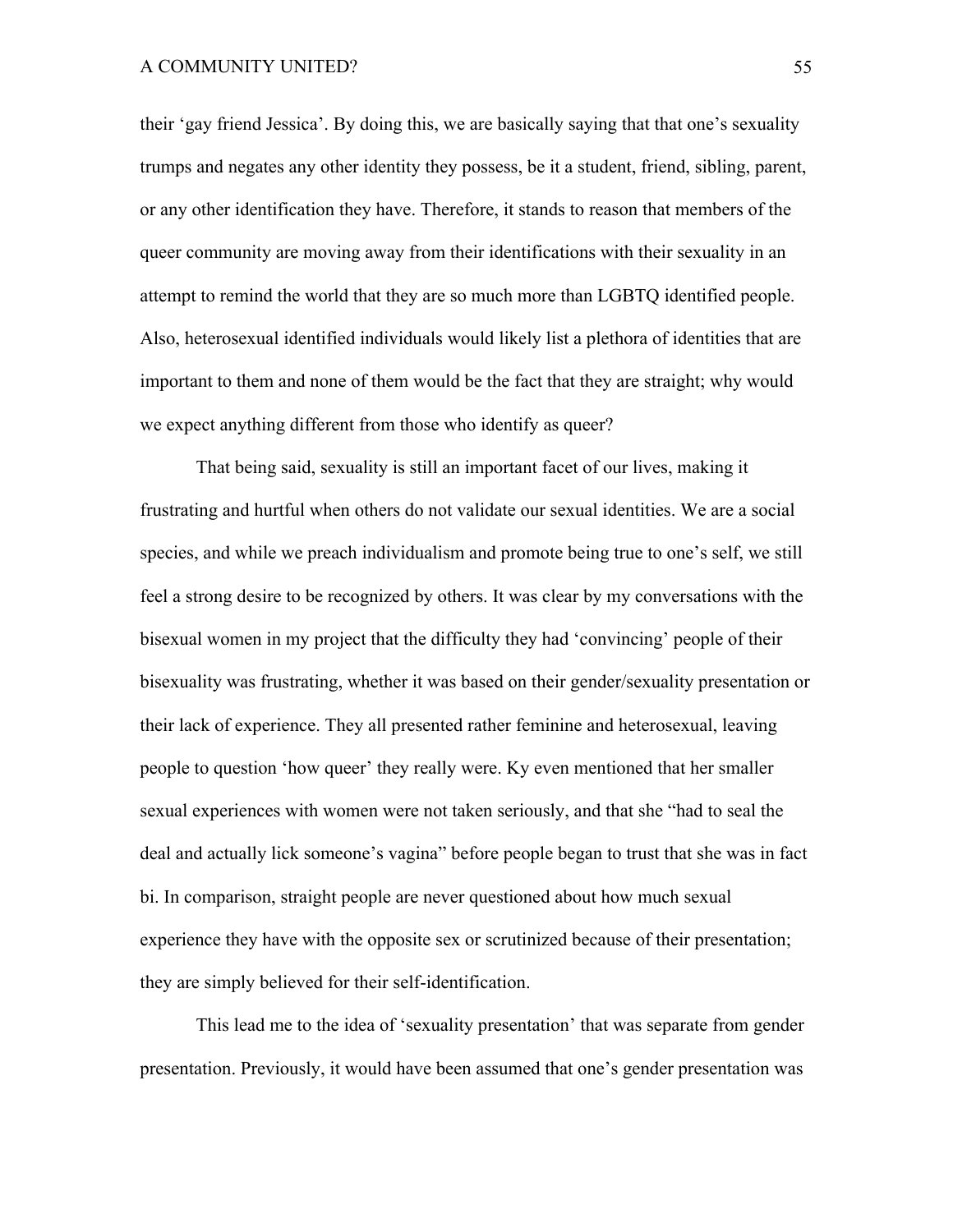effecting how others viewed their sexuality. In my opinion, gender and sexuality are different constructs and identities, and using the phrase 'gender presentation' to discuss how people infer one's sexuality seemed flawed to me. No one was questioning the gender identity of Ky, Poppy, and Iris based on their gender presentation. However, they were questioned on their sexuality because they did not present this identity in a stereotypically queer fashion. Similar to how identifying as male is not enough, you have to present as male in order to be seen by others as male, identifying as bisexual is not enough, you must present as bisexual as well. This even carries into the gay and lesbian world specifically, as comments such as "he presented himself more as a straight guy" and "lipstick lesbian" came up in my conversations with participants. These comments were not meant to degrade or disrespect anyone, but in fact show that sexuality presentation is something we look for when trying to determine if someone is gay or straight. This is similar to gender and gender presentation; if someone's sexuality does not match their sexuality presentation, we are either confused or hesitant to believe that they identify with the sexuality they claim to. As I mentioned above with regards to gender, people often avoid asking questions about ones sexuality out of fear of offending them, and sometimes those questions are inappropriate or simply none of that persons business. However, I would rather be asked politely and appropriately about my sexuality or gender rather than have inaccurate assumptions made about my identities that are based on arbitrary and aesthetic expressions of them.

Having people think and talk about their gender and sexuality served as a launching point into one of my main topics of interest: male privilege in the LGBTQ community. I asked my participants about male privilege in general and how it affected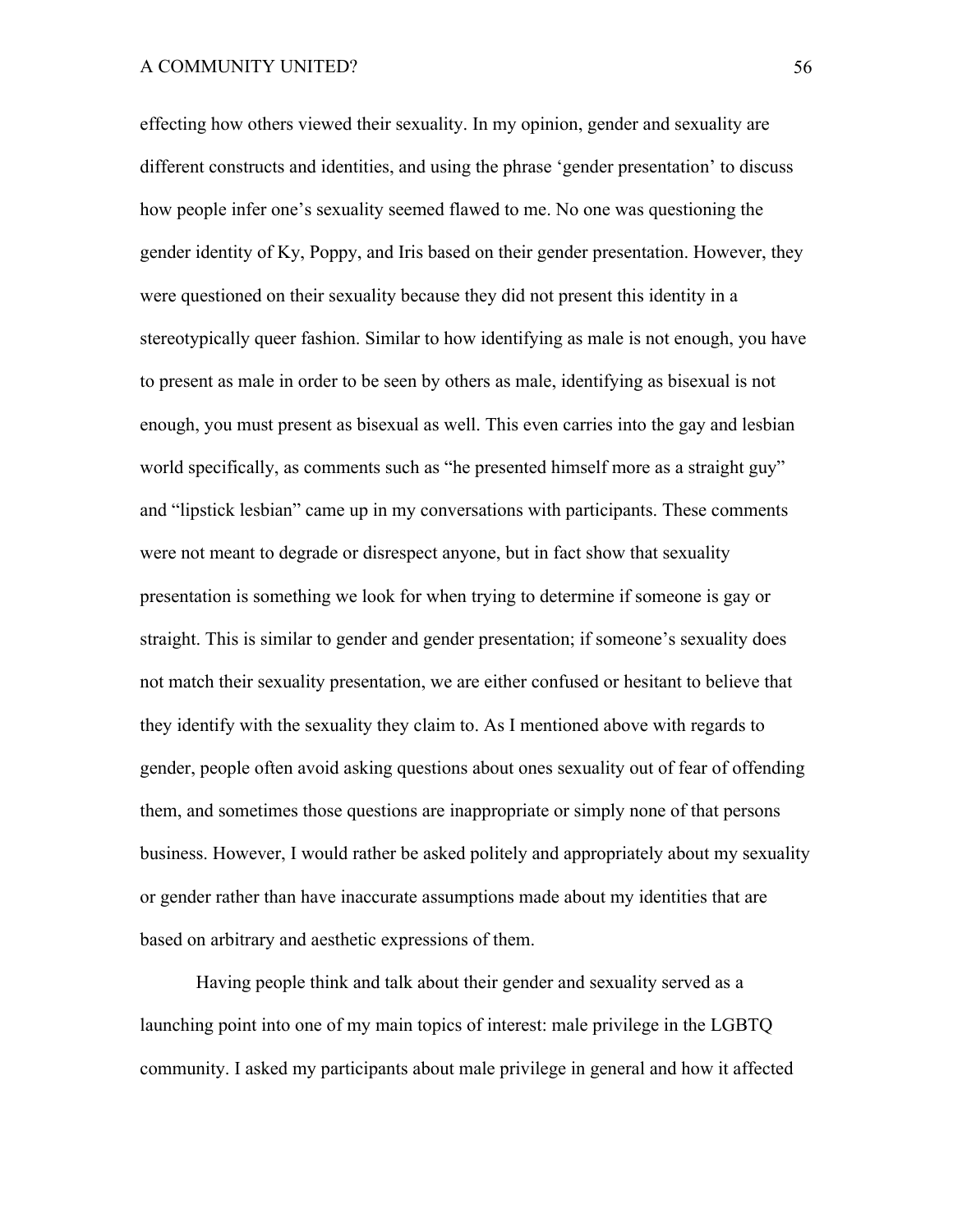them in their daily lives. Most everyone was in agreement that it was the idea that men receive more opportunities than women, but only a few touched on the broader implications of male privilege, such as domestic violence and wage disparities. Furthermore, it was very difficult for anyone to come up with a concrete example of how male privilege effects or has ever effected them. This may be partly due to being asked on the spot to describe a related experience; however I feel that it is also an indication of how normalized and subtle male privilege is today. Women legally have all the same rights as men in Canada and we are constantly promoting gender equality in institutions such as academia and the workplace. Despite that, a hierarchy still exists, with men occupying the top positions. Male privilege can be deconstructed even further to look at the hierarchy that exists between men as well. Not all men are treated equally, as masculinity has a huge effect on one's level of 'maleness'. Kimberly even felt less privileged as a gay man than she does now as a trans\* women, showing that simply being male is not sufficient to benefit from male privilege. Sexuality is not the only factor, as men can be less privileged based on their race, religion, disability status, and a plethora of other factors. Therefore, it is important to continue to address the concept of male privilege as it is still prevalent and has negative effects for many groups, not simply those who identify as female or are assigned female at birth.

While I was fully aware of the pervasiveness of male privilege in our culture, I wanted to see how it affected individuals in the queer community specifically. Male privilege certainly exists there as well, with the Pride Parade being a good example of this. While Pride initially began as an activist movement to raise awareness and acceptance of those with non-normative genders and sexualities, it has become much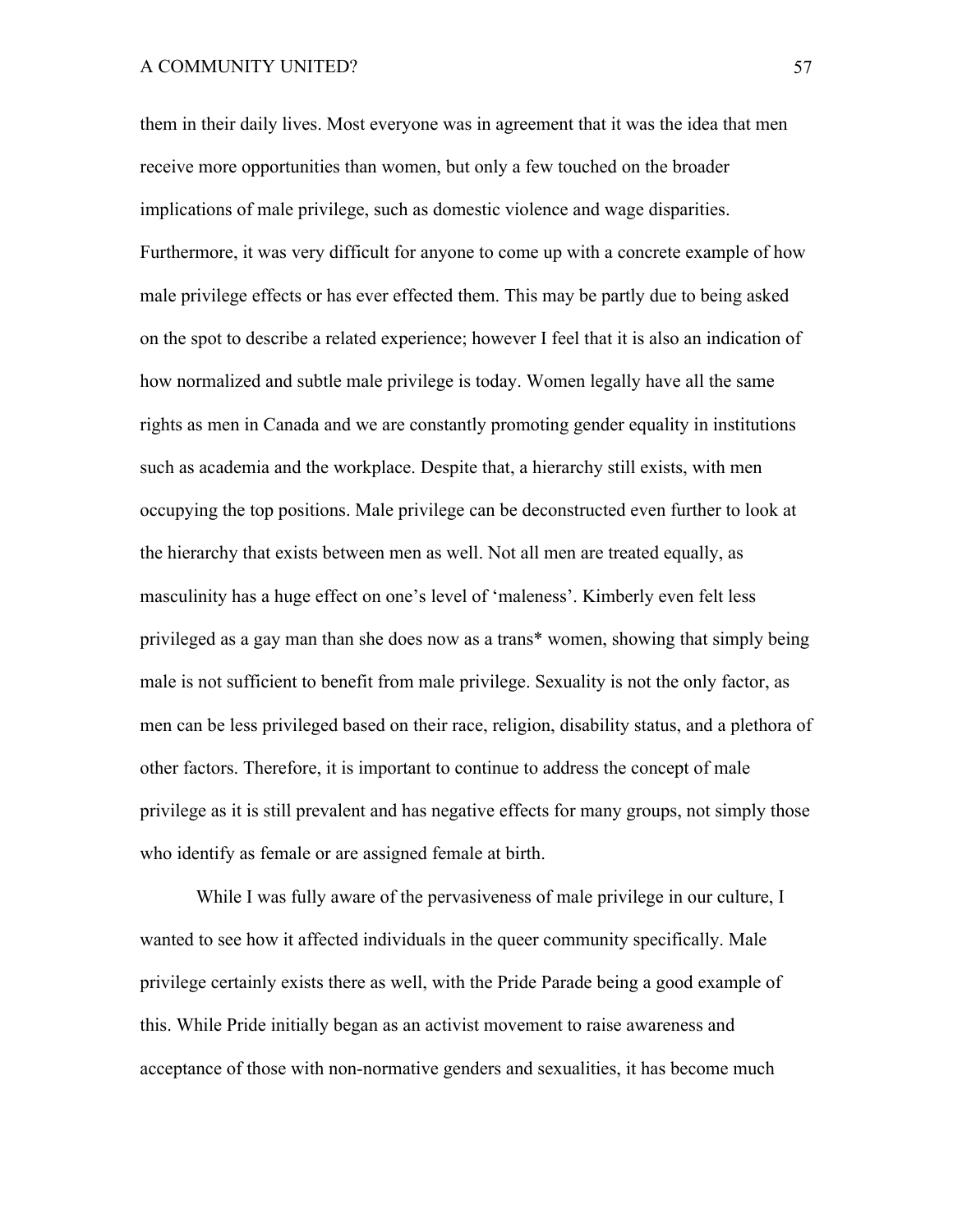more commercialized and corporatized over the years and is heavily geared toward attractive, white, gay men of a certain social standing. However, in Halifax, there is now a weeklong event known as the Rad Pride Collective, that occurs the same week as Pride Week and is aimed more toward queer and trans\* identified individuals in an effort to combat what has become known as 'mainstream Pride'. Also, when it comes to drag in Halifax, queens have much more notoriety than kings do, and often receive more bookings. While drag queens are presenting as female during shows, many of them identify as male in their daily lives. Drag kings are quickly becoming more prominent, however as Heidi mentions, they still struggle to make a name for themselves, indicating that male privilege does exist within the drag community specifically. It is yet another example of women having to work harder to get the same opportunities and levels of success as men, let alone surpass them.

Another interesting topic was brought up regarding gay men's access to female's bodies. Some women felt that because gay men are not interested in them sexually, that inappropriate touching or grabbing is perceived by others as acceptable because there is no 'real' danger involved. Gay men are assumed to be very unlikely to actually rape or sexually assault a female, and therefore touching a female without her consent is just for play or conducted in a joking matter. This can make some women really uncomfortable as they may feel as though their autonomy has been revoked. That being said, it was mentioned that this was most likely a subconscious act, and the offending individual would probably stop doing it if they knew it was bothersome to women. I agree with regards to the lack of awareness among queer men; I believe that this is another example of male privilege its level of power. I think that we focus a lot on sexual assault and rape,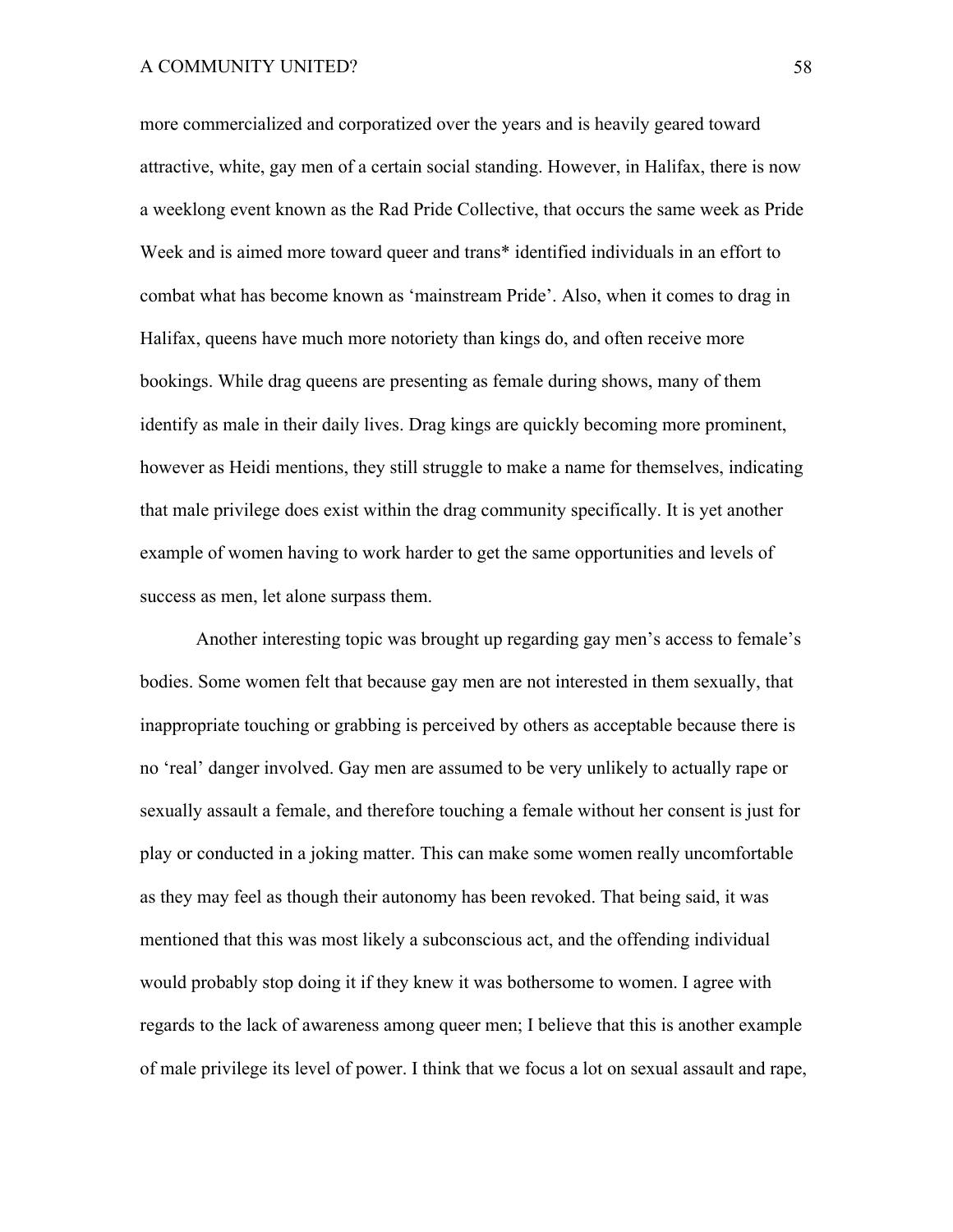which of course is a necessary action, however we focus less on simple inappropriate conduct when it comes to women's bodies. Even if there is no intent to physically or sexually harm a woman, inappropriate touching is considered sexual assault, regardless of the intent behind it or whether or not that is as far as it will go. I think we need to continue to educate everyone on male privilege, and how it affects men's behaviour as well, not just women's opportunities. Men are conditioned to behave this way, and while they are capable of making their own decisions, it is hard to behave differently when that is all you have ever known. Therefore, while men are often the beneficiaries of male privilege, I think it has many negative effects with regards to their behaviour and patterns of thinking, which are often ignored in the fight for gender equality. I do not believe we will ever truly combat male privilege until we acknowledge and address how negatively it affects everyone, not just female identified individuals.

While my discussions on male privilege in the LGBTQ community were one of the biggest parts of this project, I was also interested in how one's identities and the presentation of those identities affected their membership within that community. A few overarching themes emerged regarding the level of inclusion and acceptance within the queer community. Bisexuality has a stigma attached to it, as some still consider it to be rooted in a lack of commitment to a single sexuality. Those who identify as gay or straight are assumed to have made a 'choice' regarding the gender they are attracted to, while bi- individuals are viewed as on the fence. They are either afraid to come out as completely gay or they are simply experimenting for attention. Bi- women also have a difficult time navigating the space within the queer community because they can be positioned in the queer and straight communities simultaneously, as the gender of their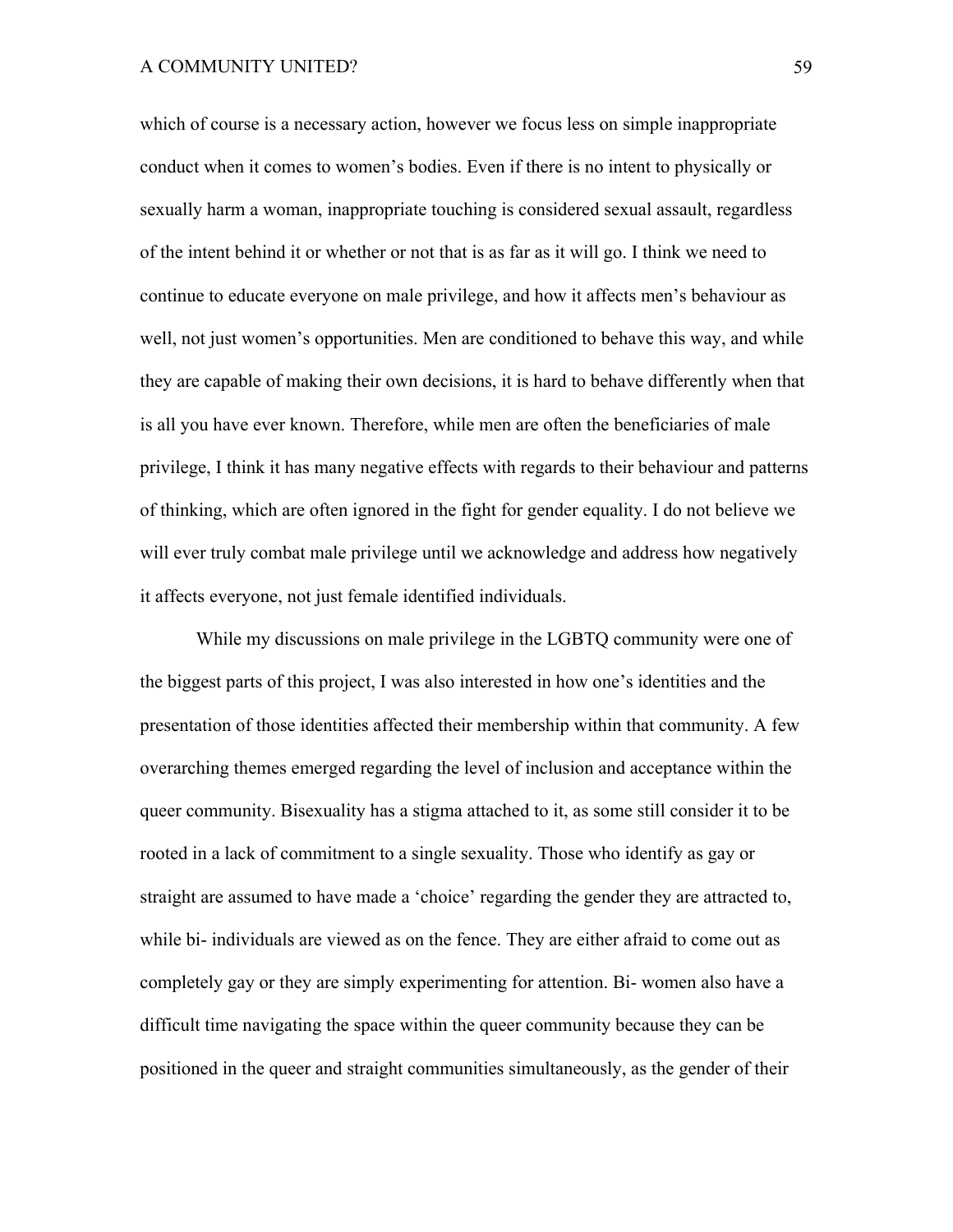partner will dictate how people view them. Therefore, they are left in a membershiplimbo of sorts, as they are often assumed to be gay and straight at various times throughout their life. This leaves bi- women, and possibly bi- men as well, feeling a lack of acceptance from both communities as neither really wants to claim them.

The bisexual women I talked to also have difficulty in the LGBTQ community specifically because of their sexuality presentation. Ky, Iris, and Poppy do not present as overly queer, and their sexuality is not taken seriously as a result. Heidi did not present as overly queer either, however she was much more heavily involved in the queer community and preformed as a drag king, which likely gave her more credibility as a queer person. This was interesting for a number of reasons. Primarily, who decides what is 'queer' and what are those decisions based upon? How is it determined that a certain fabric, style, pattern, color, or hairstyle dictates a certain level of queerness? The idea that many people are being treated in one way or another based solely on arbitrary style choices is problematic; one's style often changes throughout their lifetime and even day by day. As a result, using ones aesthetic choices as a foundation for assuming their sexuality is unreliable at best, as they are not indicators of each other. Pressuring others to be 'queerer' is unwarranted not only because it is harmful to those who are feeling the pressure, but also because the idea of what is considered 'queer' is subject to change, making it a random marker that results in real frustration for those confronted about it.

The idea that some people do not feel fully accepted into the queer community based on their identities or identity presentations is one of the reasons that kept them from being involved in that community. The bisexual women in particular felt intimidated by those who identified as gay and/or presented as queer, which made them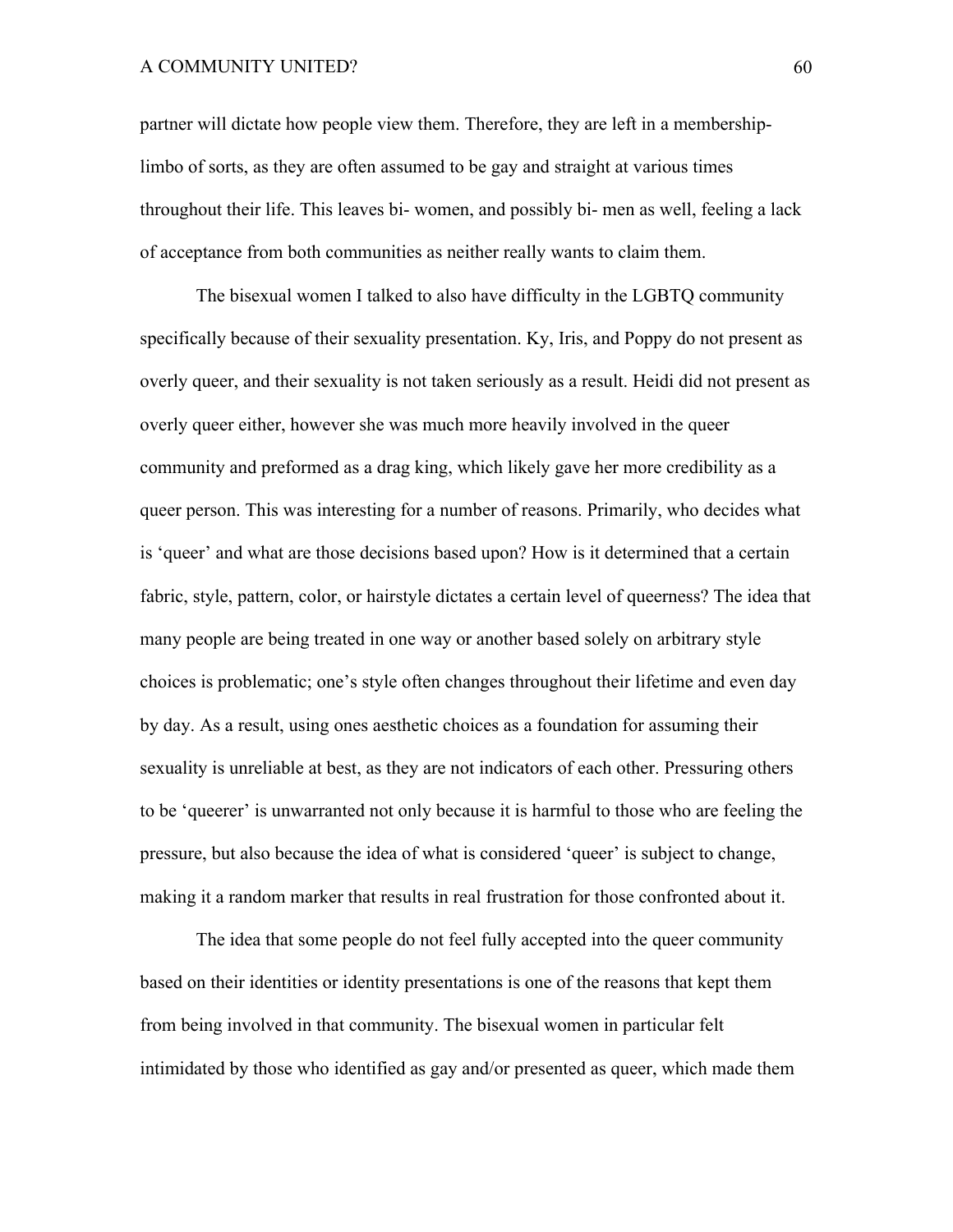hesitant to immerse themselves into the LGBTQ community. However, there were other reasons for why people were not as involved in the queer community as I would have assumed. Familial support has a huge impact on how we see ourselves, regardless of our identities or choices. Most of the people in my project were completely accepted by the majority of their family members, whether that acceptance was immediate or occurred with time. It was common that people did not need the support from the queer community specifically because they had support in their daily lives from their family and close friends. That being said, many of them wanted the support of the queer community, as they wanted to be more involved. Others did not feel comfortable being social activists on a regular basis and shied away from the queer community as a result. This was something I understood fully as a feminist, as I prefer to rally and participate in events that are very important to me, rather than being involved in everything. I, like some queer community members, have caught flack for not being a stronger activist, however it is simply not in my personality to do so, nor do I have a lot of time to dedicate to each and every cause. This is most likely an issue that arises in any activist community that is pushing for social change. We need to remind ourselves to respect the boundaries of others, and while we definitely need social activists to raise awareness through rallies and protests, everyone has different interests and priorities. Some will fight vehemently for one cause while not being interested in the next one, and others will dedicate their lives to supporting every cause they can. Neither approach makes one more or less of an activist.

That being said, the one thing that every participant agreed on was the fact that the queer community is a very accepting space overall. While this community is not perfect, no community is, and the fact that a safer space exists for individuals grappling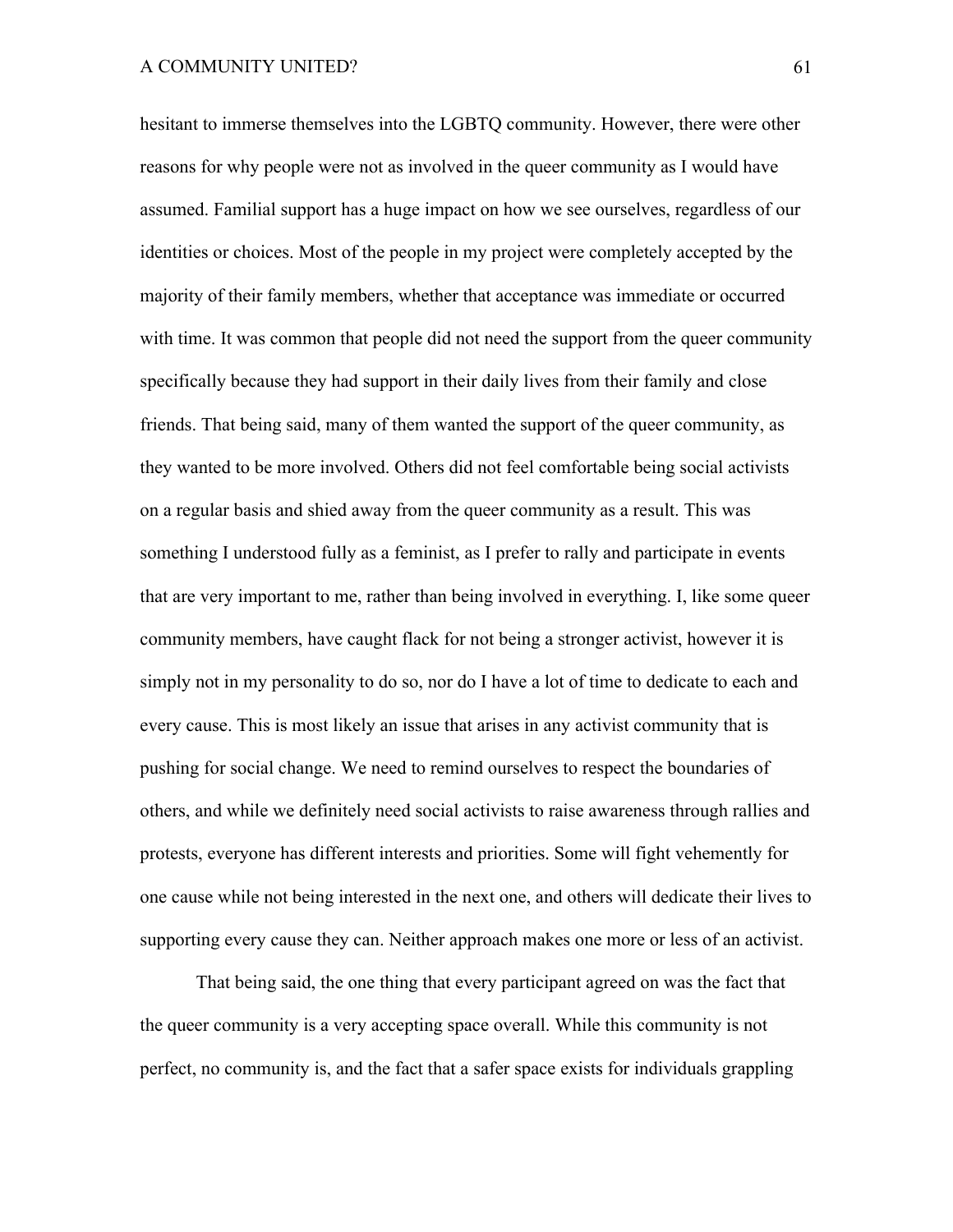with their gender and sexual identities is a lifesaver in many cases. Whether one starts to question or experiment with their gender or sexuality at a young age or much later in life, it is important that there is a place to access information, receive professional support, or simply talk to others who have been or are currently going through similar experiences. That being said, completely isolating yourself from the community at large was considered by some as a poor idea, as there is plenty of support one can receive from those they meet through other avenues. I would have to agree with this, and I believe the idea extends past the LGBTQ community and can be applied to any community that we find ourselves involved in. There are so many facets to our personalities and we all have a large variety of things that peak our interest. Therefore, it seems illogical to reduce us to one or two identities and communities, regardless of what they are, as it is not an effective way to experience new things or reach our full potential.

## **Limitations**

While my project was well received by those who chose to participate, there were certainly some flaws with its methodology. I had a wide range of relationships with participants; some I knew very well, others were acquaintances through my relationships with the first few, and still others I met for the first time at the interview itself. This could have affected my data in different ways. Those who I had built close friendships with over the years may have been more comfortable talking to me as there was an element of trust. However, that could have worked against me if those same individuals wanted me to continue to view them in the same way before and after the interview, which would lead to socially desirable responses. While I believe that was not an issue in this case, it is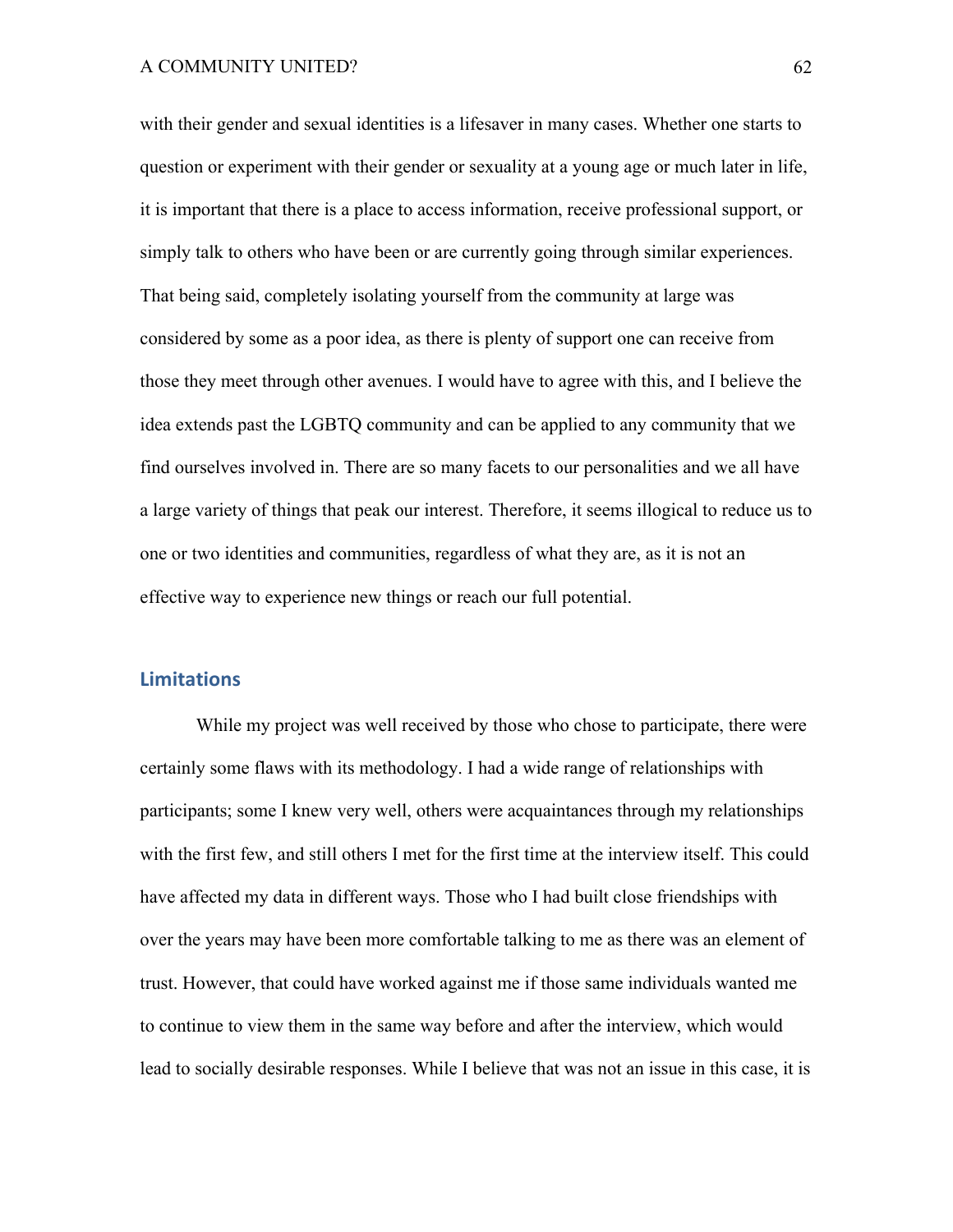certainly a possibility and something worth mentioning. Those who I met only at the time of the interview may have been inhibited by a lack of relationship and sense of trust. I was asking very personal questions about their gender and sexuality which can be triggering for some. Again, I did not feel this was a problem in my particular project and with those specific people, however it is difficult to know for sure. The individuals that I had friendly but not overly close relationships with may have been the group with the biggest limitations. They fell in the middle; they likely did not have a huge sense of trust in me yet they knew they would see me in the future. Therefore, they would be the most likely group to provide socially desirable answers or be hesitant to fully delve into personal matters. It seemed that those who I knew casually had the shortest interviews. This could be because they are simply shier, quieter individuals or it could be because our relationship fell into that middle ground.

Aside from the different relationships I had with my participants, the number of participants itself could have posed a problem. While Halifax is the biggest city within the Atlantic Provinces, it pales in comparison to other Canadian cities like Toronto or Vancouver. Therefore, I did not have as large of a participant pool as I would have had in a bigger city. It also would have been helpful to have a number of individuals who identified similarly, such as numerous trans\* men or numerous gender non-binary folks, to see if their experiences were similar. Also, I did not have any bisexual men in my project. That being said, I did have the opportunity to talk to people with a wide range of identities when one considers the sample size, which gave my project some breadth.

Finally, my own personal identities may have been a hindrance in my project, regardless of the identities of my participants. As a straight, cis-gendered female who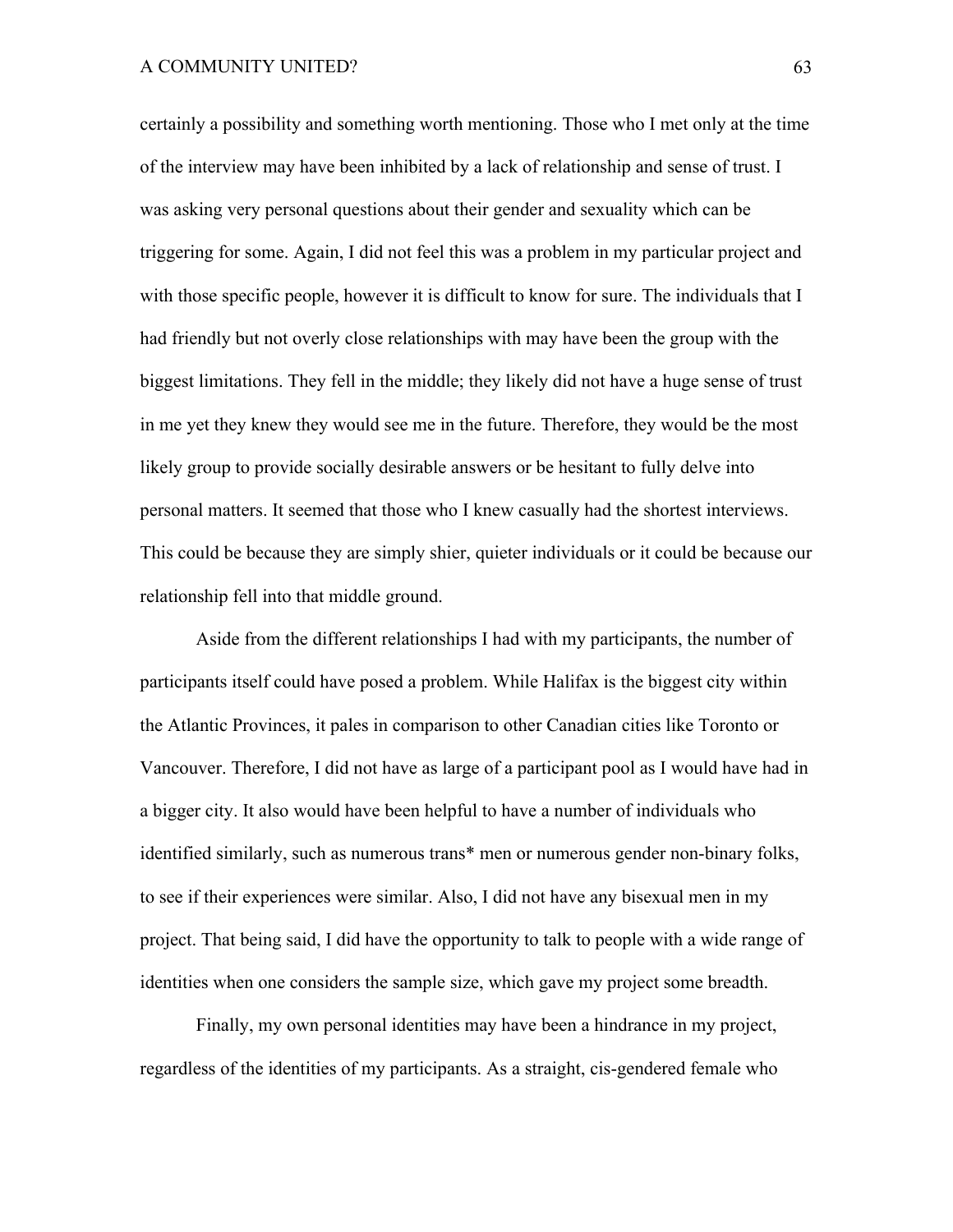presents stereotypically as such, I may have been viewed simply as a curious outsider, rather than an ally and supporter. My passion for equal rights and opportunity for those with non-normative genders and sexualities could have been received as pity or the desire to 'save' this particular community. Neither of these are accurate portrayals, as I believe the queer community can successfully fight their own battles. My goal is simply to contribute to the battle in a positive way and do what I can to educate others on things like proper pronouns and lived names, as these are fairly new concepts with regards to mainstream culture. However, my identities may have prevented me from getting more participants, as some did not respond to my invitation to chat. Luckily, those who did agree to be interviewed were extremely engaged and forthcoming, and many participants passed my name on to friends who they thought may be interested, increasing my participant count and giving me the opportunity to meet some incredible people.

## **Implications and Future Research**

This project was important in a number of ways and truly became more than a thesis. I felt a connection with everyone I spoke with and could not be more grateful to them for sharing their stories and experiences. While there were some flaws with this project, it was successful in many ways and resulted in a lot of discussions that were not being had beforehand. Furthermore, it is a launching point for future research; as this was one of the first projects of its kind in Canada, there is plenty of room to expand and improve upon this topic.

First and foremost, this study taught us a great deal about how the queer community functions as its own entity that is embedded within the greater community of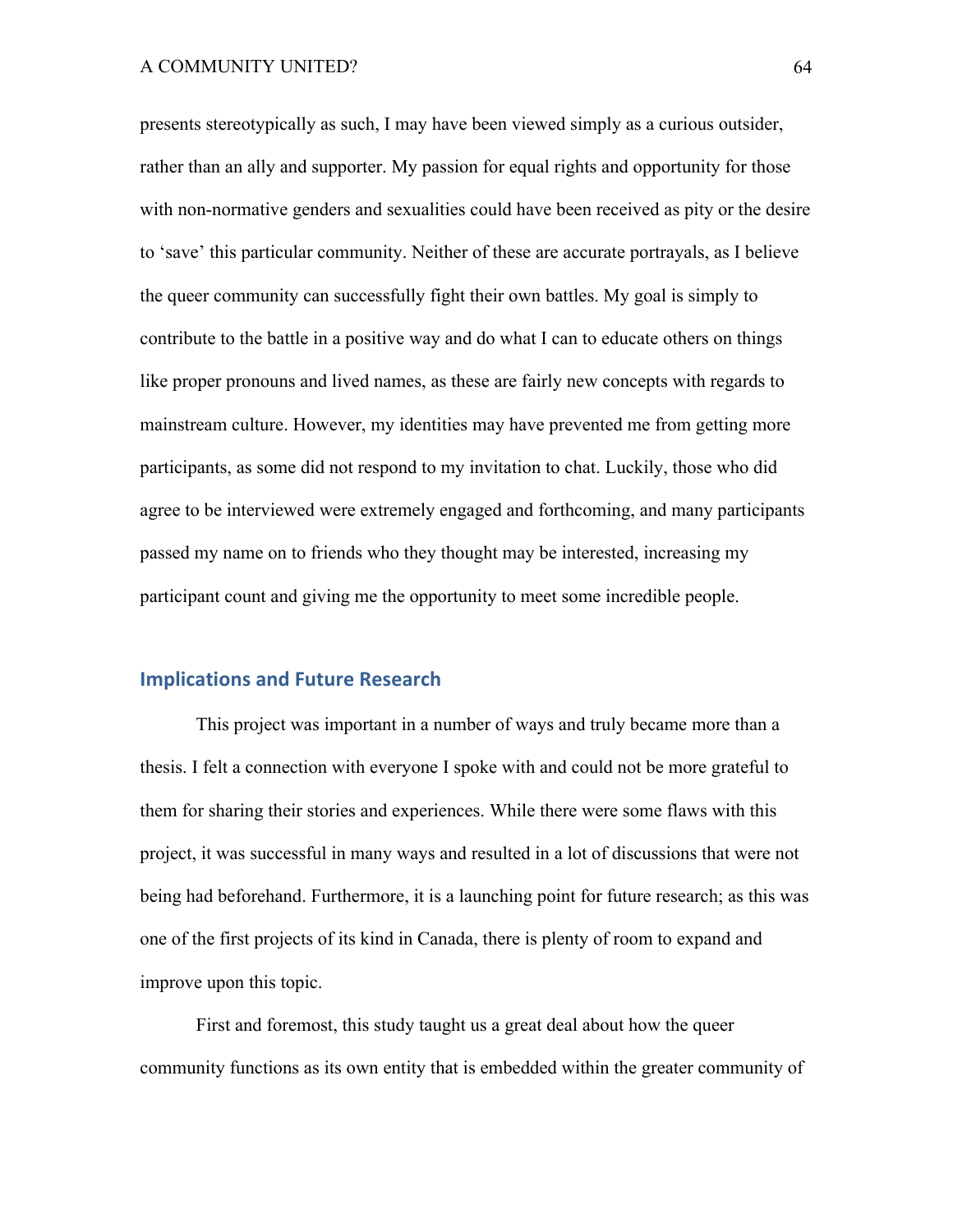Halifax and even within Canadian culture as a whole. Throughout my conversations, it became clear that the LGBTQ community possesses the same characteristics of any other community. It differs with regards to its compellation and is susceptible to and influenced by our cultural norms and mores. This will continue as long as the queer community operates within the system at large, which is impossible to avoid. Therefore, combatting things like gender and sexual binaries and male privilege must take place at the cultural and societal level; targeting individual populations or communities is almost useless if norms are still being maintained at the highest points of influence.

The idea that the queer community is affected heavily by the culture it is found in is not surprising. Identified members and allies are exposed to the same constructs and pressures as everyone else, making them just as likely to uphold certain norms. Male privilege is very much a problem in Western culture, and the queer community wrestles with it as well, even if it is in slightly different ways. Identity presentation, with regards to both gender and sexuality, is heavily policed in the general community. The fact that these constructs are also monitored within the LGBTQ community is no coincidence; rules and regulations trickle down from the top tier to affect every group and subgroup underneath. Similarly, the idea that the queer community would be one cohesive whole is illogical when one considers the dynamics of any other group. Groups of people who are brought together because of related interests, identities, or experiences are still composed of single individuals with a plethora of experiences, upbringings, beliefs, and values. Expecting them to agree on all aspects that are related to that one common thread is unrealistic and undesirable. It is that differing of opinions that provides a space for critical discussions and progressive thinking as well as the opportunity to learn from your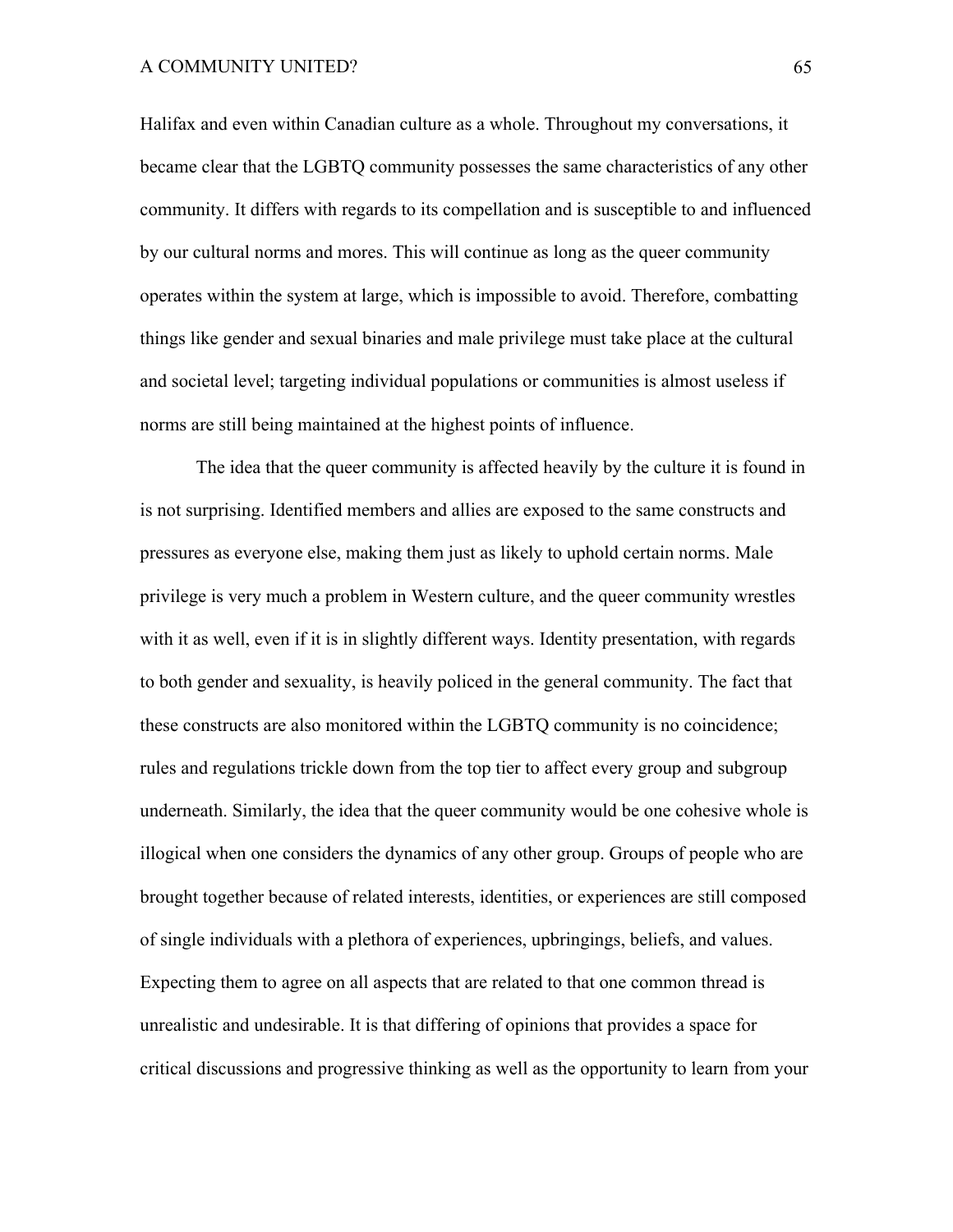peers. Without disparities among members, a community would be become stagnant and antiquated over time, which is certainly not what we want from the queer community.

To prevent this from happening, it is important to understand what a community is and how it works. Oxford Dictionaries defines 'community' as "a group of people living in the same place or having a particular characteristic in common" (n.d.). Therefore, it is not a requirement for all members of a particular community to know each other personally in order to be a true community. According to this definition, the LGBTQ community is without a doubt a valid community, as they all have wrestled with North America's conservative norms regarding gender and sexuality. The allies and feminists fit here too, as they often want equal rights and treatment for those of all genders and sexualities, which is a shared interest with queer community members. Also, when we look at the definition again, there is no mention of a community having to be completely cohesive or all members having to share each other's viewpoints and values. It is actually that conflict of values and beliefs that allows the community to grow in number and evolve over time. Conflict also ensures that the queer community continues to move forward and support a variety of events, movements, charities, and causes. Without differing of opinions, there would be no motivation or momentum to push for change, both within the queer community and the community at large.

Along with activism, research is a great tool that has the ability to shed light upon a number of issues. It is not only useful for determining what we are doing wrong, but also what we are doing right, which can help us put our time and energy into the areas that are problematic. For example, very little research is done on trans\* populations, whether trans\* men or women. Future research needs to focus on trans\* issues, such as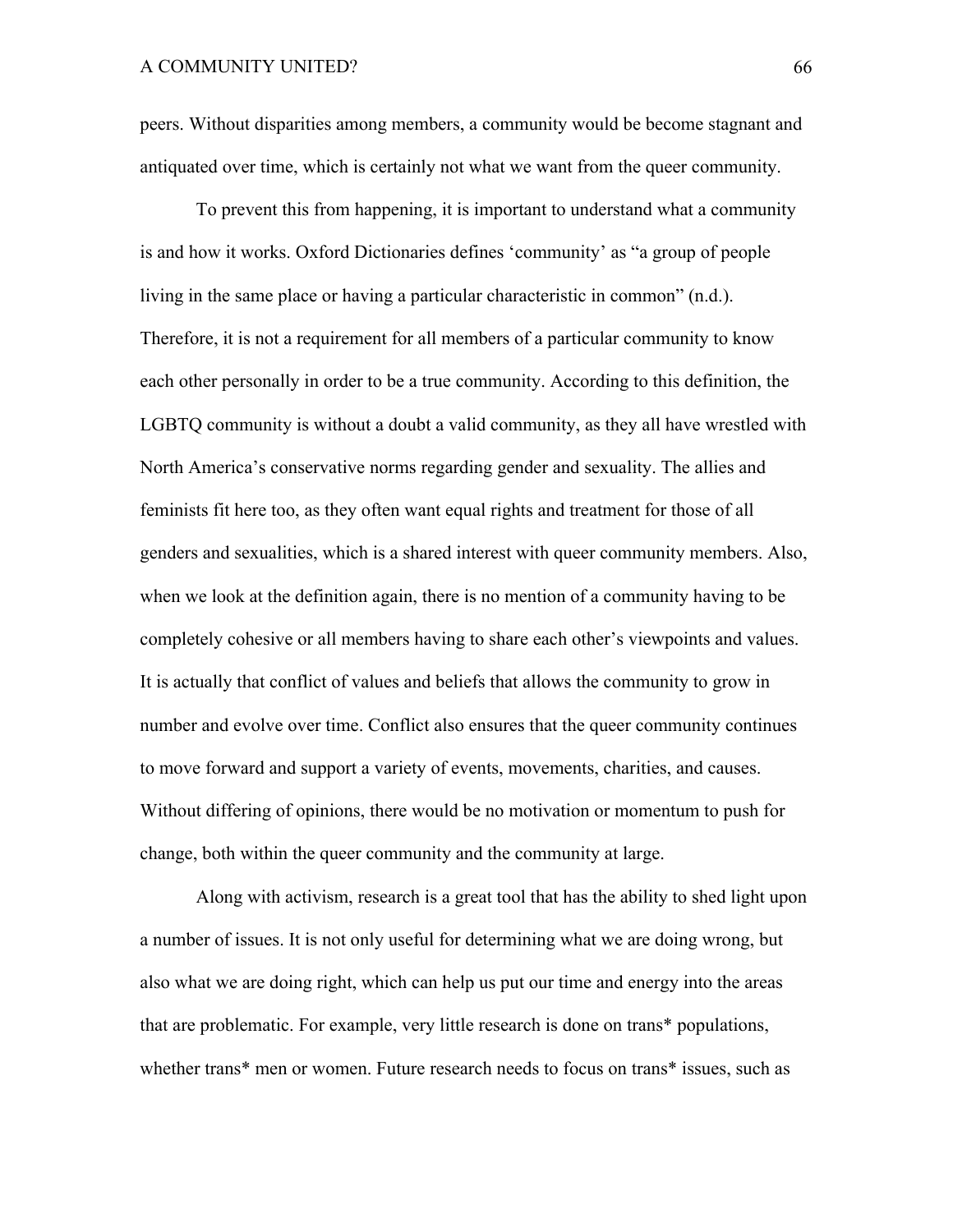the idea of a hierarchy and male privilege existing among the trans\* community specifically. We should talk about differences and hierarchies between those who choose to have surgeries and hormone replacement therapy in comparison to those who opt for hormones alone and those who do not undergo any medical intervention. We also should be looking at effective ways to help trans\* individuals and their families come to terms and deal with the fact that they are transgender while supporting them throughout the transition process. It would be interesting to focus solely on trans\* individuals' experiences with male privilege as not many people have experienced being perceived as each gender. Finally, we need to continue to combat the patriarchy and transphobia that exists inside and outside the queer community if we hope to make strides for human equity and equality.

Aside from trans\* populations, investigating the idea of sexuality presentation is necessary if I am to confirm that it is a true construct. It would be interesting to ask queer members and even heterosexual individuals how they feel they present their sexuality and how they believe those with other sexual orientations would or should present theirs. It would be interesting to show people pictures of individuals stereotypically dressed in a particular style and gage others reactions and responses. Bi- women and men in particular would be an interesting group to investigate, as presenting 'queer enough' was a huge issue for the bi- women in my project. Therefore, simply looking into the concept of being 'queer enough' could also be a potential research project. Stemming from that idea, one could investigate the masculinity ladder in the queer community. A project could focus on queer men specifically or look at the concept of a masculinity ladder within the entire LGBTQ community. Allies were mentioned as being part of the queer community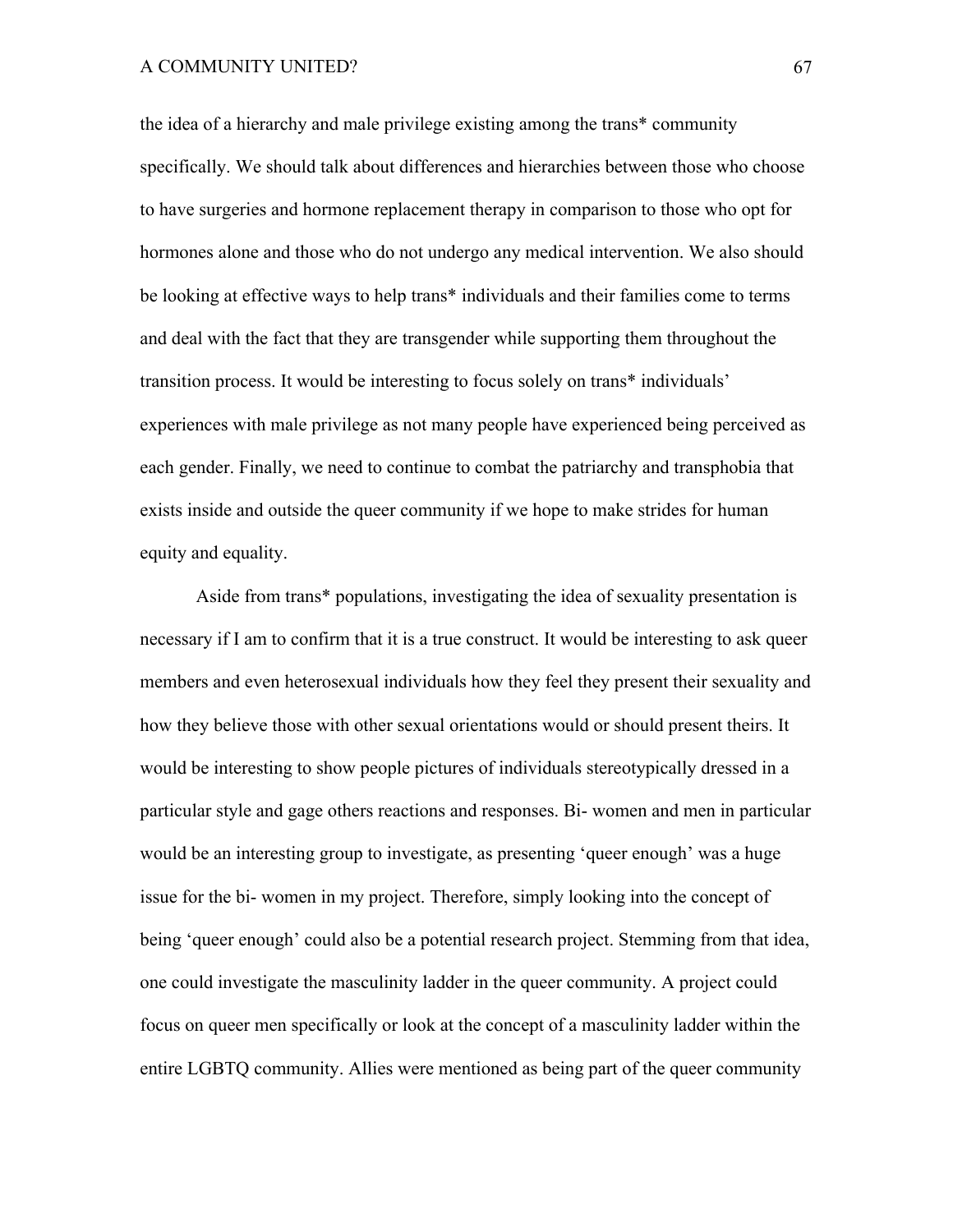in my project; it would be interesting to see how allies view themselves within the context of that community and how queer members view them as well. Finally, the support from ones family and friends was paramount for the majority of my participants. It allowed them to be proud of their identities; the feeling of unconditional love and support that is characteristic of close family and friends gave them strength. Thus, research should look into those who had the support from their family and friends and those who did not, to see how that affects their identities and self-confidence. It is important that we develop ways to educate parents and friends on how to handle the coming out or transition period of those close to them and how to have respectful and calm discussions regarding it.

If any of these ideas were carried out, I would be curious to compare the results or responses to my own. This project highlighted some of the challenges that queer community members face within their own community and from their own peers. However, this project also reminded us that the LGBTQ community is just like any other community; while it has some issues that must be addressed, it is an incredibly supportive and accepting space overall. Furthermore, many of these issues are simply symptoms of the larger cultural issues that exist, such as male privilege and binary policing. Even though some people did not utilize the services and support provided by the queer community as much as others, it is safe to assume that anyone who identifies as a member of the queer community would take comfort in knowing that the community is there in the event they need it. Without this safer space, many individuals would have felt alone during their coming out or transition process, which could have meant the difference between life and death. It is important that queer identified individuals and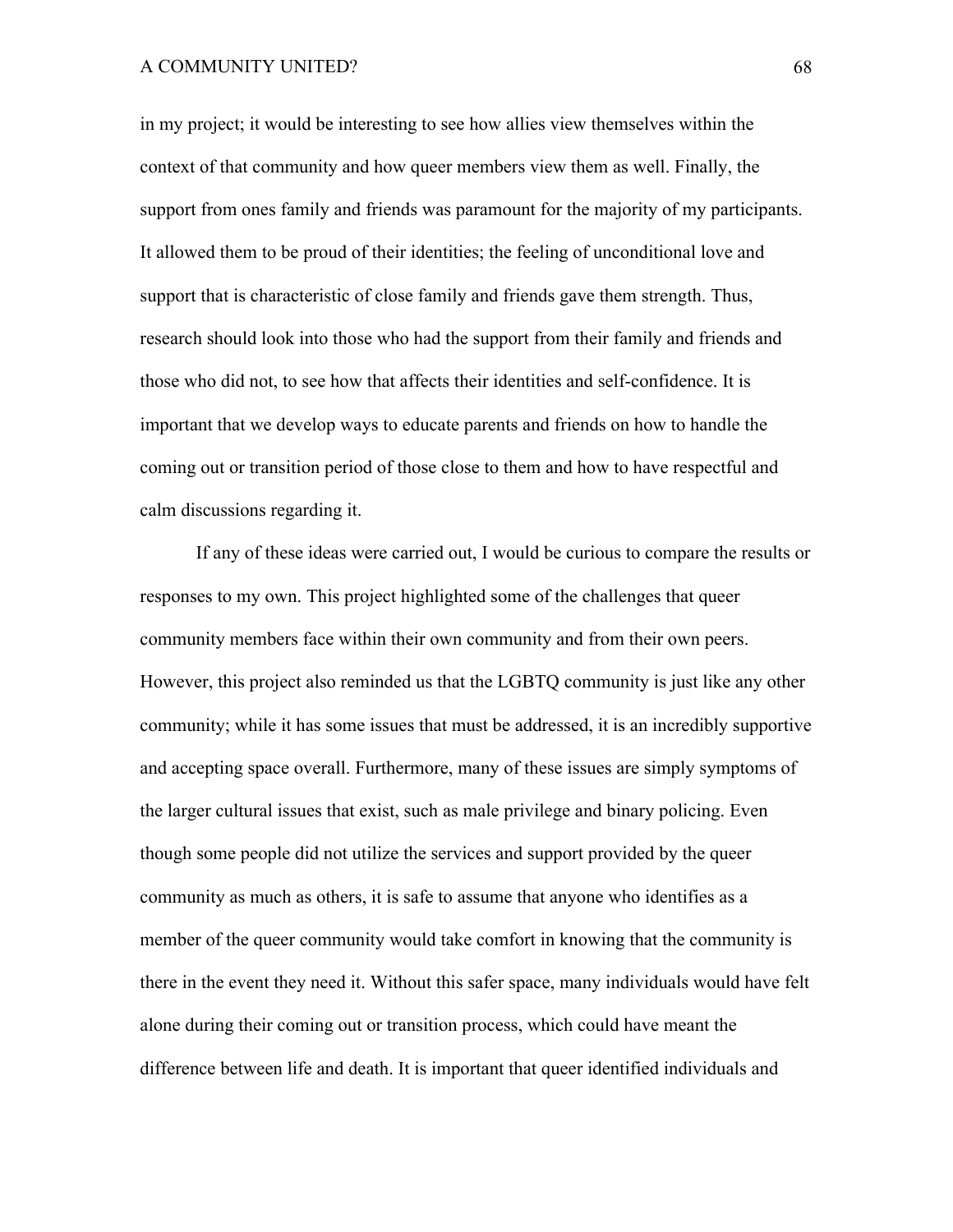allies become involved with the community while still engaging in other communities that they belong to; not only to educate and inform others but also to make the most of their other interests and abilities. Hopefully we can continue to push for changes not only in the queer community itself but also in Western culture as a whole to combat male privilege and achieve equal rights and opportunity for everyone.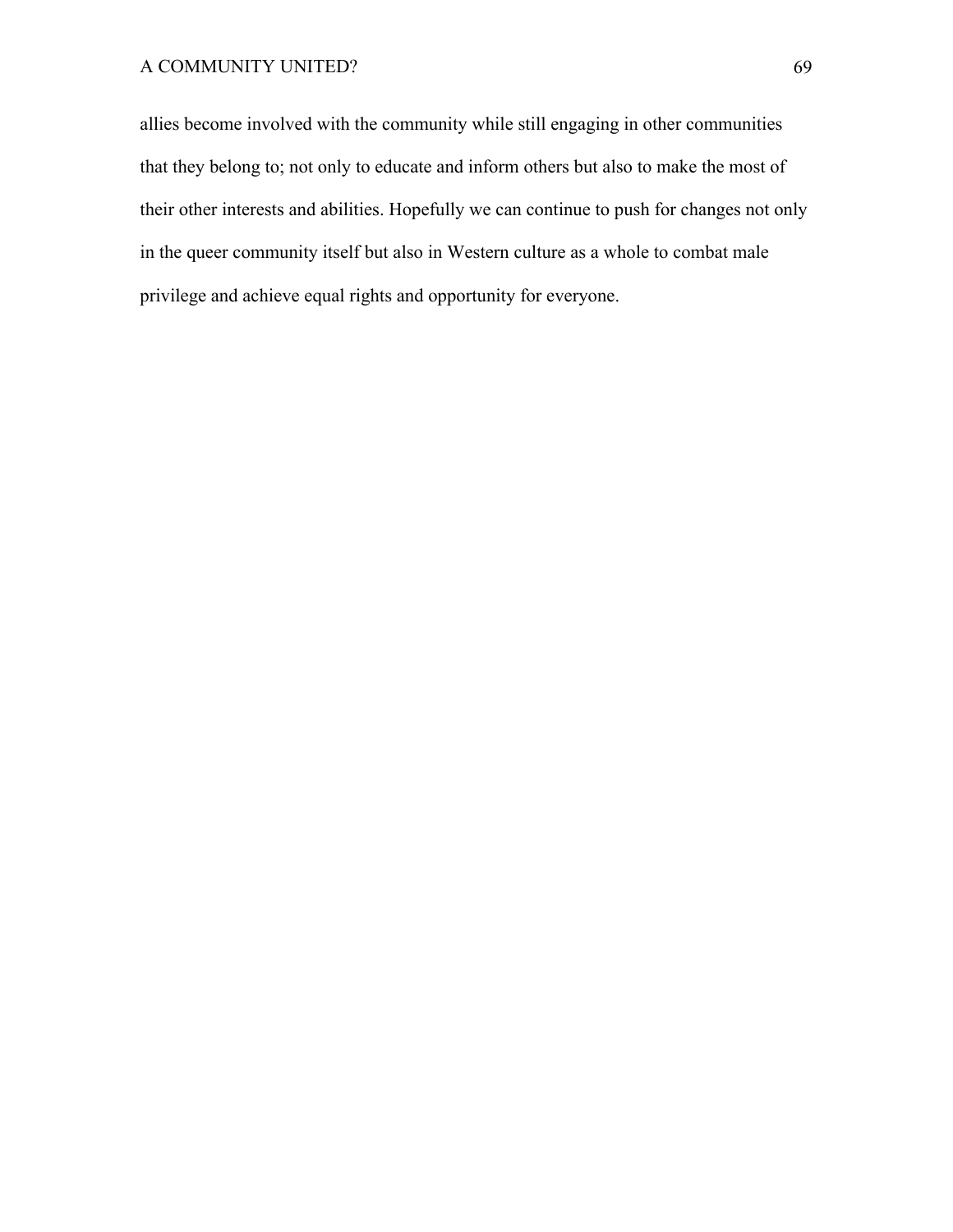## **References**

- Berkowitz, D., Belgrave, L., & Halberstein, R. A. (2007). The interaction of drag queens and gay men in public and private spaces. *Journal of Homosexuality, 52,* 11-32. doi: 10.1300/J082v52n03\_02
- Brint, S. (2001). Gemeinschaft revisited: A critique and reconstruction of the community concept. *Sociological Theory, 19,* 1-23.

http://cfd153.cfdynamics.com/images/members/docs/pdf/featured/soth125.pdf

- Brontsema, R. (2004). A queer revolution: Reconceptualizing the debate over linguistic reclamation. *Colorado Research in Linguistics, 17,* 1-17. Retrieved from http://www.colorado.edu/ling/CRIL/Volume17\_Issue1/paper\_BRONTSEMA.pdf
- Butcher, J. N., Mineka, S., Hooley, J. M., Taylor, S., & Antony, M. M. (2010). *Abnormal psychology* (Canadian ed.). Toronto, ON: Pearson Education Canada.

Community. (n.d). In *Oxford Dictionaries online.* Retrieved from

http://www.oxforddictionaries.com/definition/english/community?q=community

Connell, R. (2009). *Gender: In world perspective.* Cambridge: Polity.

- Connell, R.W., & Messerschmidt, J.W. (2005). Hegemonic masculinity: Rethinking the concept. *Gender & Society, 19,* 829-859. doi: 10.1177/0891243205278639
- Factor, R., & Rothblum, E. (2008). Exploring gender identiy and community among three groups of transgender individuals in the United States: MTFs, FTMs, and genderqueers. *Health Sociology Review, 17,* 235-253. doi:

10.5172/hesr.451.17.3.235

Giwa, S., & Greensmith, C. (2012). Race relations and racism in the LGBTQQ community of Toronto: Perceptions of gay and queer social service providers of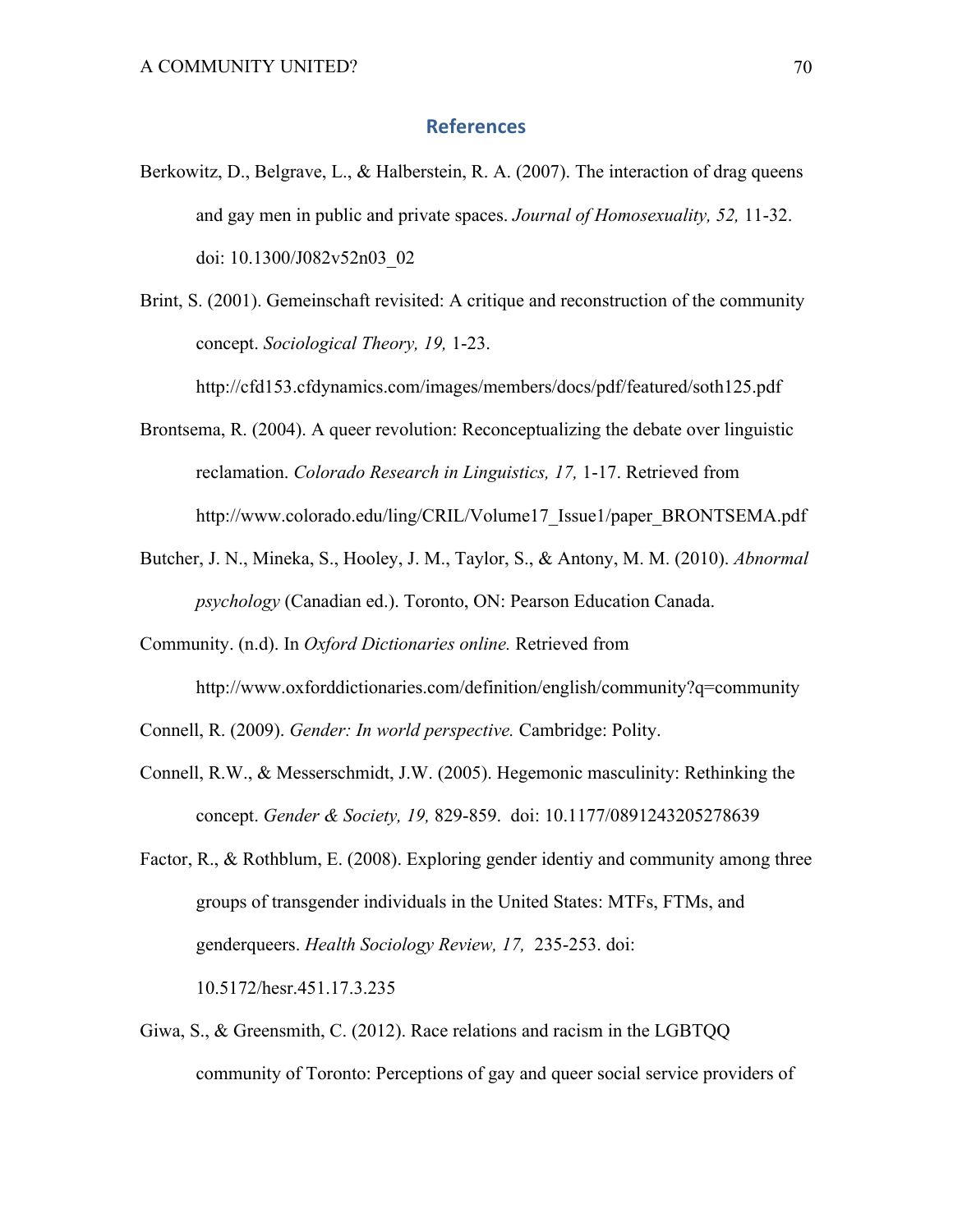color. *Journal of Homosexuality, 59,* 149-185. doi:

10.1080/00918369.2012.648877

- Hall, S. (2010). The American gay rights movement and patriotic protest. *Journal of the History of Sexuality, 19,* 536-562. Retrieved from http://content.ebscohost.com.libproxy.mta.ca/pdf25\_26/pdf/2010/8I0/01Sep10/54 403664.pdf?T=P&P=AN&K=54403664&S=R&D=sih&EbscoContent=dGJyMM vl7ESeqa440dvuOLCmr0uep7FSsay4SrCWxWXS&ContentCustomer=dGJyMP Gut0m1r65RuePfgeyx44Dt6fIA
- Hock, R. R. (2012). *Human sexuality* (3rd ed.). Upper Saddle River, NJ: Pearson Education, Inc.
- Hopkins, S. J. (2004). "Let the drag race begin": The rewards of becoming a queen. *Journal of Homosexuality, 46,* 135-149. doi: 10.1300/J082v46n03\_08
- Schacht, S. P., & Underwood, L. (2004). The absolutely fabulous but flawlessly customary world of female impersonators. *Journal of Homosexuality, 46,* 1-17. doi: 10.1300/J082v46n03\_01
- Statistics Canada. (2008). *Highlights.* Retrieved from

http://www.statcan.gc.ca/pub/85f0033m/2008016/5002051-eng.htm

Statistics Canada. (2012). *Did you know…* . Retrieved from

http://www12.statcan.gc.ca/census-recensement/index-eng.cfm

Statistics Canada. (2012). *Population of census metropolitan areas* (Data file). Retrieved from http://www.statcan.gc.ca/tables-tableaux/sum-som/l01/cst01/demo05aeng.htm